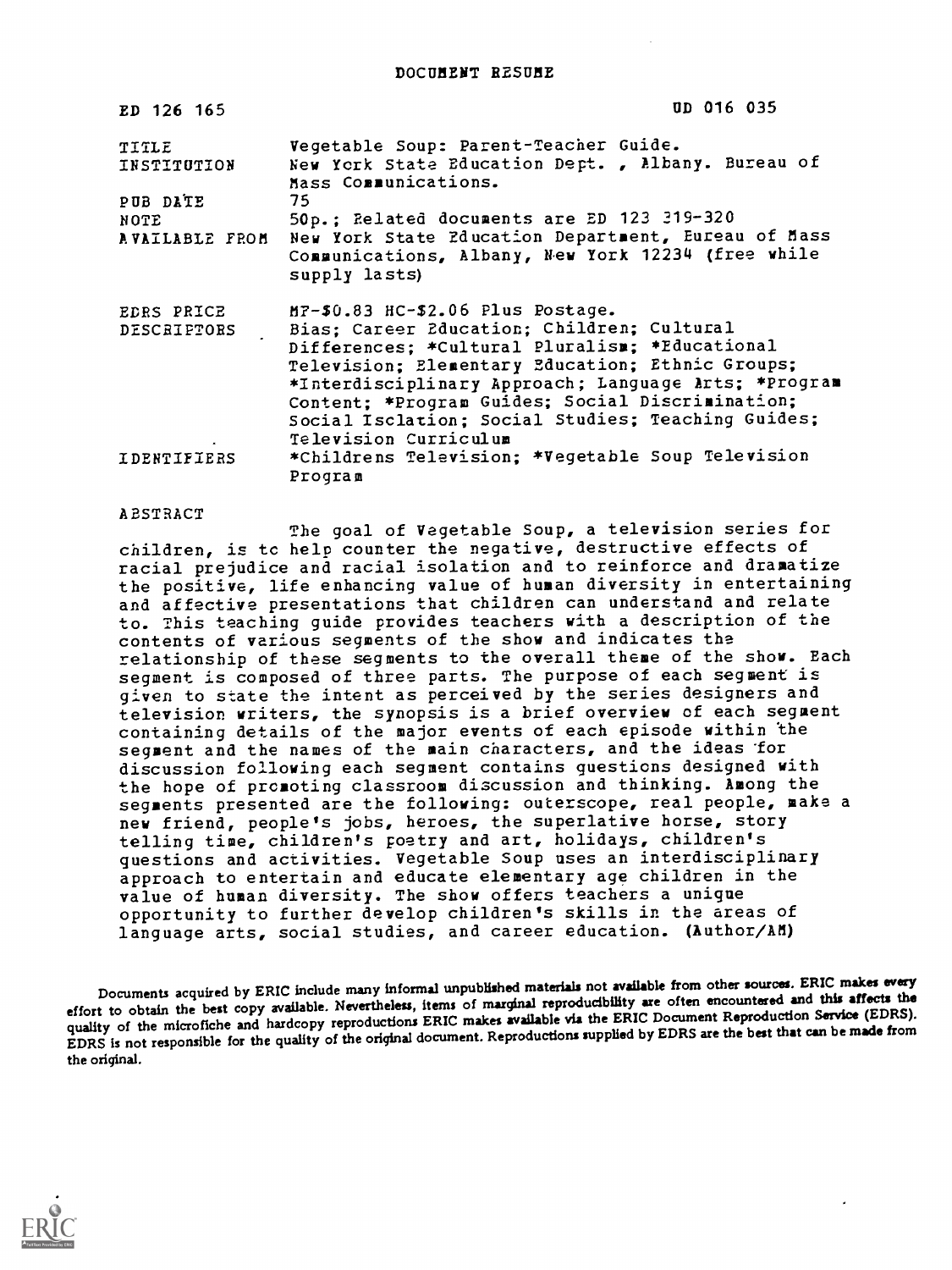# Parent-Teacher Guide



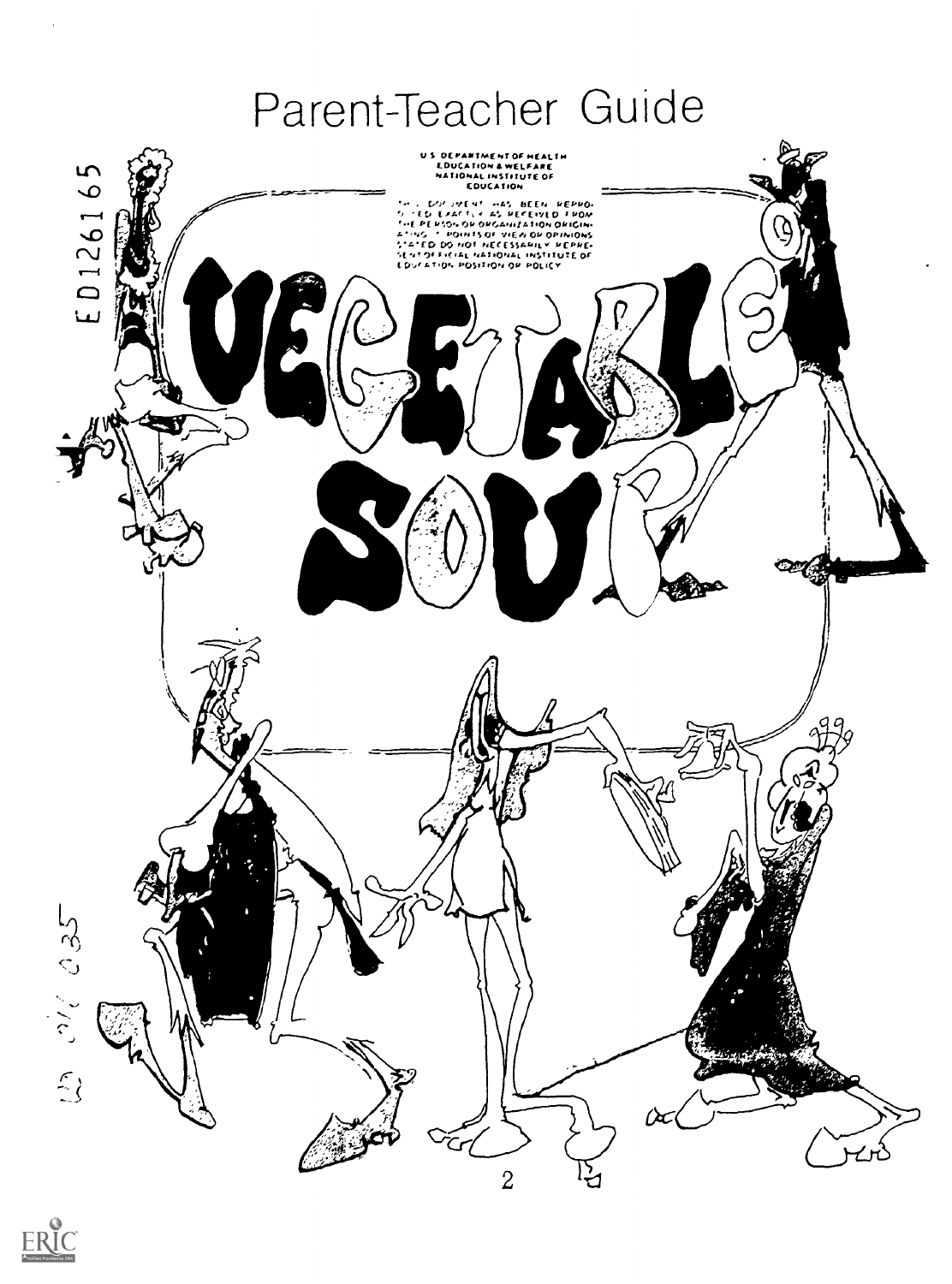## THE UNIVERSITY OF THE STATE OF NEW YORK

Regents of The University (with years when terms expire)

| 1981 THEODORE M. BLACK, A.B., Litt.D., LL.D., Pd.D., D.C.L.               |
|---------------------------------------------------------------------------|
|                                                                           |
| 1987 CARL H. PFORZHEIMER, JR., A.B., M.B.A., D.C.S., H.H.D.               |
| Vice Chancellor $\dots \dots \dots \dots \dots \dots$ . Purchase          |
| 1978 ALEXANDER J. ALLAN, JR., LL.D., Litt.D. Troy                         |
| 1980 JOSEPH T. KING, LL.B. Shelter Island                                 |
| 1981 JOSEPH C. INDELICATO, M.D. Brooklyn                                  |
| 1979 FRANCIS W. McGINLEY, B.S., J.D., LL.D. Glens Falls                   |
| 1986 KENNETH B. CLARK, A.B., H.S., Ph.D., LL.D., L.H.D., D.Sc. . Hastings |
| on Hudson                                                                 |
|                                                                           |
| 1983 HAROLD E. NEWCOMB, B.A. $\cdots$ . Owego                             |
| 1988 WILLARD A. GENRICH, LL.B., L.H.D., LL.D Buffalo                      |
| 1982 EMLYN I. GRIFFITH, A.B., J.D. $\ldots$ , ,  Rome                     |
| 1977 GENEVIEVE S. KLEIN, B.S., M.A. Bayside                               |
| 1981 WILLIAM JOVANOVICH, A.B., LL.D., Litt.D., L.H.D. Briarcliff          |
| Manor                                                                     |
| 1976 MARY ALICE KENDALL, B.S. Irondequoit                                 |
| 1984 JORGE L. BATISTA, B.A., J.D. Bronx                                   |
| 1982 LOUIS E. YAVNER, LL.B. New York                                      |

President of The University and Commissioner of Education EWALD B. NYQUIST

Executive Deputy Commissioner of Education GORDON M. AMBACH

Associate Commissioner for Cultural Education JOHN G. BROUGHTON

Chief, Bureau of Mass Communications BERNARR COOPER



 $\ddot{\phantom{a}}$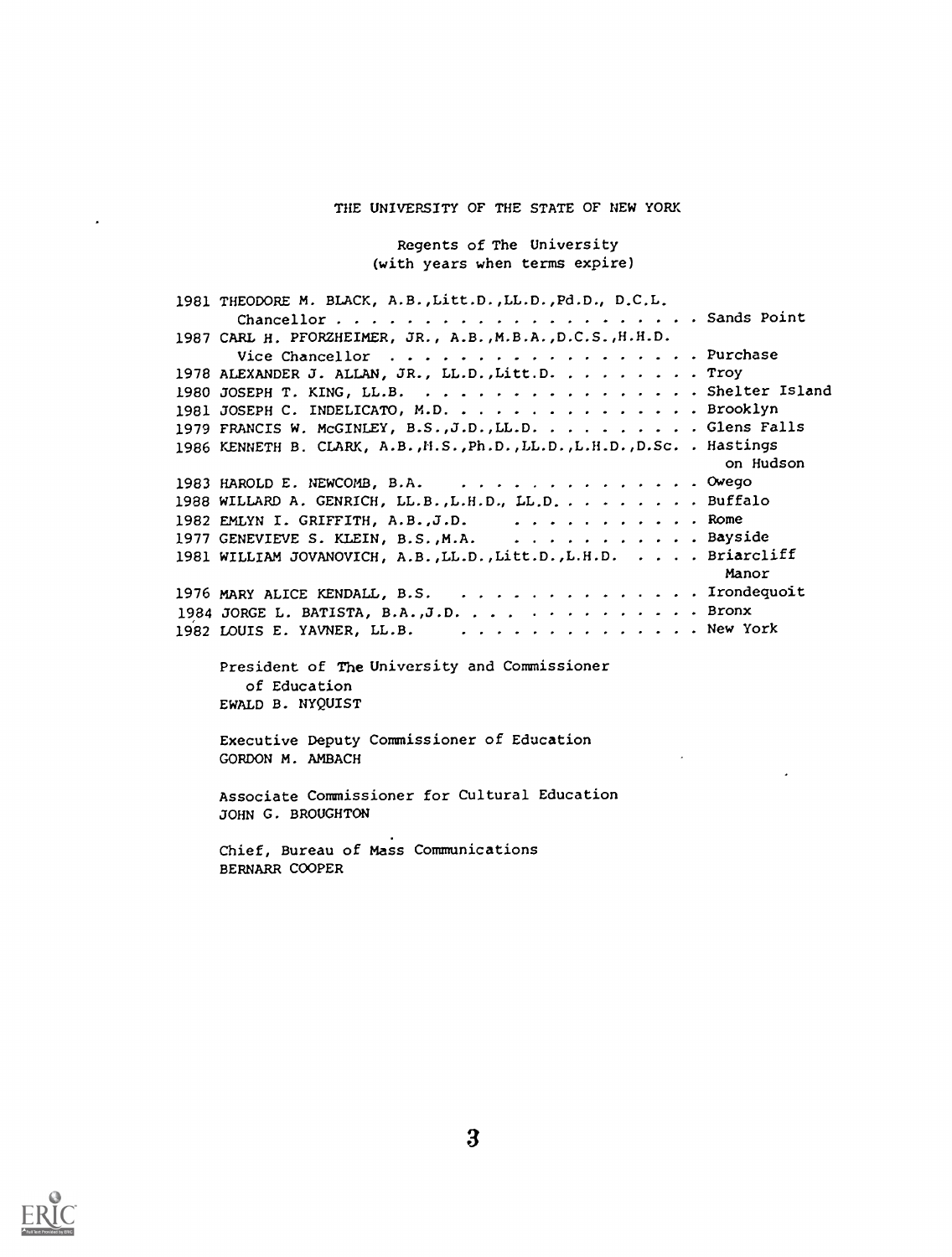## **ACKNOWLEDGMENTS**

A project of the nature and size of VEGETABLE SUP requires the commitment of many people. How does one single out those who have dedicated their time, energy and talents to a project for the young? This television series was a concept that could have tried to achieve too much or too little. Always there were available ideas which had to be tried, revised, or discarded as evaluation dictated.

Among the many persons to whom I am indebted is Yanna Kroyt Brandt, our extraordinarily gifted Executive Producer. Working with her in 18 a team effort made all things possible. Her talents, combined with  $20$ those of William Hetzer of the Bureau of Mass Communications of the  $24$ New York State Education Department, resulted in a rare achievement. With 27 William Hetzer as Project Director, the administration of the many elements necessary to an undertaking of this scope was successfully coordinated. Under the terms of funding for this series, the Office of 30 Health, Education, and Welfare assigned a Project Officer, Dorothea 31 Perkins,who, as liaison with that office, often helped to resolve the various problems that arose.

Finally, thanks are due the regular secretarial and clerical staff of the Bureau of Mass Communications. Nothing could have been managed without the help of Eileen Canning, Jane 36 Carr, Helen Hatlas, Betty Stewart, and Florence Wanger. Young people 37 everywhere who will enjoy VEGETABLE SOUP will always be indebted to the many others who helped develop this series and for whose names there is insufficient space.

> BERNARR COOPER Project Administrator VEGETABLE SOUP

## **CONTENTS**

- PRODUCTION STAFF ADVISORY COMMITTEE.
- TO THE TEACHER
- 5 OUTERSCOPE
- REAL PEOPLE
- 18 MAKE A NEW FRIEND
- PEOPLE'S JOBS
- **HEROES**
- THE SUPERLATIVE HORSE
- 28 STORYTELLING TINE
- 29 CHILDREN'S POETRY AND ART
- 30 HOLIDAYS
- CHILDREN'S QUESTIONS
- ACTIVITIES Crafts Games Cooking Language
	- **LUTHER** PLOMAGICAL TO PEPRYSOUSE THIS COPY<br>RIGHTEO MATERIA THAS BEEN GRANTED BY
- PROGRAM GUIDE New York State Education Dept., Albany

TO ERIC AND ORGANIZATIONS OPERATING UNDER ACREEMENTS WITH THE NATIONAL IN SUIUIE OF FOUCATION - FURTHER REPRO<br>OUCTION OUTSINE THE EMC SYSTEM RE:<br>OUIRES PERMISSION OF THE COPYRIGHT

Copies of this booklet are available in limited numbers from: The New York State Education Dept. Bureau of Mass Communications Chief Albany, New York 12234 Bureau of Mass Communications Permission to reprint is available.

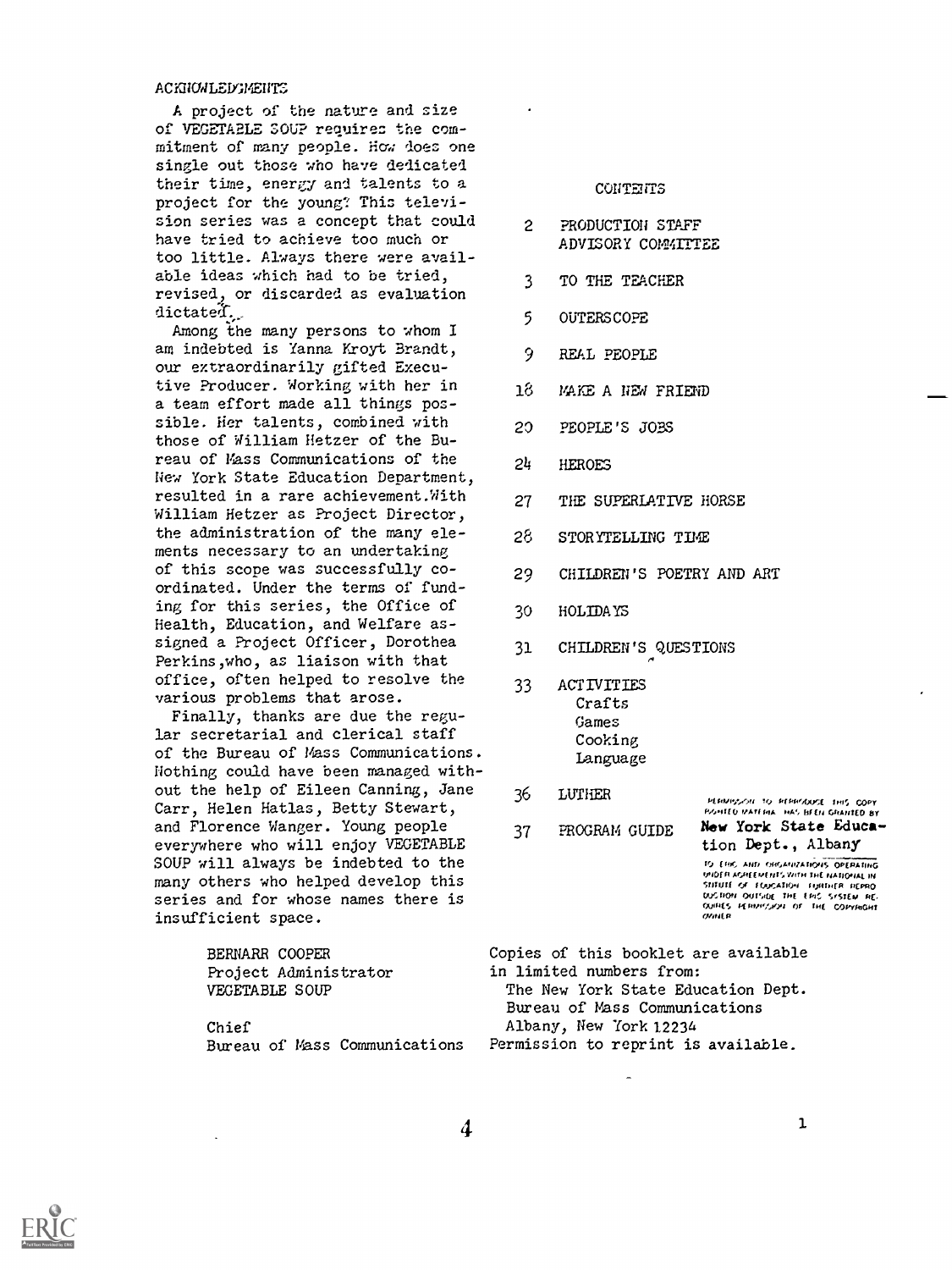Production Staff for VEGETABLE SOUP Executive Producer Yanna Kroyt Brandt Project Director William Hetzer Staff Producers Norma Davidoff Charles E. Thomas Executive Production Manager Angela R. Fontanez Production Assistants Katherine Barbee, Joan Griffiths, Carolle Sulmers Contributing Producers Alan Seeger Assoc., Allison House ?rods., Audio Visual Prods.,Inc., Boa Films, Charles Hobson, Folio One Prods. Ltd., Fisher Film Group Ltd., Korty Films,Inc., Moctezuma Esparza, Movie Moguls, Ltd., Picture and Words, Ricardo Soto, Strawberry Films, Tee Collins, Inc., Wantu Animation, Inc., Wing Prods. Consultants Gerri Jefferson, Project Coordinator for Intercultural Relations Lincoln White, Project Administra-NYS Education Department Dr.Salvador Flores,Superintendent of Schools, Trenton,New Jersey Mifaunwy Shunatona Hines,Director-Secretary,American Indian Community House Dr. Luberta Mays, Medgar Evers College Theodora Emiko Yochikami, teacher Pura Belpre White, author Research & Evaluation Dr. Sherryl Browne Graves, Harvard Graduate School of Education Dr. Bernadette Nelson Shapiro, University of Massachusetts Dr. Vera Steiner, University of New Mexico Dr. Luberta Mays, Dr. Edward Henderson, Dr. Sylvia Seidman, all of Medgar Evers College

## The Advisory Committee for VEGETABLE SOUP

A state-wide Advisory Committee offering the ideas and concepts of interrelationship of minority groups met on the average of once a month from May, 1973 through May, 1975.

The members represented the following civic and community organizations: The National Urban League; ASPIRA of New York, Inc.; The Albany Board of Education; Building Bridges to Better Bilingual Education; The Hadley-Luzerne School District; Seneca Nation Education Program; St.Peter's School, Troy; The National Association for the Advancement of Colored People; Office of Human Relations of Schenectady Public Schools; Shenendehowa Public Schools; The Daughters of Abigail; The Troy Board of Education; The Albany YWCA Day Care Center; Asian Americans for Fair Media.

tor for Native American Education, Ms.Valerie Drysdale, Ms.Michelle Du-The members were:Ms.Aiko Abe, Ms. Angela Bazley, Mr. Reginald Brown, Ms.Alice Cardona, Ms.Helen Cavanaugh, Mr.Sam Chu, Ms.Natalie Dickerson, rand,Mr.Leonard Gereau,Dr.Medardo Gutierrez,Dr.James Hepinstall,Mr. Gerard Jemison,Sister Irene Kruse, Ms.Rubi Lorans,Mr.Albert Parker, Ms.Dorothy Paul,Ms.Wardell Robinson, Ms.Margaret Simmons, Dr. Seth Spellman,Ms.Mary Stierer,Ms.Luz Tirado, Ms.Lourdes Travieso,Ms.Doris Vineberg, and Ms.Emily White. The committee played an important role in analyzing and evaluating pilot materials for use in the series.

> Staff for Parent-Teacher Guide Writer

 $\mathbf{r}$ 

Ray Shepard Art Director

Emma Landau

Drawings from VEGETABLE SOUP Jim Simon, Wantu Animation

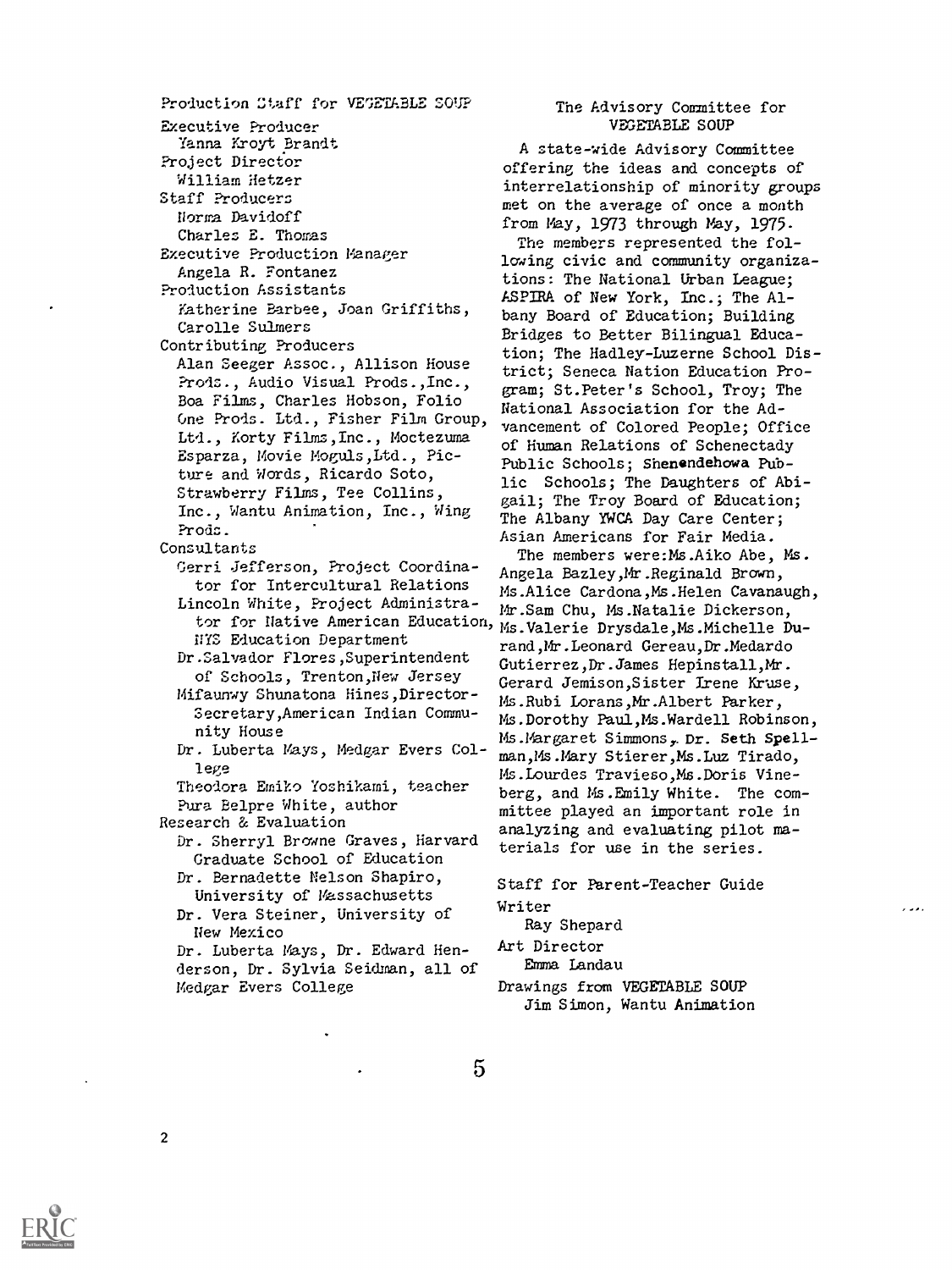## TO THE TEACHER

## The Series

The goal of VEGETABLE SOUP is to help counter the negative, destructive effects bf racial prejudice and racial isolation, to reinforce and dramatize the positive, life-enhancing value of human diversity in entertaining and affecting presentations that children can understand and relate to.

This is a seventy-eight-part series of fifteen-minute programs, presented in a ma7azine format of short, varied episodes. These segments are filled with things children love--cliff-hangers, humor, fantasy, cartoons, games, crafts, songs, dances, and other children. Its underlying theme, however, is unlike anything ever attempted before on television for children.

The Series is for all children. All children are sometimes confused and troutlel by the world around them. In our society, the confusion caused by racial attitudes is one of the most pressing problems children face.

The overwhelming majority of children in the United States almost never see, play with, or go to school with children of ethnic or racial groups other than their own.

Ztated broadly, the objective of this series is to produce programming for children in primary and middle grades that will mitigate some of the adverse effects of racial isolation. Underlying this goal is an assumption that knowing something about the culture and background and contributions of other groups will help lessen fear and anxiety about them.

## INTERDISCIPLINARY APPROACH

VE1ETABLE SOU? uses an interdisciplinary approach to entertain and educate elementary-age children in the value of human diversity. The show offers the classroom teacher a uniaue opportunity to further develop children's skills in the following areas: Language Arts, Social Studies and Career Education.

Language Arts: The appreciation and understanding of literature is a major function of the elementary language arts curriculum. Learning such skills begins in the early grades and continues through and beyond elementary school with the ultimate goal of a mature, critical, and avid reader. Characterization, plot, setting, point of view, and theme are all elements of understanding literature. Traditionally the instruction of these elements has been limited to print material, and only recently has there been an attempt to teach literary elements outside of print material. These efforts have been limited primarily to secondary classrooms. The dramas and stories from VEGETABLE SOUP have all the elements of literature at the experience level of elementary children and can be discussed in the elementary classroom.

Given the wide range of reading levels found in most classrooms and the need to individualize instruction in order to reach all students, the literature segments provide the classroom with a common-denominator material in which all students can participate regardless of reading levels.

Social Studies: The broad aim of social studies is to help students develop methods of inquiry and understanding of the world in which they live. It is through the social studies curriculum that students gain an identification and attachment to the ideas and values of a democratic so-

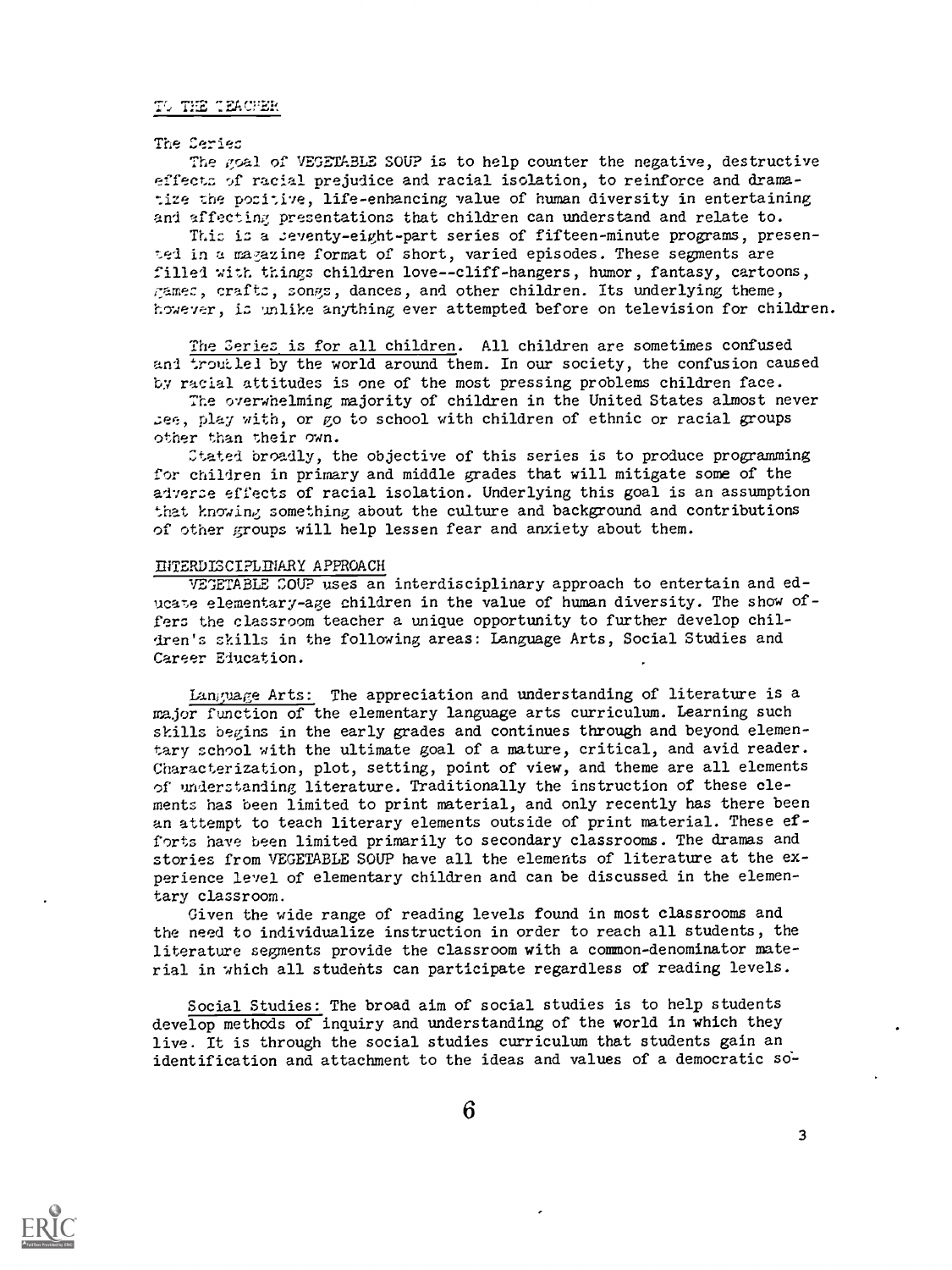ciety. VEGETABLE SOUP significantly contributes to this aim.

The social studies segments draw upon the social sciences of history, economics, anthropology, and sociology to help children acquire knowledge about the culture, background, and their contributions and those of

Others within the American culture. The social studies segments foster the value of respect for others and the dignity of the individual. These segments encourage the development of skills in gathering information from a media presentation and in critical thinking.

Career Education: The Purpose of career education is to familiarize students with the values of a work-oriented society--to expose them not to a single set of work values but to a variety of work values. Before any values can be adopted on the part of any individual, there has to be an exposure to careers. This element of awareness is provided in People's Jobs. The interviews concentrate on defining different types of jobs, why a particular job was chosen as a career, and the person's attitude toward the job. People's Jobs is a lively, informative segment that will increase children's understanding of the world of work.

## Using The Guide:

This teaching guide is written primarily to provide teachers with a description of the contents of the various segments of the show and to indicate the relationship of these segments to the overall theme of the show. The broad aim of this guide is to help classroom teachers in their preparation for a systematic use of the program.

The Purpose of each segment is given to state the intent as perceived by the series' designers and television writers.

The Synopsis is a brief overview of each segment containing details of the major events of each episode within the segment and the names of the main characters.

The Ideas for discussion following each segment contains questions designed with the hope of promoting classroom discussion and thinking. The typical words, "How," "Why," "Explain," and "Discuss," are used because this writer's thesaurus provided no substitutes. Of course, spontaneous discussion or one planned by the teacher geared toward her or his particular classroom situation would be preferred, but the ideas provided here may be helpful on days when students lack spontaneity or the teacher's idea tank is on "Empty."

Teaching VEGETABLE SOUP, like teaching in general, requires time, hard work, willingness, and an ability to risk personal involvement. Our evaluation of the field testing in various parts of the country confirms that your efforts will be well rewarded.

> Ray A. Shepard, Adjunct Lecturer in Children's Literature Hunter College, CCNY

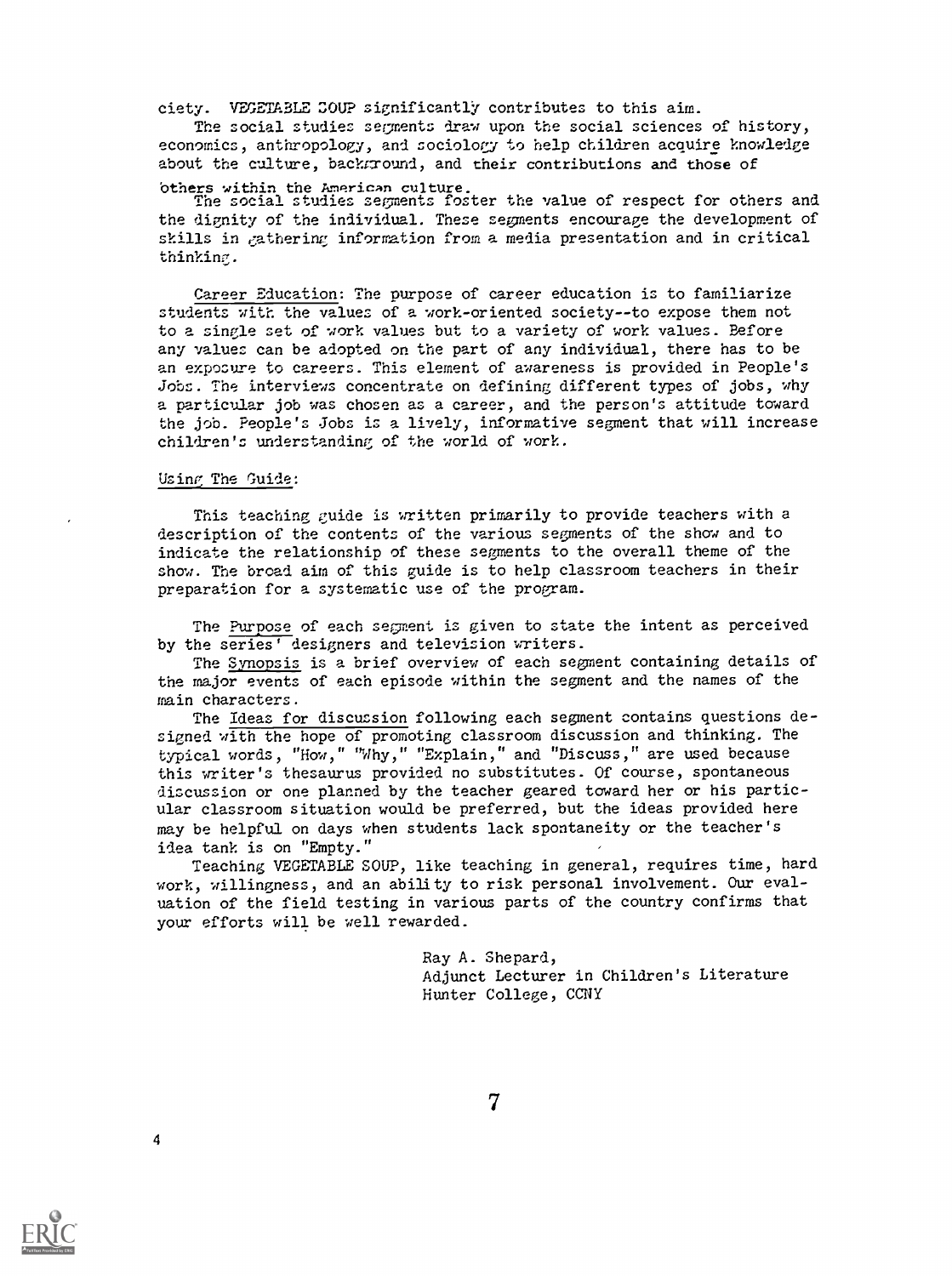## OUTERSCOPE

 $\overline{\mathbb{Z}}$ 

Purpose: To tessk-recognition of justice and equitableness so that children will learn to perceive and reject preferential or unfair treatment.

Synopsis: OUTERSCOPE is an adventure serial starring five puppets from Earth: Edgar, Cynthia, Eleanor, Willie, Henry, and a pet cat, Betty. They travel in a homemade spaceship to different planets' in outer space and at each stop they learn something about justice and how to treat people.

Take-Off: Edgar is eager to build something with the pile of planks in his backyard. Soon he is joined by four friends all ready-to help out. They decide to build a spaceship so they can play space explorers. The ship is built and the children working together devise a fuel, using yeast, sugar, and water. They count down and take off.

Sani-Land: After traveling in space, OUTERSCOPE crash-lands on a strange planet called Sani-Land. The explorers are confronted by King Scrub and Queen Polish and an army of terrifying nail-files and bristling toothbrushes. The explorers are accused of being dirty, prejudged because they are outsiders. They are told, "If you were clean, you would look like us."

The Sani-Landers are about to steam clean the OUTERSCOPE explorers when they observe Betty, the cat, cleaning herself. The Sani-Landers are amazed at this creature who cleans herself. This gives the kids a chance to run for their spaceship and flee from Sani-Land.

Technovek: The explorers are lost in space. The next adventure comes when they land in a place called Technovek, a place inhabited only by mysterious machines that talk and have feelings. The explorers are divided on whether to accept help from the machines. The machines give them a map and after a spirited debate the explorers decide the map is a trick. They follow the map backwards as they fly away from Technovek.

The Tree-Treats and the Yun-Yuns: Still lost in space, OUTERSCOPE follows a rainbow that leads them to a colorful land where characters that look like oranges, the Tree-Treats, have the secret of happiness. The "secret" is the Yun-Yuns, who look like onions, and do minstrel shows that make them laugh at themselves and hate themselves. These shows make the Tree-Treats feel powerful and vain. The explorers trick the Tree-Treats into changing places briefly with the Yun-Yuns. This exchange works. The Tree-Treats realize how unfairly they have treated the Yun-Yuns and as OUTERSCOPE prepares to leave, justice becomes a way of life on this strange planet.

Bakaland: Off again, this time to Bakaland, a house in the middle of space where everything is backwards. The furniture is upside down and the people, who look just like earth people, speak the opposite of earth people: "May we harm you?" instead of "May we help you?" Since the OUTERSCO-PERS want to ask directions, they try hard to figure out how to communicate with the people on this planet. After a series of misadventures, their efforts finally succeed. OUTERSCOPE is off again, because of the Bakalanders' help.

Rurus: OUTERSCOPE is sucked out of space by a monster called Hategut.



Ź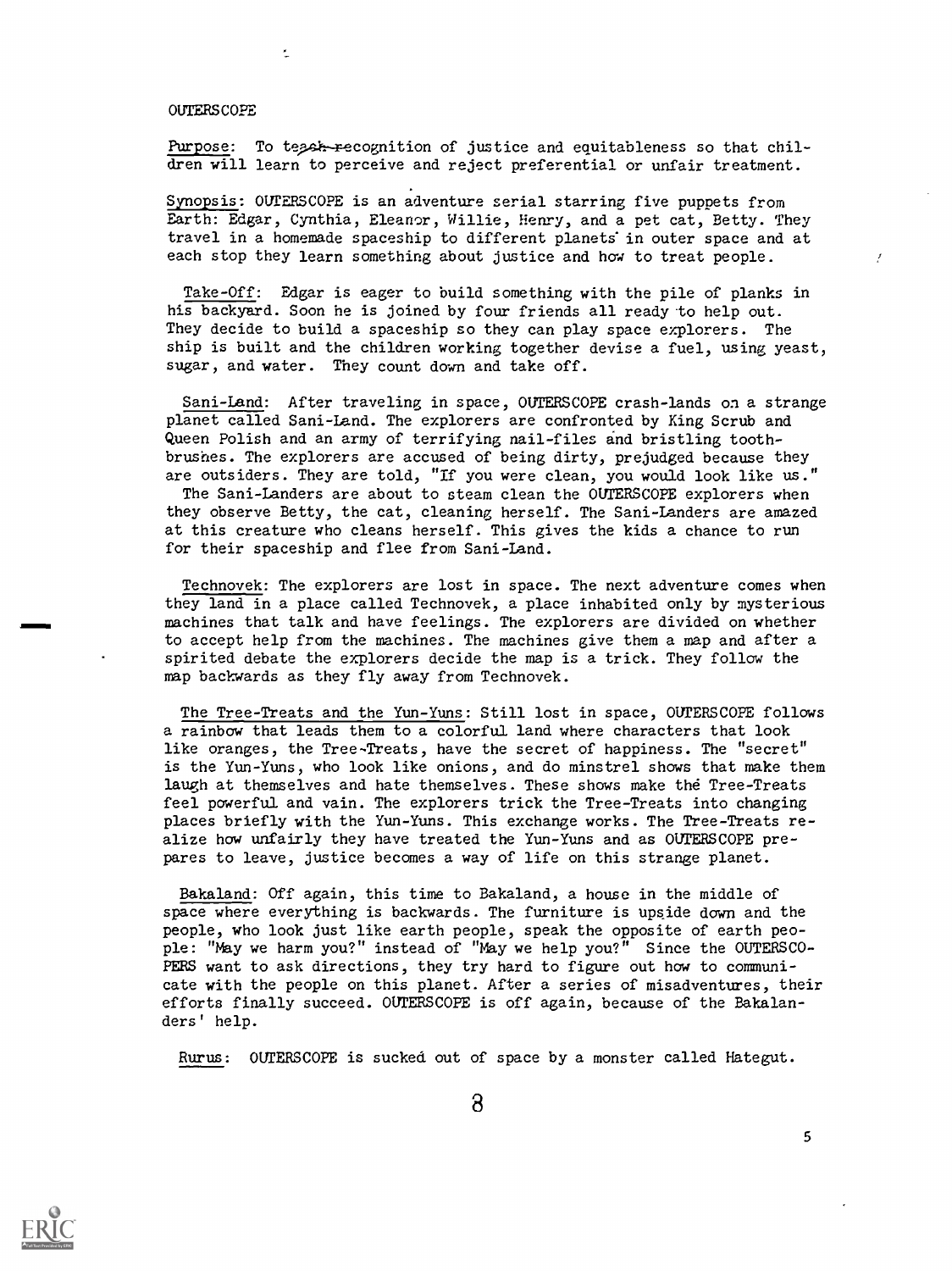The ship crashes on the planet Rurus. The crash site is halfway between two warring groups, each group accusing the other of robbery. The children are caught in the middle of this war. However, they discover the real thief is Hategut, who sings, "I'm the ugly beast/ no one could love me in the least."

The explorers convince the warring parties to hold off on their showdown. A visit by all the citizens of Rums to Hategut's cave ends with Hategut being befriended and a truce being called. Hategut no longer feels unloved and helps rebuild the spaceship.

The Flight Home: This time they are really on their way home, and on their flight back they see each of the planets they visited and recount what they have learned.

\*\*\*\*\*\*\*\*\*\*\*\*\*\*\*\*\*

IDEAS - OUTERSCOPE

Human Relations Concepts to be Taught: Each child has some contribution to bring to a group.

Attitudinal and Behavioral Objectives: To recognize, appreciate, and respect the contributions of each classmate.

To achieve a common goal through group interaction.

Teaching Techniques and Learning Activities:

- I. Make a "Friendship Chain."
	- A. Illustrate some sort of chain, and explain its purpose, i.e., to unite a group, to protect a group from something dangerous. (Demonstrate by holding hands.) If one of the links is loose, the chain will break and will be unable to do its job.
	- B. Give each student a strip of paper (various colors) with his or her name printed on it. Have the first student make a ring into which the next student makes his ring, and so on throughout the class, chain-fashion. Close the ring and display it around the bulletin board.
	- C. Discuss how each link in the "Friendship Chain" is important, and how the various colors add to the beauty of the chain just as each person adds to the group.

SARI-LAND: (Can also be used for "JOEY" dramas)

Human Relations Concepts to be Taught: Thoughtlessness can cause pain to others. Derogatory labels of groups can cause pain to members of the groups who are called the names.

Attitudinal and Behavioral Objectives: To recognize the problems created by prejudice and discrimination. To approach new or different people, customs, and ideas without prejudgment.

Teaching Techniques and Learning Activities:

- I. Begin discussion by asking the question, "Have you ever been hurt by someone's words or name-calling?" (such as Fatso, Skinny, Littlelegs)
	- A. Discuss incidents related to name-calling which have happened to the students or to someone they know.
	- B. Lead students to the idea that everyone has problems to cope with everyday.

TAKE-OFF: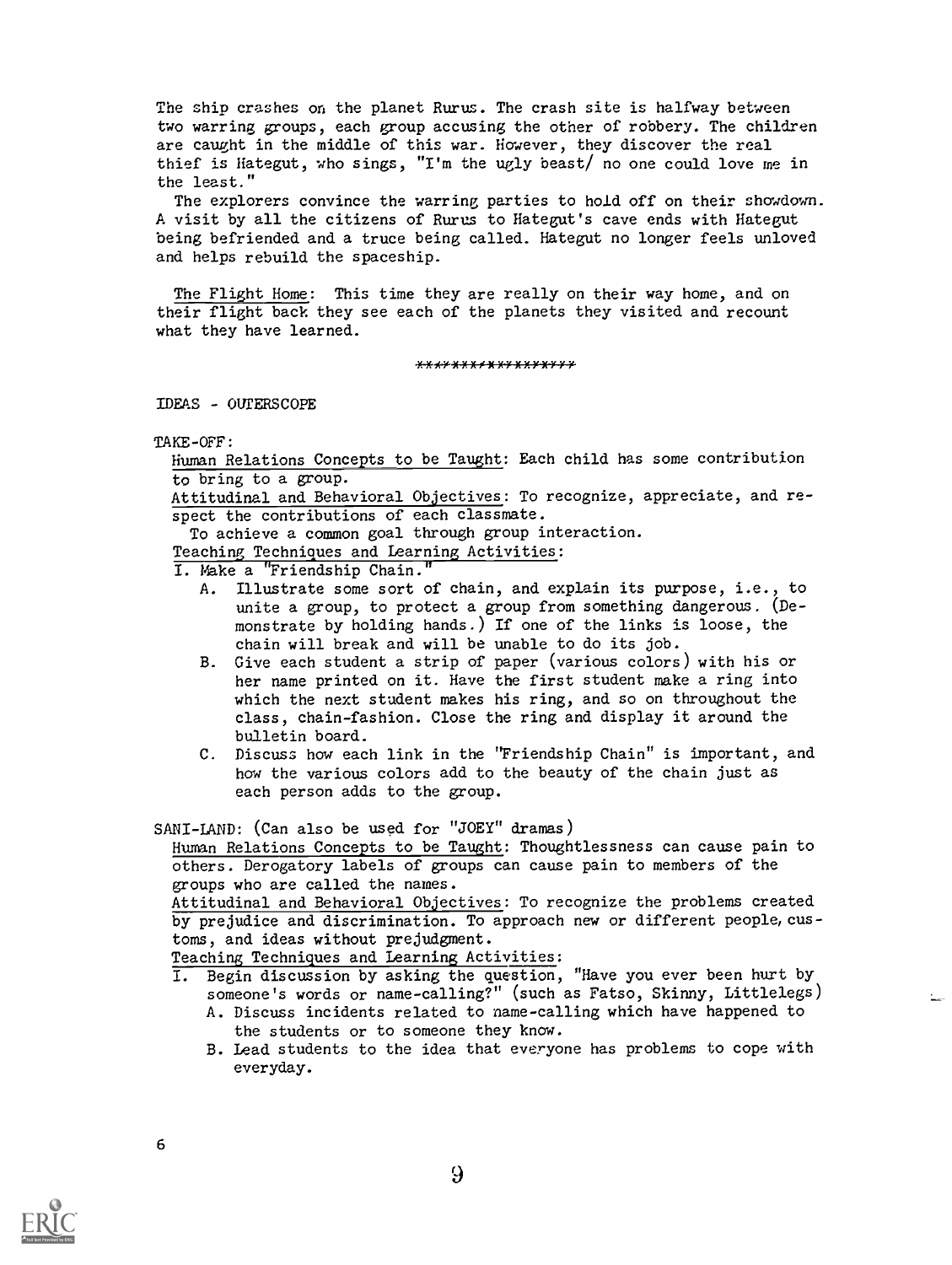- II. Discuss the meaning of the word "Sani-Land"; what "sanitary" means, what "unsanitary" means.
- TECHNOVEK:

Human Relations Concepts to be Taught: Existing differences enrich the lives of all of us.

Attitudinal and Behavioral Objectives: To recognize differences in other persons and consider them in a positive light; To recognize the interdependence of all people.

- Teaching Techniques and Learning Activities:
- I. Begin discussion by asking the questions: "Should the children have trusted the machines? If not, why not? If yes, why? Would you have trusted the machines?"
	- A. Use the following "sentence stubs" and have the children finish them, either orally or on paper, or on the blackboard:
		- 1. If I had to walk through the city at night
		- 2. People usually
		- 3. If I could change
		- 4. Success is
		- 5. Failure is
		- 6. When I see people who are different
		- 7. It really makes me mad when
		- 8. My friends
		- 9. One day I will
		- 10. I really like it when
		- 11. I feel comfortable with
		- 12. I never believe it when
		- 13. I always believe it when
		- 14. When someone doesn't believe me, I
	- B. Tell the students to complete the sentences they choose with their own ideas. Assure them there are no "right" or "wrong" endings. (No names on papers).
	- C. With the sentence completions as data, many kinds of activities may be planned.
		- 1. Class discussions: read the items to the children and let them discuss each to satisfy the following objectives:
			- a. To discover that many people share the same feelings about the same things.
			- b. To discover that people have different views about similar things.
			- c. To decide how to change something that is unsatisfying.
		- d. To define a problem.

THE TREE-TREATS AND THE YUN-YUNS

Human Relations Concepts to be Taught: There is a need for compassion and sincere understanding.

Attitudinal and Behavioral Objectives: To consider and respect the feelings of others; to learn that non-acceptance and scapegoating of others does harm to both the victims and the perpetrators.

Teaching Techniques and Learning Activities:

I. Begin discussion by asking the question: "Have you ever acted silly to make other people laugh or to try to make other people like you?" II. Draw a house with a wide side at the front. Put a large circle to



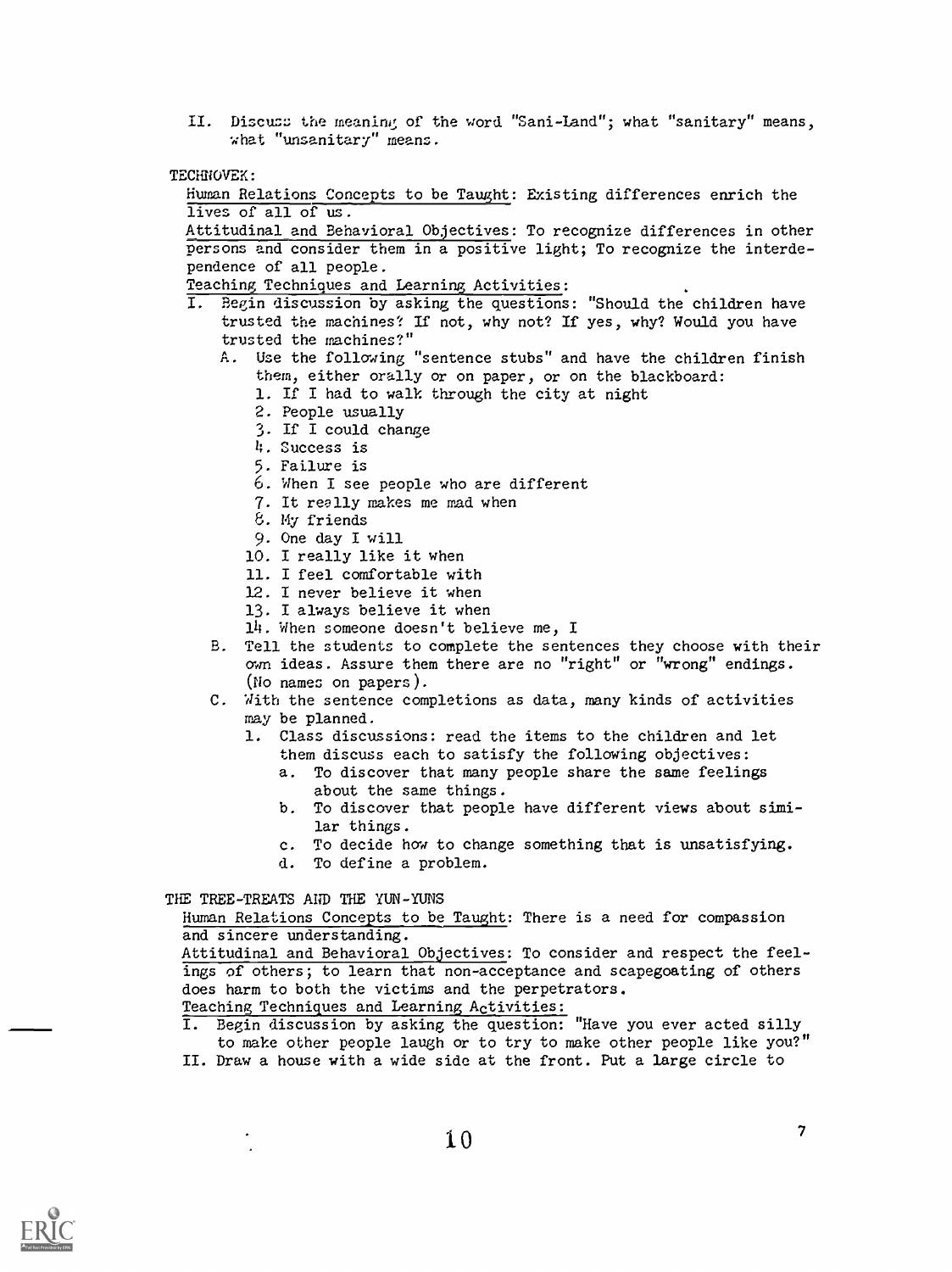represent the earth on the house portion. Cover it with dots, imagining each dot to represent one of the  $2\frac{1}{2}$  billion people in the world. Let the children discuss the feelings of these people; need for love and friendship; need for self-importance and individuality.

III.Have children role-play similar parts as played by the Tree-Treats and Yun-Yuns. Have them reverse the roles.

## BAKALAND:

Human Relations Concepts to be Taught: The world is full of people, and everyone is unique. People with their customs, languages, cultures, are suited to their differences.

Attitudinal and Behavioral Objectives: To understand that people in the world have made efforts to live together amicably; to cultivate a positive curiosity about other ways of living, speaking and behaving, and to accept these ways through understanding.

## Teaching Techniques and Learning Activities:<br>I. Begin Discussion by asking: "Have you ev

- Begin Discussion by asking: "Have you ever had an experience where you just did not understand what somebody said to you?" "Why do we laugh at people or things we don't know or understand?"
- II. Have some students make up a "backward" language of their own and have them try to communicate with others in the class who don't know the invented language.
- III.Role-playing could be employed by setting a scene where the invented language referred to above is used in an attempt to communicate something simple, such as how to roller skate or how to ride a bicycle.

## RURUS:

Human Relations Concepts to be Taught: There is a need for compassion and understanding. Each person can affect the behavior of others by good example. Cooperation and effective communication can help solve common problems. Everyone wants to feel needed.

Attitudinal and Behavioral Objectives: To avoid overgeneralizing and making premature conclusions about groups and individuals; to participate in problem-solving processes with a group; to motivate students to think about themselves and others and their influences on one another. Teaching Techniques and Learning Activities:

- I. Set the stage: Materials needed: Four glasses of water, one of which contains blue food-coloring or ink, and one glass containing pure bleach.
	- A. Explain that Bobby (the blue-colored water) is a very unkind boy. He throws paper in his neighbor's yard, chases his dog into the street, rides his bicycle on the neighbor's lawn, and is a nuisance to his friends by often starting fights. He breaks streetlamps with rocks. Bobby persuades his friends (the three other glasses of water) Kenny, Frankie and Joan, to join his "fun." As they join the "fun," add the blue food coloring to the other 3 glasses, tinting them.

Sammy, represented by the glass of bleach, helps his mother, friends and neighbors. He needs help doing the chores and goes to talk with Bobby, telling him how much fun he has doing kind things for others. Bobby agrees to try Sammy's ideas and finds he can enjoy assisting rather than hurting others. As Bobby is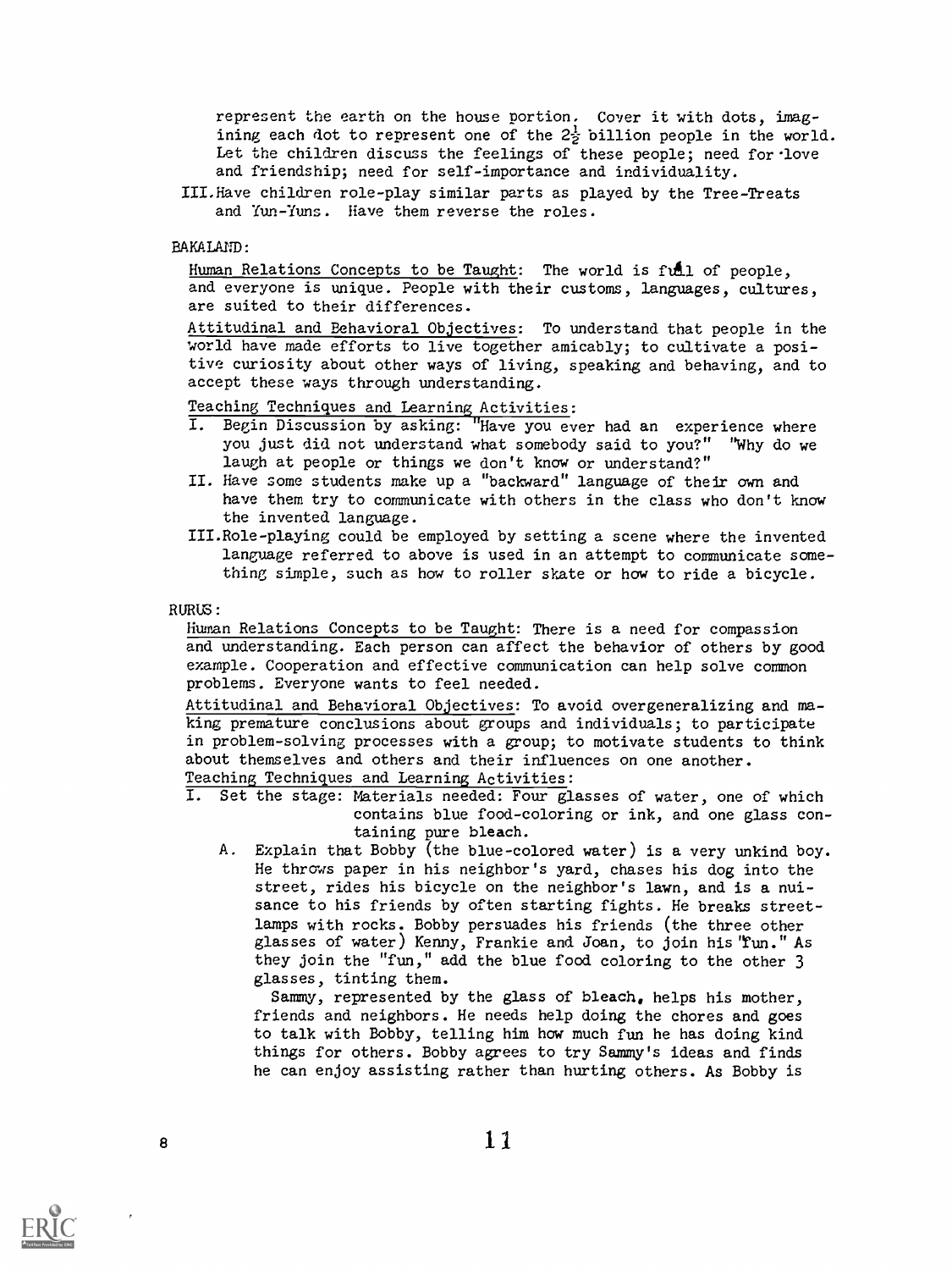influenced by Sammy's ideas, pour bleach. into the blue-colored glass. Repeat this procedure until glasses representing the other children lose the blue color.

- B. Discuss the significance of the blue food-coloring and the bleach.let the children discuss how people can affect the behavior of others towards good or evil.
- C. Role-playing could be used as a follow-up activity to show other possible endings.

(OUTERSCOPE is serialized, and appears in Programs 1-31 of both the half-hour and 15-minute versions.)

\* \* \* \* \* \* \* \* \* \* \*

## REAL PEOPLE

Purpose: To teach recognition of justice and equitableness so that children will learn to perceive and reject preferential or unfair treatment meted out on the basis of ethnic or racial identification.

Synopsis: REAL PEOPLE is a series of dramas about real children.

Martin: Martin's drama begins when he convinces his parents to let him have a boa constrictor for a pet. Because people are prejudiced against things they don't know, people are prejudiced against Martin's snake, Nigel. The neighbors are concerned that a boa is a dangerous pet to have in the neighborhood, but Scott Rich-



ardson, an expert on snakes at a nearby zoo, reassures the parents that a boa is a safe and ideal pet. With Scott's help Martin learns a lot about Nigel, and Martin and Scott become good friends.

Martin also learns that he is sometimes treated in a prejudiced way because people don't take the time to know him in the same way people don't take the time to know snakes. Martin is accused of breaking a window because he looks like the "one" who did it, but Martin is also quick to jump to conclusions on the basis of race.

Some of Martin's friends are jealous of Nigel and the attention he brings to Martin. Brenda "borrows" Nigel and Martin is quick to assume that Larry "a white kid," has stolen his snake.

Pat is also jealous of Martin. He claims that Nigel bit him, but soon it is discovered that boas don't have fangs and are not poisonous and that Pat had pricked himself with a staple gun. The next day Martin and Pat run into each other in a local bicycle shop. They talk things over and resolve their conflict.

Nigel creates a few minor crises for Martin's family. Martin's mother is shocked to find frozen rats, Nigel's main diet, in her freezer. When it

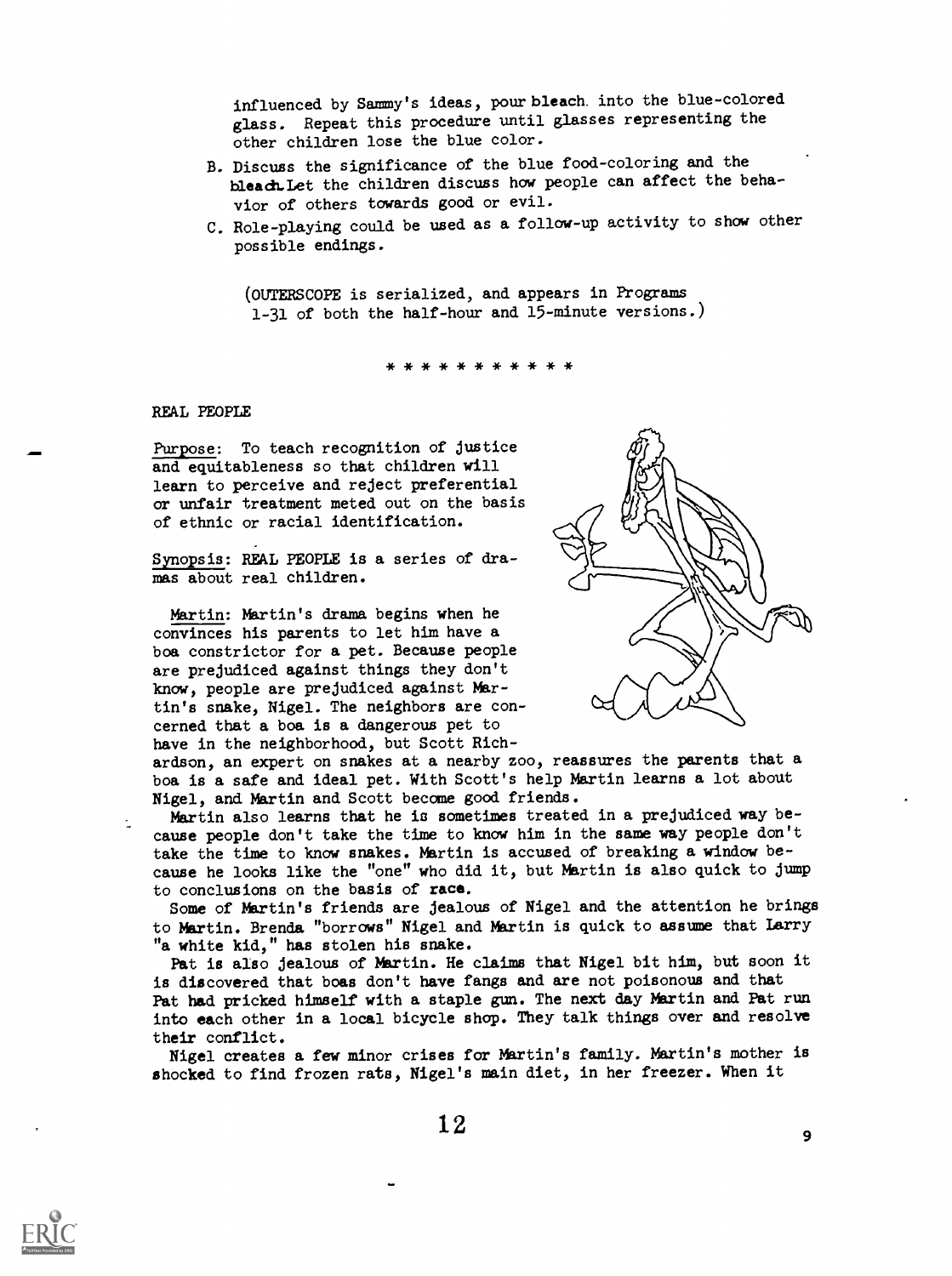comes time for Nigel to shed his skin, Martin's parents find the old skin and assume Nigel is dead. They are quite surprised when Martin and Nigel show up.

But Nigel also proves to be the family hero. A burglar enters Martin's house; he is "surprised" by Nigel and makes a speedy getaway.

By having a pet like Nigel, Martin learns not only about snakes, but about people. Martin has a friend Doug who has just returned from the West Coast. They go on an overnight camping trip. Doug feels that because he is new in the community the other kids won't accept him. Martin assures Doug that once they get to know him they will like him. He suggests that they form a hiking club as a great way for Doug to get to meet the other kids in the community.

Programs 1--8, 32 - -36 (30-minute) Programs 40-47,71-75 (15-minute)

Karen (Please Remove Your Footwear): A friend, Jackie, comes by to see the pet crab that Karen's grandfather has given her. Jackie wants to know why Karen's grandfather doesn't wear shoes in the house. "Maybe they don't have shoes in Japan?" Jackie asks. Karen is upset and embarrassed by her grandfather's custom. But when her grandfather sits down and explains the reason behind the custom Karen understands. The story ends with Karen and Jackie bothing taking off their shoes when they go into the house.

> Programs 9, 31 (30-minute) Programs 48, 70 (15-minute)

Alex and Carlos (The Lion's Dance): Alex, who is Chinese, is teaching his friend Carlos how to do the Chinese lion's dance for a school play. Alex suggests that they go over to the local Chinese club and watch the older boys do the dance. At the club Alex is told that the club is for Chinese only, but Alex refuses to abandon his friend. He tells the older boys that he and Carlos have been practicing the lion dance and that Carlos is interested in learning Chinese customs. The older boys maintain their hostility until the two boys demonstrate the dance. Carlos' sincerity and effort win him acceptance by Alex's friends.

> Programs 10, 28 (30-minute) Programs 49, 67 (15-minute)

Karen (Yukie): Karen's middle name is Yukie, but sometimes she is teased and called Yukky. She explains to friend Jackie that Yukie was the name her grandmother in Japan gave her and that it means "snow child" because Karen was born in winter. Karen and Jackie conduct a survey and find that some people know what their middle names mean and others don't and that most people are proud of their middle names.

> Programs 11, 27 (30-minute) Programs 50, 66 (15-minute)

Alex and Carlos (Alex's Dinner): Alex invites his friend Carlos to his parents' Chinese restaurant. Carlos helps in the kitchen and learns about Chinese food. Alex is a little embarrassed about his parents speaking Chinese to him. Carlos encourages him to respond in Chinese and says that in his house he speaks to his parents in Spanish. Finally they sit down to a great Chinese dinner that Carlos and Alex have prepared.

Program 12 (30-minute) Program 51 (15-minute)

I.

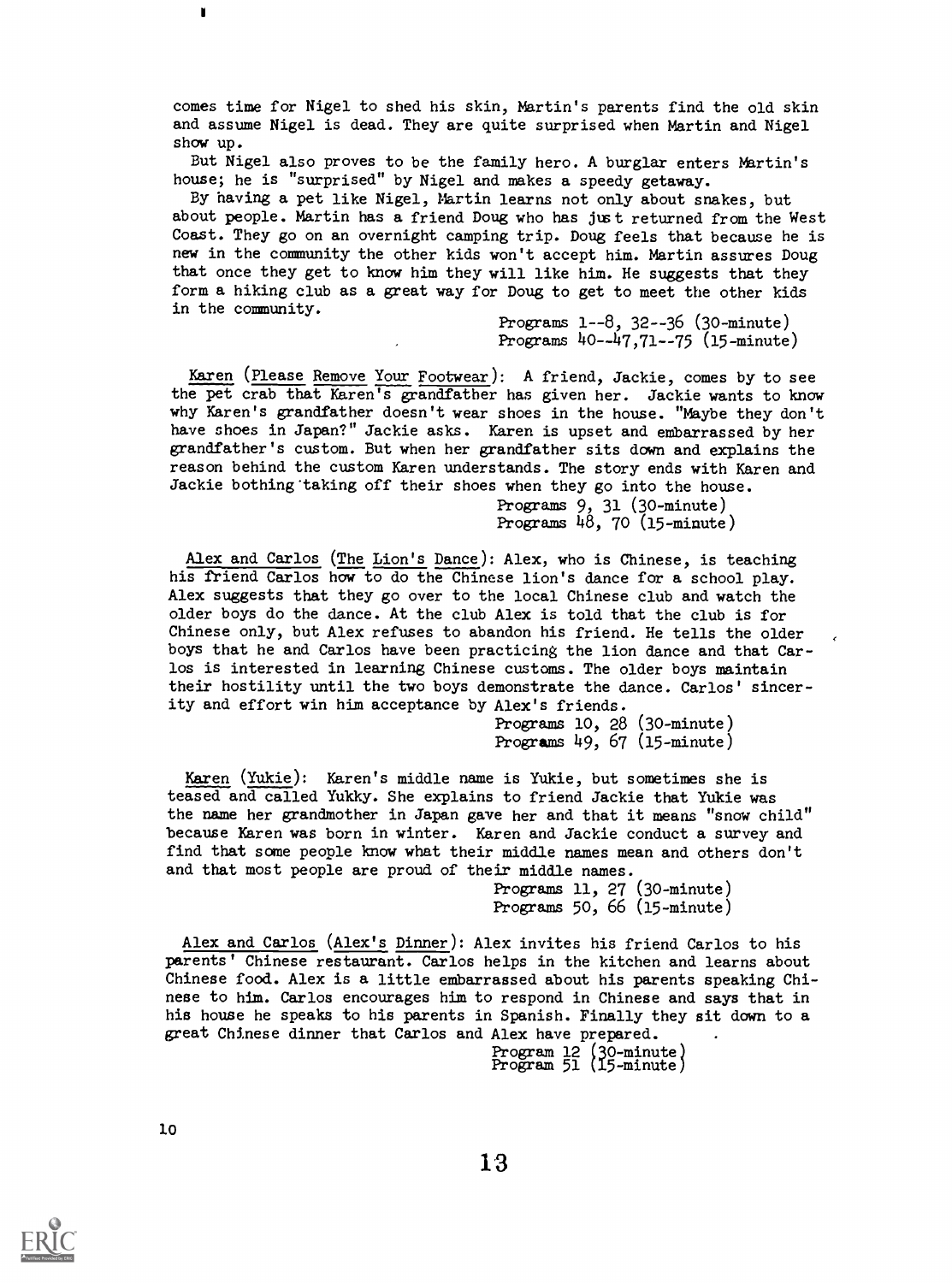Babysitter: A group of girls invites another girl to play with them, but she refuses and gives no reason. At first the others think she is stuck up but then, after they realize they are pre-judging, they do a little detective work and find out she has to take care of her brothers and sisters and was embarrassed to tell them. The group offers to help her and all the children play together happily.

Programs 13, 29 (30-minute) Programs 52, 68 (15-minute)

"Indians" (Dawn): Dawn and friends are playing in the attic when they discover a trunk of old clothes. They decide to put on a show, but soon one girl is holding a feather and doing an old-time-movie Indian routine, innocently unaware that her host is a Native American. Then the insult is realized, and the group apologizes and they continue playing together. Programs  $14$ ,  $30$  (30-minute)

Programs 53, 69 (15-minute)

IDEAS - REAL PEOPLE (Martin, Alex and Carlos, Dawn, Karen, Yukky)

Human Relations Concepts to be Taught:

Human beings share more similarities than differences; yet existing differences enrich the life of the child. Each person can affect the behavior of others by good example. People need to be accepted on their own merits. Encounters with conflicting ideas and values shape more rational evaluations. When people's ideals and reality are far apart, they try various means to bring them closer together. A person's behavior affects the way others feel about him or her. It is easy to misunderstand someone else's behavior. Social acceptance is important to all persons. We should be sensitive to the rights, needs, feelings and problems of everybody. Each person has dignity and worth. Thoughtlessness can cause pain to others. There is a need for compassion and sincere understanding. Attitudinal and Behavioral Objectives: To practice simple kindness in everyday living. To stimulate individual pride in family origin and tradition. To become aware of the benefits derived from the rich variety of our multi-ethnic culture. To recognize differences in other persons and consider them in a positive light. To motivate children to think about themselves and others and their

influences upon one another. To consider and respect the feelings of others.

To discuss common experiences and problems.

To discover alternative solutions to problems.

To encounter other points of view.

To recognize when prejudgments about people or a group of people are being made.

To learn the ability to work cooperatively with others.

To find peaceful means to settle disagreements.

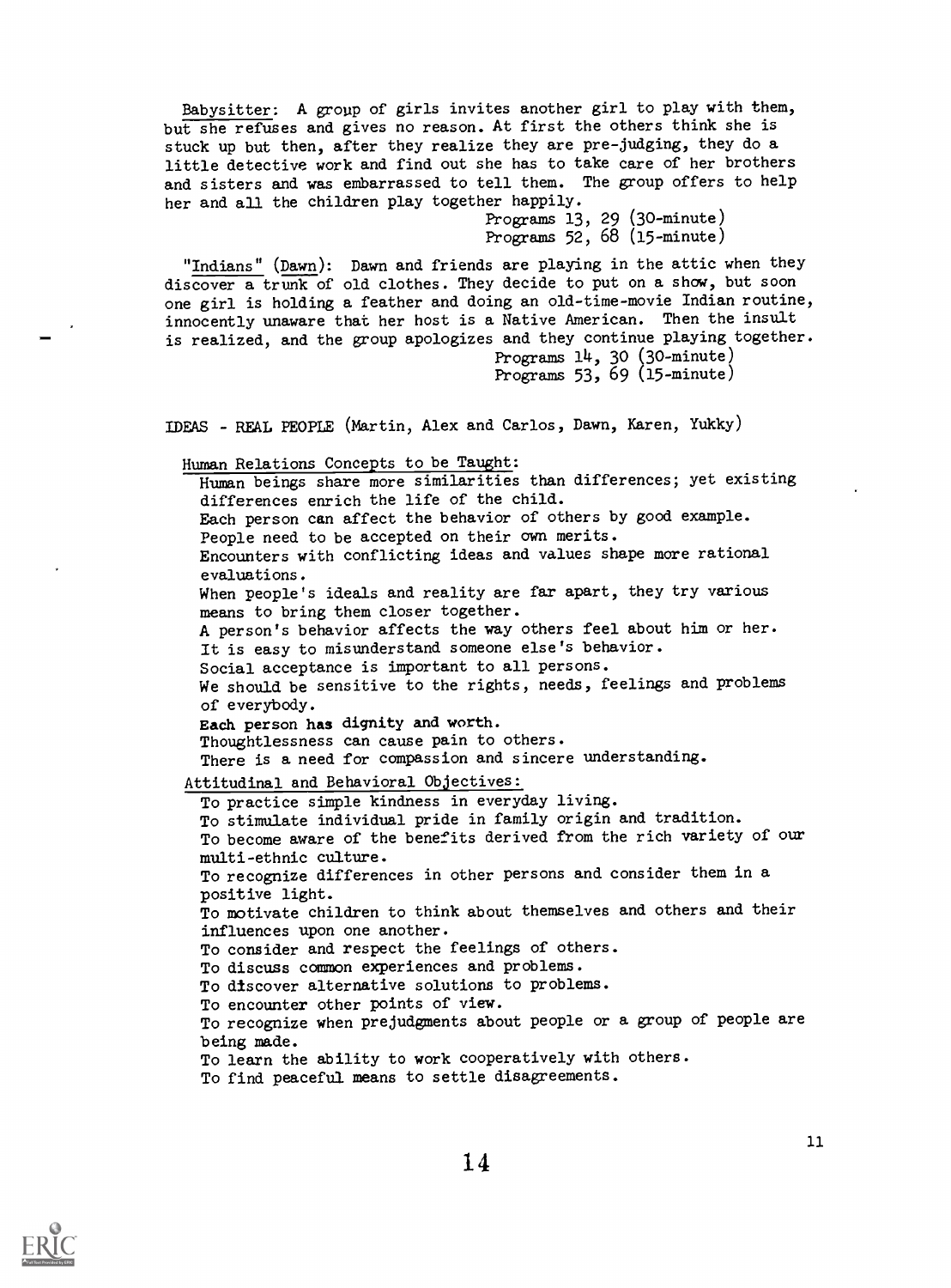To anticipate the results of aggressive behavior.

To be aware of the problems created by prejudice and discrimination. To learn about children of different races and socio-economic backgrounds.

Teaching Techniques and Learning Activities:

- I. The following instrument is a springboard for what can be several weeks of activities designed to explore the personal and group concerns expressed by a class. Through the examination of the survey, the teacher can begin to assess some common values, perceptions, emotions and goals expressed by the students. Such knowledge is a valuable tool for a teacher who wishes to use it. It is important that the results be used objectively by the teacher so that truly honest answers are not interpreted as personal attitudes toward the teacher.
	- A. Duplicate or write on the blackboard the following "sentence stubs":
		- 1. When I grow up
		- 2. When I'm happy
		- 3. If someone calls me a name, I would
		- 4. For a very special kind of pet I would like
		- 5. The trouble with my neighbors
		- 6. When I am wrong about something
		- 7. When I don"t tell the truth I feel
		- 8. I am very sad when
		- 9. People who wear glasses
		- 10. People who wear Afros
		- 11. People who wear corn-rows
		- 12. The worst thing about school is
		- 13. My best grown-up friend is
		- 14. I get in trouble in school when
		- 15. I get in trouble at home when
		- 16. When I see people who are different
		- 17. The people who go to my church (temple, mosque)
		- 18. Fat people are
		- 19. Skinny people are
		- 20. The thing I like best about school is
		- 21. The thing I like least about school is
		- 22. My mother and I
		- 23. My friends
		- 24. When somebody doesn't tell me the truth
	- B. Have the students complete the sentences with their own ideas. Assure them that there are no right or wrong answers.
	- C. With sentence completions as data, many kinds of activities can evolve:
		- 1. Class discussions: Read the items to the children and let them discuss them to satisfy the following objectives:
			- To discover that many people feel the same way about the same things.
				- To discover that people have different views about similar things.
			- To decide how to change something that is unsatisfactory. To define a problem.
		- 2. Direct the children to choose items as composition topics.

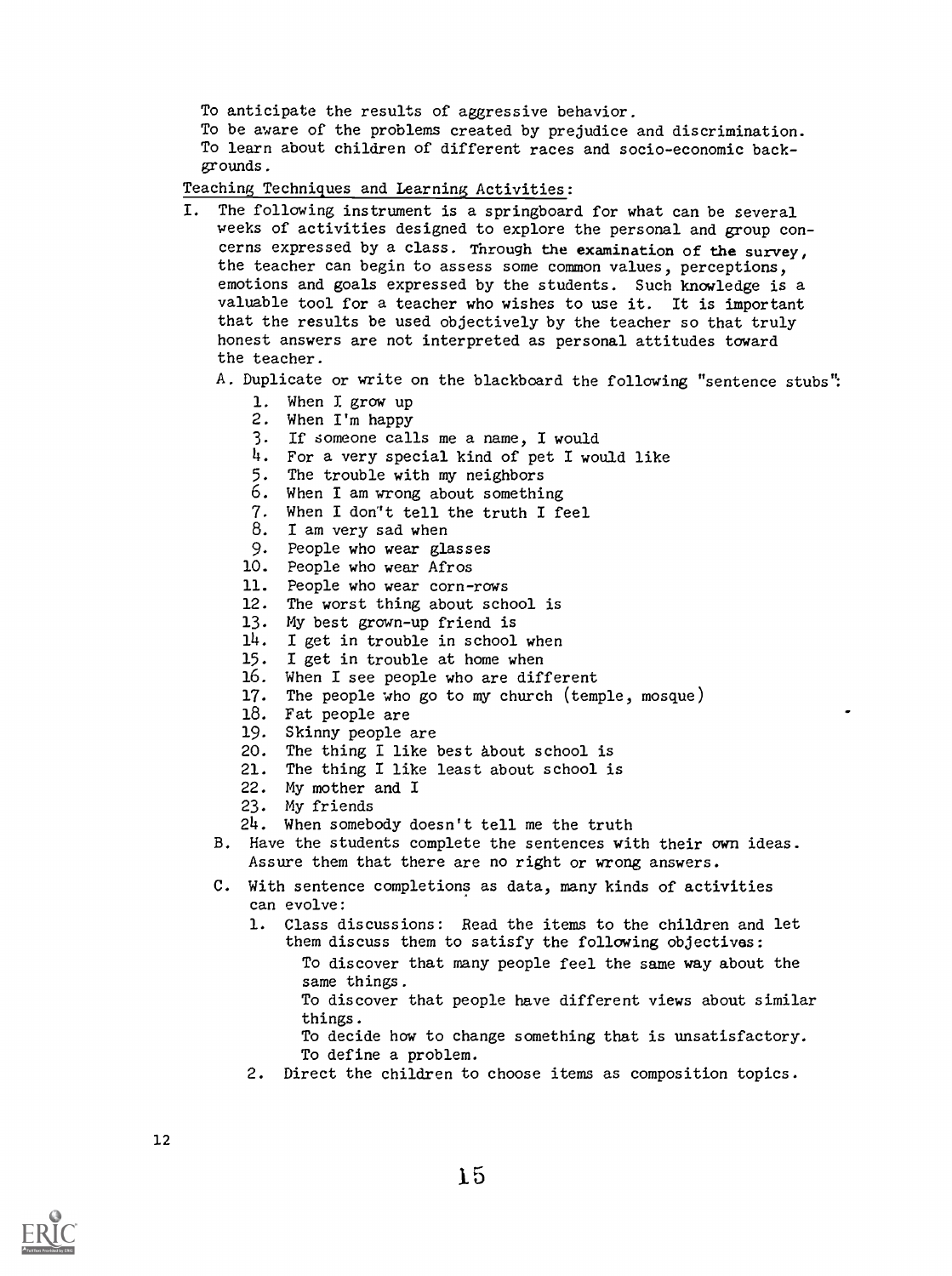- 3. Use the children's responses about emotions to initiate a poetry unit.
- 4. Role-playing can be used to help the children learn how to cope with difficult situations, act out embarrassing or sad moments, a success, a failure, or a future role.
- 5. As a result of reading a class's responses, the teacher may decide to alter her or his own behavior.
- D. Pose a series of questions:
	- 1. "Where do your ancestors come from?"<br>2. "Do you know of any contributions and
	- "Do you know of any contributions and customs somebody from your ancestors' country (or continent) made to this country?" Accept responses, and then direct students to go home and ask their parents, grandparents, and friends.
	- 3. The next day, share information. List briefly (or have children do so) on the board, and categorize. Example: Clothes; Food; Customs.
	- 4. Suggest some information they may not have found. Encourage greater curiosity and suggest they find more material through reading and interviews.
	- 5. Have students report their findings via one or more of the following media: compositions, speeches, skits, posters, charts, murals, stories, or any informative demonstration or display. (A class newspaper, for example.)
	- 6. Follow up with a bulletin board or display of student materials to dramatize America's multi-ethnic heritage.
	- 7. Have your class do a project on the way different ethnic groups appear in magazines, newspapers, and television commercials.



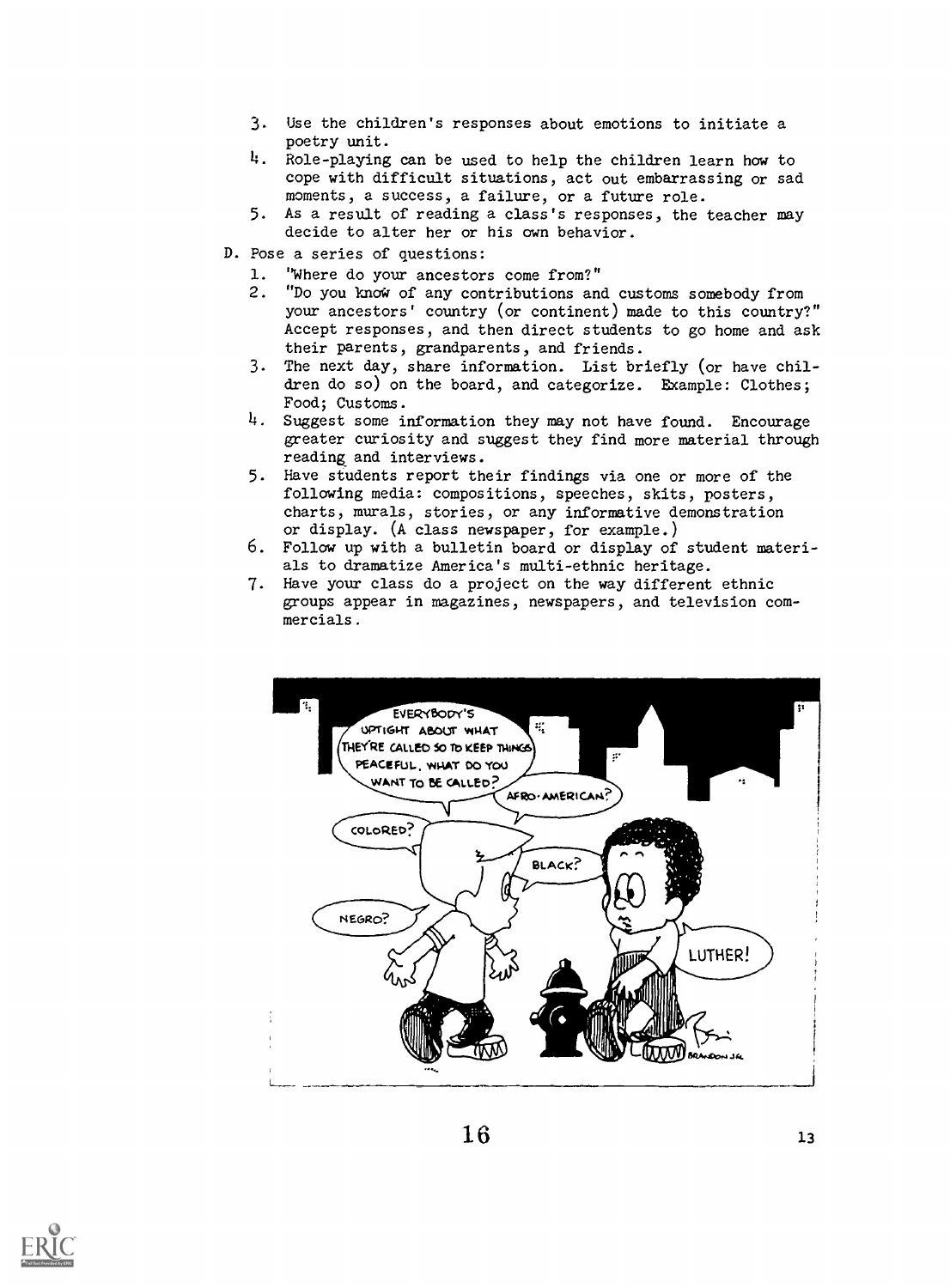Purpose: To teach children to reject the use of epithets and name-calling as strategies for dealing with conflict situations.

Synopsis: The story begins with Joey and his family moving from a tenement house where they have lived since coming from Puerto Rico. They are moving to a new apartment building a few blocks away. As they start for their new building Joey remembers a sea shell he has left behind and returns for it. The shell is important to Joey; he is fond of holding it to his ear listening to the mysteries inside and dreaming of escape to a better place.

On the first afternoon in the new building Joey and his sister Angelita are playing tag in the almost empty building. They are confronted by a group of white boys who call Joey a dirty Puerto Rican and tell him and his sister that they are not wanted. The boys goad Joey, demanding that he learn to play football with them.

The next day Joey feels obligated to go to the football lesson even though his mother and father have told him to stay away from the boys. But Joey doesn't want to be called a chicken. Joey meets the boys after school and follows them to a playground where the football lesson is only an excuse to rough up Joey.

Joey has warm and loving parents who think that if Joey avoids the boys everything will be all right. Joey has a birthday and his parents give him a walkie-talkie for a gift. While he and Angelita are playing with the walkie-talkie the group of boys sees Joey and takes his walkie-talkie.

Joey's father is angry about the loss because the walkie-talkie represents a day's pay, and because the boys took away his "special gift" to his son. Joey and his father go to a park to be together. While they are playing tag, Joey happens on a karate teacher who is in the park exercising. After listening to the teacher explaining his art, Joey wants to learn karate. The teacher is quick to point out that karate is not what is seen on television, but it is a way of learning about yourself.

With his parents and sister Joey visits the school. After months of practicing Joey begins to learn the art, but more important he begins to feel good about himself.

With new-found confidence, Joey calmly walks up to the boy who had taken his walkie-talkie and demands its return. The other boys are quite surprised by this new Joey. In an attempt to scare Joey off, the larger boy throws a punch, which Joey calmly sidesteps. After more attempts to hit Joey, all of-Which Joey easily sidesteps or blocks, Joey is given his walkie-talkie back. And Joey returns home proud that he has his birthday gift, but also proud to know that he has won the respect of one of the boys, who now wants to be his friend.

> Programs 15--20 (30-minute) Programs 54--59 (15-minute)

## Jacinto

14

Purpose: To help children understand how difficult it is for someone new to the continental United States to adjust to a new life.

**Joey** 

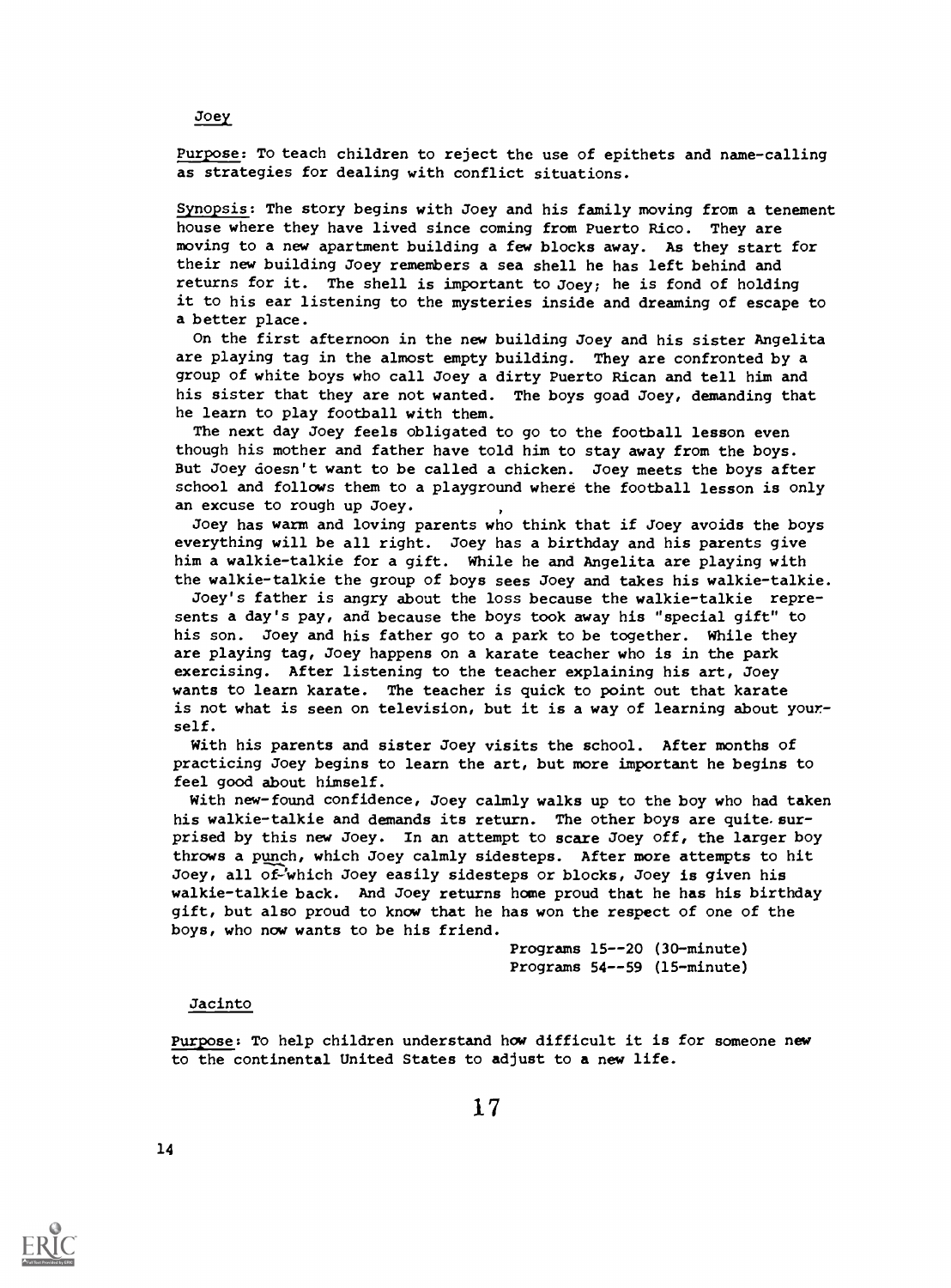Synopsis: The story begins with a shy and bashful Jacinto, who has arrived from Puerto Rico, in his first day at school. When he is introduced to the rest of the class, some kids giggle at his name. Jacinto feels like an outsider, even though there are other children in the room who have been to Puerto Rico. During recess a group of kids is playing hide-and-seek. Innocently Jacinto points to where some kids are hiding. He is called a "snitcher" and is chastized by the others. When Jacinto is falsely accused of throwing a spitball at the teacher, he accepts the blame, out of fear of once again being called a "snitcher". When someone else tells the teacher who the real culprit is, Jacinto has to learn the difference between "snitching" and telling the truth.

In an effort to be accepted, Jacinto changes his name to Joe, but as he begins to make friends and becomes more comfortable with himself, he returns to his real name.

Jacinto has a friend, Tommy, who lives on the same street. One morning Tommy is sent to the local store for groceries. Because his family is on welfare, Tommy is too embarrassed to be seen using food stamps. When he sees Jacinto in the store, Tommy leaves and waits until Jacinto leaves. He then returns to the store, but just as he is paying with the food stamps Jacinto returns and comments that he is on welfare too.

Tommy's embarrassment is caused by the teasing of another boy, Tony, who thinks being on welfare is bad. But Tommy, with Jacinto's help, learns that there is nothing to be ashamed of and that welfare is essential help to many poor people. It turns out that Tony too is on welfare and his teasing of others stems from his own embarrassment.

In another episode Tony, Tommy, and Jacinto are spinning tops. Carmen wants to join them, but she is told she is a girl and should play with her dolls. Since boys play hopscotch, jacks, and jump rope with girls, Carmen can't understand why she can't spin tops with boys.

When she refuses to leave, Tony and Tommy get up and walk away. Jacinto doesn't really agree but reluctantly he leaves too.

Later in the day Tony offers to let Carmen spin tops with him in exchange for her answers to a test. Carmen agrees, but when it comes time to spin tops, Tony refuses and throws her top down the sewer. Tony is caught cheating and has to take the test without outside help. He fails, but the teacher tells him he did well for not studying and that he is bright enough to do the work without cheating. He realizes he has been wrong and later when confronted by Jacinto and others for his mistreatment of Carmen, Tony repents and offers his top to Carmen. The story ends with Jacinto well on his way, making a good life in his new school.

> Programs 24--26 (30-minute) Programs 63--65 (15-minute)

IDEAS - REAL PEOPLE (Joey and Jacinto)

Human Relations Concepts to be Taught:

Thoughtlessness and name-calling can cause pain to others. Everyone needs to feel important as an individual. Self-esteem is fundamental to personal security. A positive self-image is rudimentary to learning. A person's behavior affects the way people feel about her or him. Everyone must feel he or she has something to contribute to the group. Enlarged social contacts with persons of different social and economic backgrounds are beneficial to understanding others and ourselves.

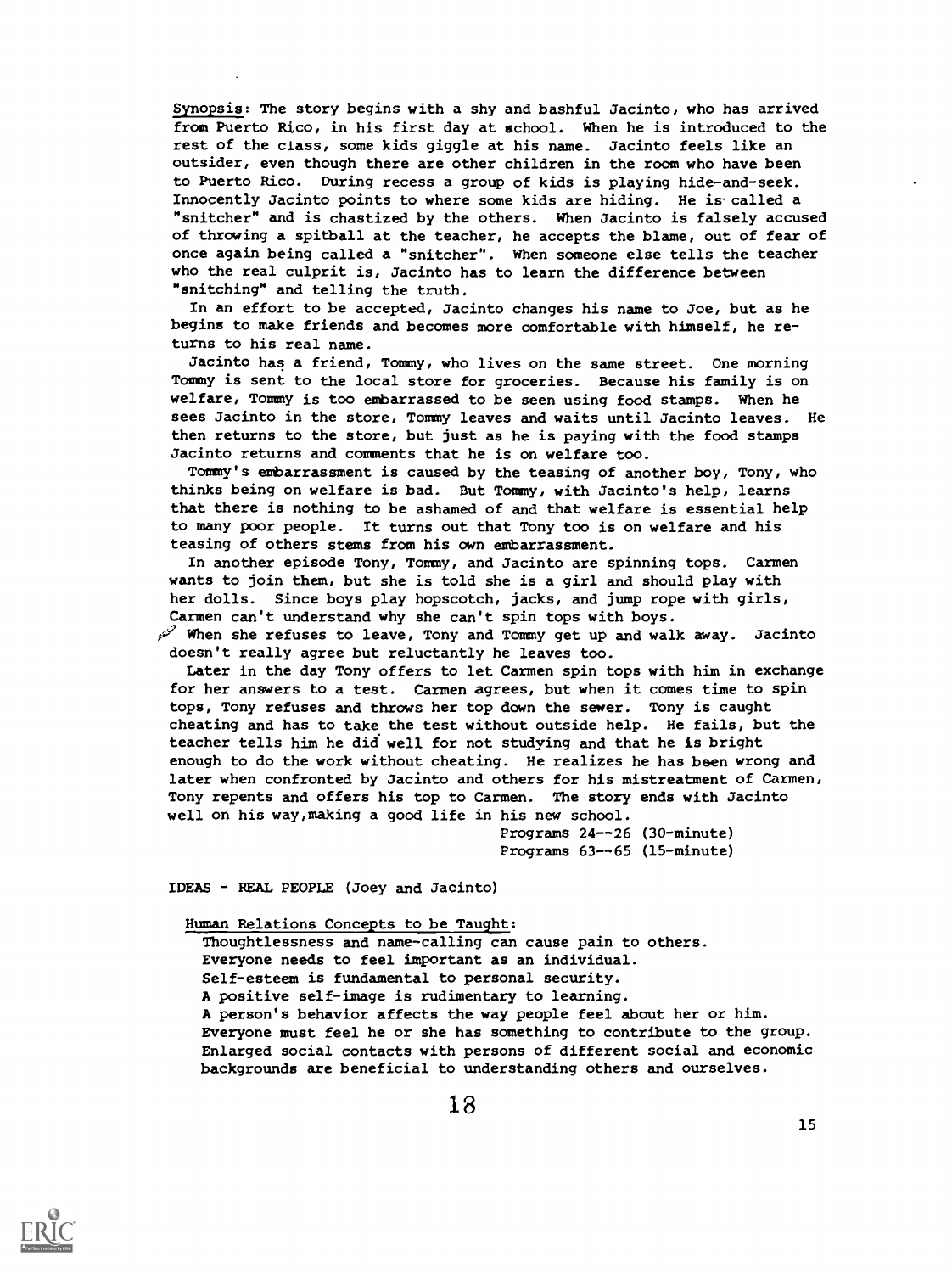Happiness results from active participation in worthwhile endeavors that bring joy to others and allow us to share ideas. Each child wants to feel needed. There is a need for compassion and sincere understanding. Each person has dignity and worth. Human beings share more similarities than differences, yet existing differences enrich the lives of all. Role playing assists in understanding how others feel. Free play provides an opportunity for children to express themselves and to interact with others. The names of people, their cultures, and customs are suited to their differences and help solve their problems. The things that are the same in people--feelings, desires, needs-are more important than physical differences.  $\frac{1}{2}$ Social acceptance is important to all persons. Labels affect one's perception of people and one's behavior toward them. The use of labels tends to produce stereotyped judgments. Attitudinal and Behavioral Objectives: To recognize differences in other persons and consider them in a

positive light. To include the "left out" child or children in the "in" group. To recognize and respect the rights and privileges of others. To recognize the interdependence of all people. To motivate children to think about themselves and others and their influences upon one another. To consider and respect the feelings of others. To learn that non-acceptance of others does harm to both the namecaller and the one who is verbally attacked. To learn about children of different races and socio-economic backgrounds. To form friendships. To extend experiences beyond one's own narrow confines of living. To practice simple kindness in everyday living. To feel good about oneself. To exhibit a feeling of belonging. To become aware of individual worth. To discover self-identity. To encounter other points of view. To discover alternative solutions. To stimulate individual pride in family origins and traditions. To recognize when prejudgments about a group are being made. Teaching Techniques and Learning Activities:

I. PAL FOR A WEEK (Especially adapted to children at beginning of school year)

- A. Assign a pal for a week. Try to arrange pals so that each child who is unfamiliar with the teacher, school, or classroom would sit and work with a student who has had more contact with the situation.
- B. Give each child a tag with his own name on a dittoed or xeroxed picture of a boy or girl.
- C. Make a friendship chain (see OUTERSCOPE "Take-Off").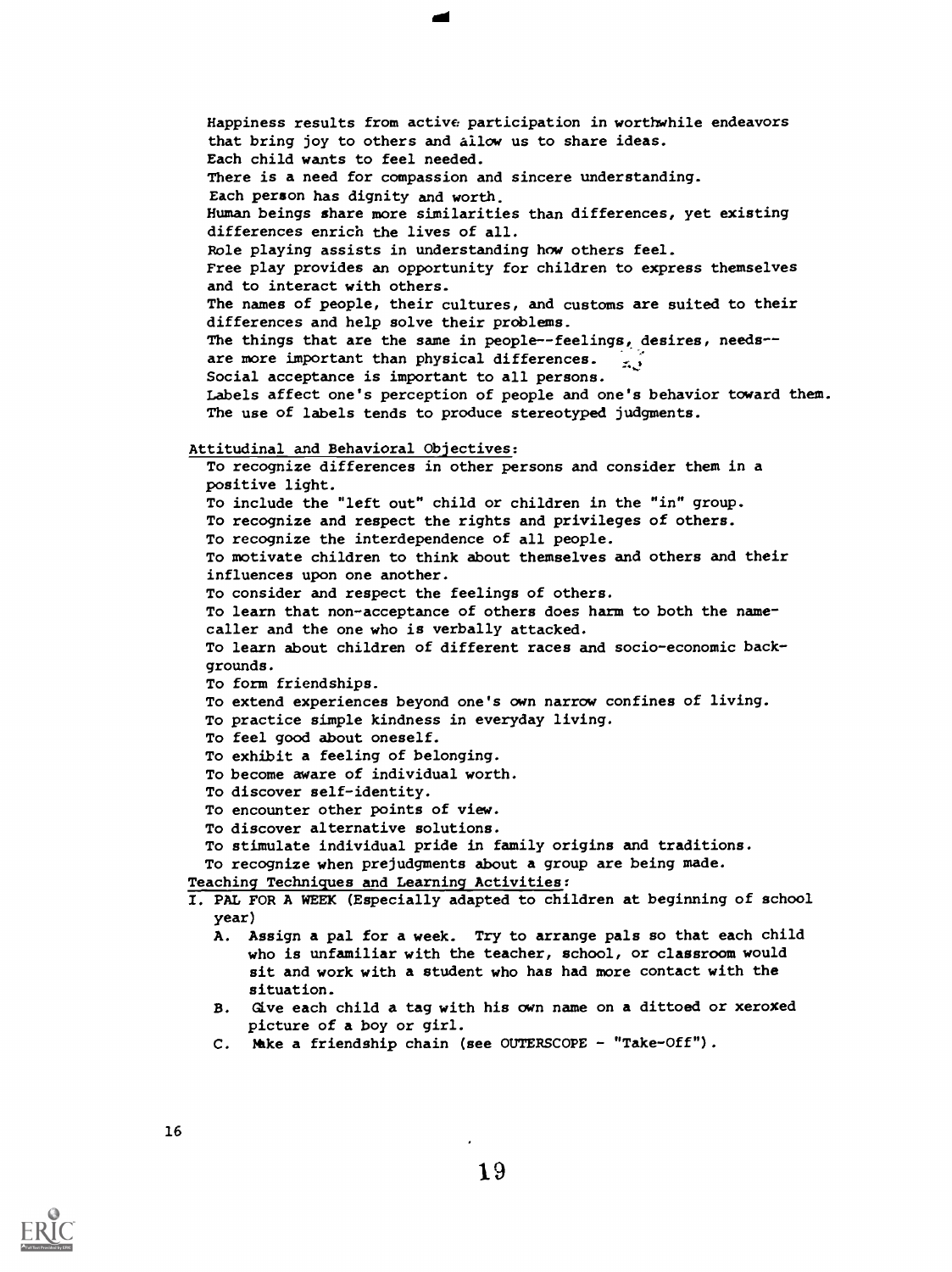- II. Show multi-ethnic picture of children on a playground. Have the children give a name to each child so that when talking about a particular youngster, he or she will have a name. Discuss (let the children discover) similarities of each, and how valuable their differences are. The similarities may take the form of color of clothing, hair, sex, games they are playing. The differences may take the form of pigment of skin, eye features, hair styling, clothing, etc.
- III.Have a short discussion period giving practical examples as to how the students can help to make other persons an important part of the group, i.e., talking, playing, walking with others, doing kind acts.
- IV. (Use "Teaching Techniques and Learning Activities" for I. A & B for SANI-LAND.)
	- A. Have students write a story about an incident in which they experienced name-calling, how they felt and how the person involved may have felt.
	- B. Role playing can be employed by setting a stage where someone had called someone else a name. (Discourage epithets. Let children substitute or invent words to use instead of epithets.)
	- C. Analyze the role-playing. If other students could think of another way to handle the situation, allow them to play the parts.
- V. SELF PORTRAIT (Good for first opening days of school)
	- A. Draw a picture or caricature of yourself on the board. Emphasize special physical characteristics. Don't be afraid of a little laughter--it's a good opener.
	- B. Have the students draw portraits of themselves. They will probably be funny and a little silly. Good! This is the first step toward better relations. Let them tell about their pictures and display them.
	- C. After a few days, try the same procedure again, this time without the caricature. Students will usually respond accordingly. The pictures will be a little more serious and more meaningful to them.
	- D. Use the pictures for display. Hang them on the walls or bulletin boards.
	- E. Throughout the year, repeat the use of self-portaits with different art media.
- VI. WRITE AN AUTOBIOGRAPHY
	- A. Read an autobiography of a famous person to the class. Let class discuss content of the autobiography.
	- B. Read a short autobiography of the teacher's own life to give ideas and spark enthusiasm.
	- C. list on the blackboard content found in the biographies read. Let the students supply them: vital statistics, hobbies, interests, likes and dislikes, friends, goals.
	- D. Have the students write their autobiographies. Have them dllustrate a cover for it with their self-portraits, or interests, goals, etc.
- VII.ALL ABOUT ME folder.
	- A. Have each child make an "All About Me" folder and decorate it in any way that suits him or her. Examples: a self-portrait, a special picture, a photograph, a special design or lettering.
	- B. Throughout the year have the children insert in the folder items such as an autobiography, a picture he wants to share with the

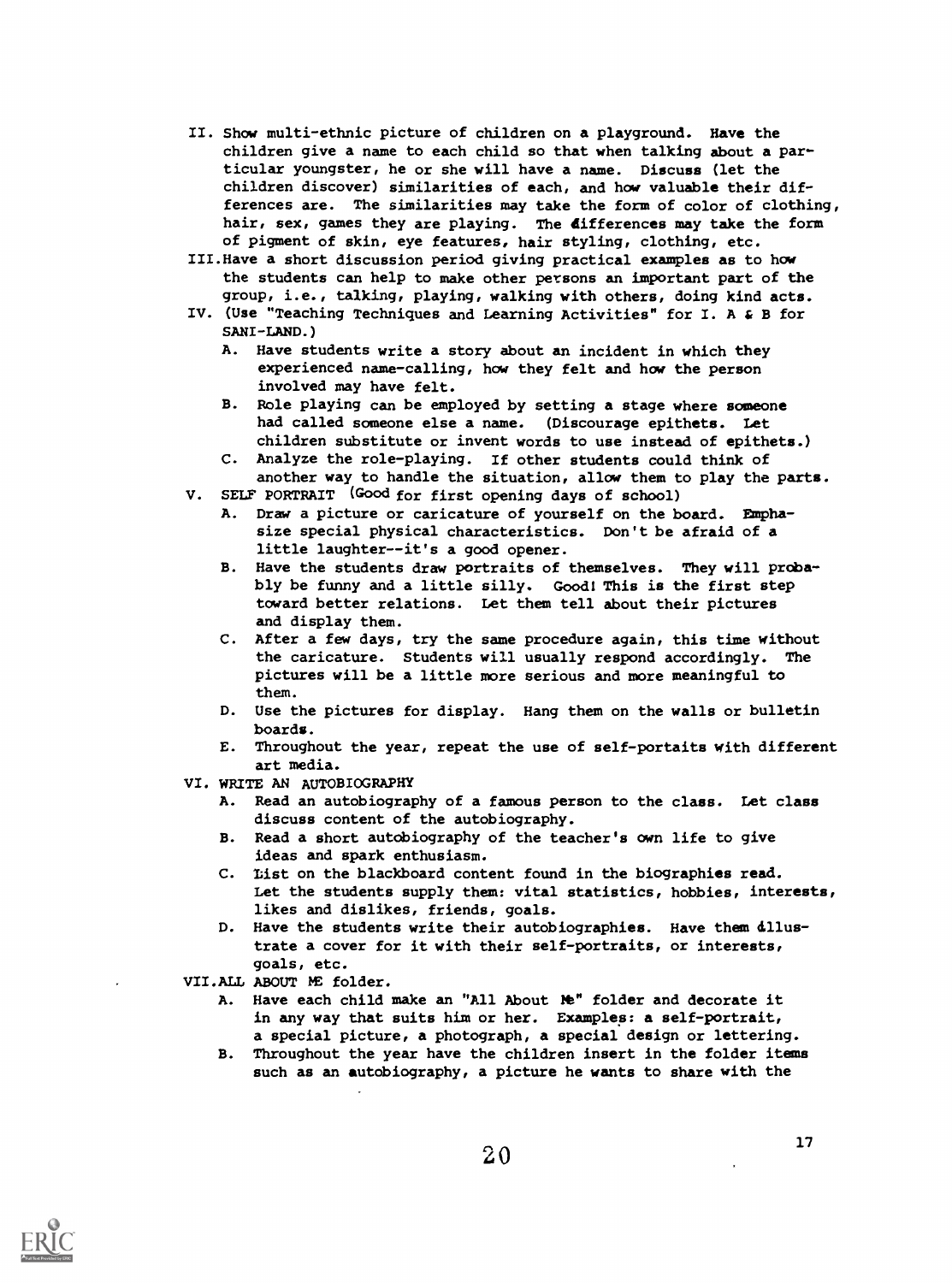teacher, a poem he wrote, a request for help, a personal letter to the teacher, a list of things important to him or her.

- C. Spend some time at regular intervals looking through each folder. The teacher may then have a conference with the child, arrange for academic help, give words of encouragement, or anything else that seems appropriate.
- D. Allow the child to eliminate out-of-date items as he or she desires. \* \* \* \* \* \* \* \* \* \* \* \*

HAKE A NEW FRIEND

Purpose: To teach positive acceptance of individual and group differences and to foster the development of positive identification with the child's own ethnic group.

Synopsis: Each episode in this segment begins with the words, "Why don't you make a new friend, make a new friend today?" Over the words appears a visual of a scrapbook that opens to the name Vegetable Soup and then gives way to a collage of snapshots of the eleven "Friends" who will be introduced throughout the year.

Beauty is the first episode of this segment. It is a collage of people in all sizes, shapes, and colors. The purpose is to state visually that beauty, like people, comes in many varieties rather than being some romanticized standard associated with television and magazine commercials.

Programs 1, 39 (30-minute) Programs 1, 78 (15-minute)

Angela is five years old and lives in New Orleans, Louisiana. Angela explains that she is not old enough to go to school but she will be glad when her time comes. Right now she stays home and enjoys playing and being with her mommy.

> Program 13 (30-minute) Program 52 (15-minute)

Aunt Arrie is an 88-year-old woman who lives in rural Georgia. She is simple, honest, and wholesome. Aunt Arrie has built a warm and mutually giving relationship with a group of young neighbors. She teaches them the many crafts she has learned during her life. And they come and do chores for her.

Program 9 (in both versions)

Arturo is a Chicano who lives in NewMexico. He likes baseball and football, but he mostly enjoys riding. He particularly likes to go to rodeos. Arturo tells us that cowboys in the United States learned the fine art of horse riding, roping, and bull riding, called charreria, from the hexicans. Program 33 (30-minute) Program 72 (15-minute)

Cindy lives in New York State. She shares with us her Native American name--Bumble Bee. Her mother is teaching her to do traditional bead work, something Cindy likes very much. Cindy also enjoys dressing up in traditional Native American dress for special occasions. Mot of the time she

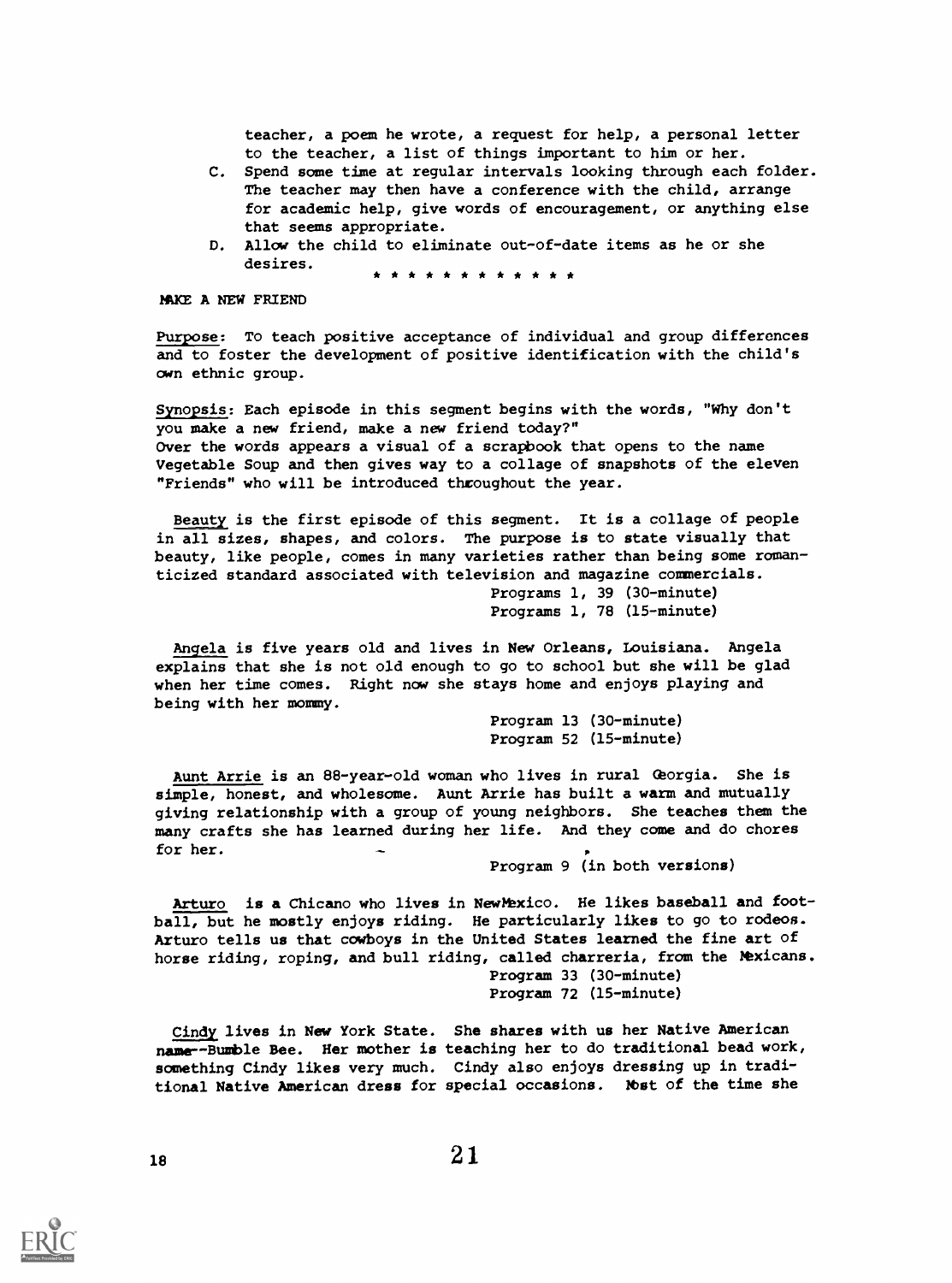is dressed like kids across the country and spends her time going to school and playing with friends. Cindy hopes to be a teacher when she grows up. Program 5 (30-minute) Program 44 (15-minute)

Connie is nine years old and lives in rural Alaska. She tells us that even though there are not many kids to play with, there are a lot of things to do. Connie shows us around her town; she is especially proud of the docks where the rugged crab-fishing boats are docked. We also meet her father who enjoys painting.

> Program 28 (30-minute) Program 67 (15-minute)

Ethan lives in hanhattan, New York. His favorite hobby is building and collecting model airplanes. Ethan explains how he builds his planes and shows us the finished product of his work.

> Program 32 (30-minute) Program 71 (15-minute)

Frances lives in Anchorage, Alaska. She shows us her city and explains her day in school. She introduces us to her father who makes carvings. Today he is carving a seal from a walrus' tooth. We also meet Frances' mother who speaks both English and Eskimo.

Program 34 (in both versions)

Jackie lives in Brooklyn, New York . She likes playing baseball and riding her bike, but most of all she loves playing with her collection of dolls from all over the world. When Jackie grows up she wants to be a veterinarian.

> Program 27 (30-minute) Program 66 (15-minute)

Keiko is eight years old and lives in San Francisco. She likes roller skating and bike riding, but best of all she likes dancing. She is studying Japanese folk dances. Her proudest moment was when she danced in the San Francisco Cherry Blossom Festival.

> Program 15 (30-minute) Program 54 (15-minute)

Rana and Julie are seven-year-old twin sisters who live in Hawaii. They love playing with each other and going to the beach. They are proud of a fish pond their father built for them. They take us on a trip to the zoo where they love to feed the animals. Then they take us on a trip to the beach.

Program 35 (in both versions)

Roberto is ten years old and lives in San Juan, Puerto Rico. After Roberto does his homework, he and his friends go on a hike. Their walk shows us various parts of the city, the beaches, some ruins of a fort. At the end of their hike they reach their favorite swimming spot. Program 12 (30-minute)

Program 51 (15-minute)

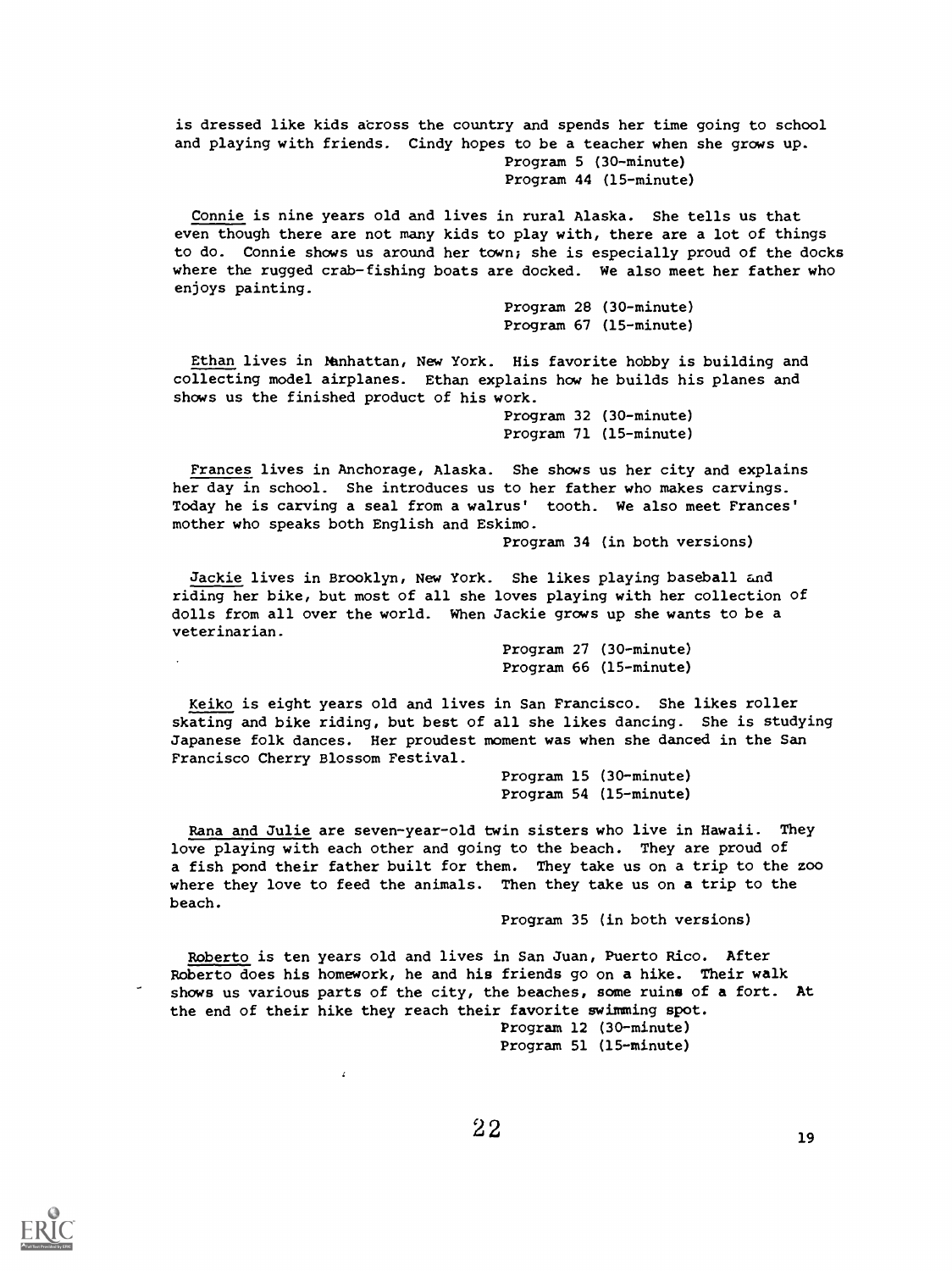Samantha is four years old and lives in San Francisco. She enjoys doing Chinese things and American things. She celebrates American holidays and Chinese New Year; she plays American games and Chinese checkers. Sometimes she eats with chopsticks and sometimes with knife and fork. Samantha says it's fun being able to do things two ways.

> Program 7 (30-minute) Program 46 (15-minute)

#### IDEAS - MAKE A NEW FRIEND

Discussion questions:

1. Why is the show called VEGETABLE SOUP?

2. What does being a friend mean?

3. How was today's "friend" like you? How was she/he different? Activities

- 1. Hhke a "friends" map. Before or after each episode have students locate on a large map where the new "friend" lives. Mark the location with a pin and flag with the "friend's" name.
- 2. Have each class member pretend they are going to be interviewed on television. Have them talk about themselves, what they like to do, where they play, what their town is like, etc.

\* \* \* \* \* \* \* \* \* \* \*

PEOPLE'S JOBS

Purpose: To teach that role-stereotyping is misleading: to open the range of options children can see for themselves and, at the same time, to teach respect and esteem for people who perform necessary, if not prestigious, jobs in society.

Synopsis: PEOPLE'S JOBS is a series of 26 mini-documentaries that introduces children to the world of work. The viewers will meet a Native American librarian, a Puerto Rican diamond cutter, a black travel agent, a Chinese city planner, a white veterinarian, and many others.

Antonio Borrero, diamond cutter, started learning the trade as a young boy from his father. He and his father work together, often ofi the same diamond. Pride comes from transforming the diamond, from creating something with your hands. He is also proud of his father and grateful to him for teaching him his profession.

Program 25 (in both versions)

ţ.

Nancy Brown, veterinarian, works in an animal hospital where she cures sick dogs and cats. She is interviewed by a child who brings a favorite cat to be examined. Dr. Brown is shown performing surgery, doing rounds, ministering to convalescing "patients".

Program 11 (30-minute) Program 50 (15-minute)

Linda Chavez, a Congressional aide, was a model and teacher before coming to Washington, D.C., where she works with a Congressman. She explains her day, the problems of a working mother, and the Congressional work that she

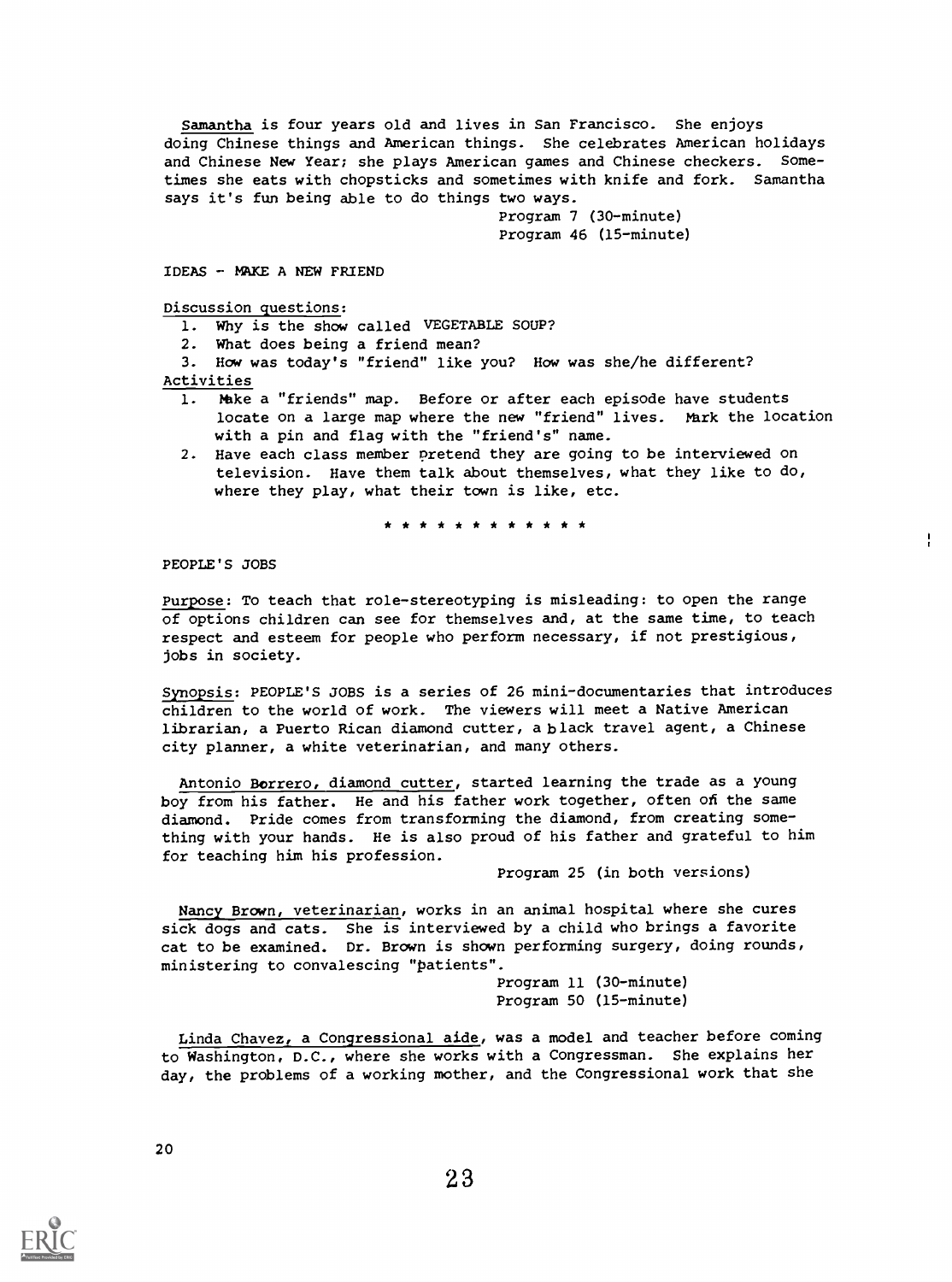does. She likes her job very much because it makes her feel that she can help work for change in government.

Program 8 (in both versions)

Frances Cole, concert harpsichordist, is interviewed by a group of boys and girls as she plays for them. She discusses her training and background and the discipline required for a career in music. She also asks the children to guess what instruments she is imitating on her harpsichord. Program 6 (in both versions)

Angel Cordero, jockey, has been interested in horses since he was a child. He worked in stables and went to jockey school. The highest point in his career was winning the Kentucky Derby in 1974. He tells us that you have to know horses to be a jockey, you have to love what you do, and you have to train and work hard.

Program 3 (in both versions)

Jaime Corral, lawyer, is interviewed by his son. He explains how he prepares for a case by studying law books and interviewing his client and witnesses. He sees his work as a way of learning new things about people and the law.

Program 24 (in both versions)

Davo Cruz, ceramicist, lives in Puerto Rico where he works as a sign painter with his father. Davo is also a ceramicist. To him pottery is an art for the people; he makes things people can afford to buy. He shows how he takes raw clay and turns it into a beautiful vase. Program 13 (in both versions)

Marcos Dimas, silk screen artist, wanted to be an artist since first grade when his teacher encouraged his work. Today he runs an art workshop for the community and he encourages young children in their work. To Marcos, children's art is the freest, the most original art produced. He also explains some of the influences in his designs that come from a lost culture of the Taino Indians who were in Puerto Rico before the coming of the Spanish.

Program 30 (in both versions)

Sal Flores, school superintendent, explains what a superintendent of schools does. He also explains how he grew up in a Spanish-speaking home and he is involved with the Spanish- and English-speaking kids of his school.

> Program 31 (30-minute) Program 70 (15-minute)

Larry Garcia, carpenter, became interested in carpentry while taking a high school woodworking class. He is shown working on a house and making a display box for a friend. As a hobby he likes to make old fashioned toys.

Program 10 (in both versions)

Joseph Gayles, a chemist, while doing an experiment with acid changing colors, explains why he became a chemist and how he feels science can help

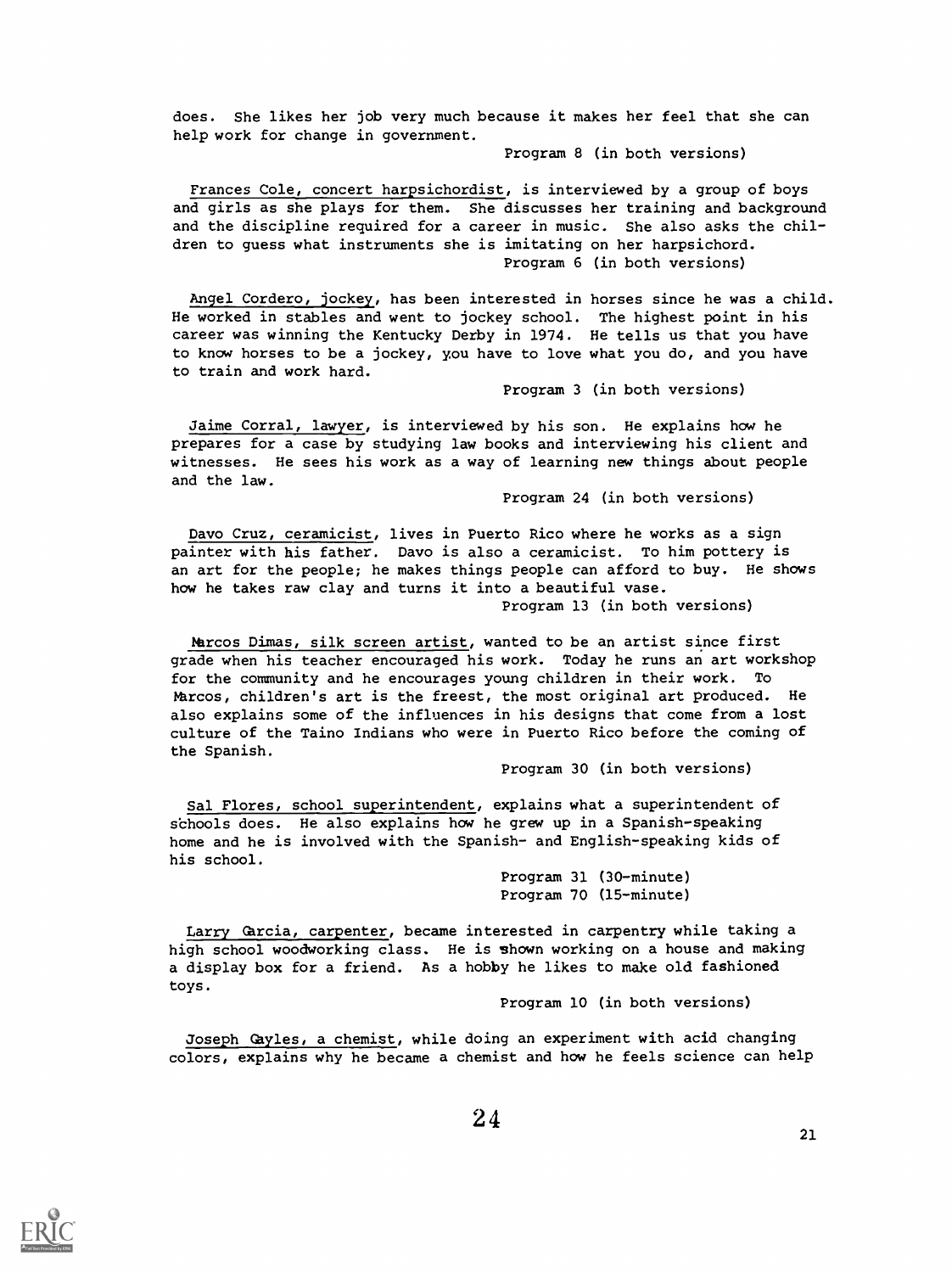change the environment.

Sandra Gonzalez, a police officer, is shown telling an elementary class about her work. She feels that today women have the same opportunity as men in police work. She likes working in her community and she finds her work rewarding because it gives her many opportunities to help people. Program 27 (in both versions)

John Kaskaskie, computer mathematician, grew up on a reservation and as a boy thought that it was the center of the world. Today he is a technician who tracks the flights of satellites.

Program 19 (in both versions)

Freddye Henderson, travel agent, became interested in being a travel agent when she was on a trip to Europe. To her a travel agent is someone who is selling dreams.

Program 36 (in both versions)

Shiro Oshi, martial arts teacher and painter, sees martial arts as a form of self-expression and believes that the kind of martial arts shown on the television and in the movies is phony. To Shiro martial arts are a way of finding one's harmony, of being confident. He emphasizes that they are not violent but fun and enjoyable.

Program 12 (in both versions)

Hilda Morales, ballet dancer, was born in New York but grew up in Puerto Rico where she started dancing at the age of nine. She is now a dancer with the American Ballet Theatre. To her dance is movement, and we move because we are alive. She practices every day, and even though she has performed many times, she is always nervous before going on stage to dance. Program 15 (in both versions)

Ben Oki, gardener, explains that being a gardener takes patience and many years of experience. He likes his work because of the variety of changing plant life. As a hobby he works with bonzai trees, miniature trees, of which he has over a hundred. They require special tools. He also teaches classes on bonzai plants.

Program 23 (in both versions)

David Leong, commercial artist, describes what a commercial artist does, how he uses space to make an ad design interesting so people will read the ad. Each assignment is special. He has two boys, 8 and 9, who like to draw. Sometimes they try to design ads like their father. Program 17 (in both versions)

Bob Sakayama, musician and recording engineer, explains how he records a song that he wrote. He sings the lead and the backup voices. He also plays the instruments--guitar, bass, and piano--used to make the music. Program 20 (30-minute) Program 59 (15-minute)

Ishmael Santiago, musician and hospital food worker, explains his job at the hospital where he has worked for eleven years. He is also a

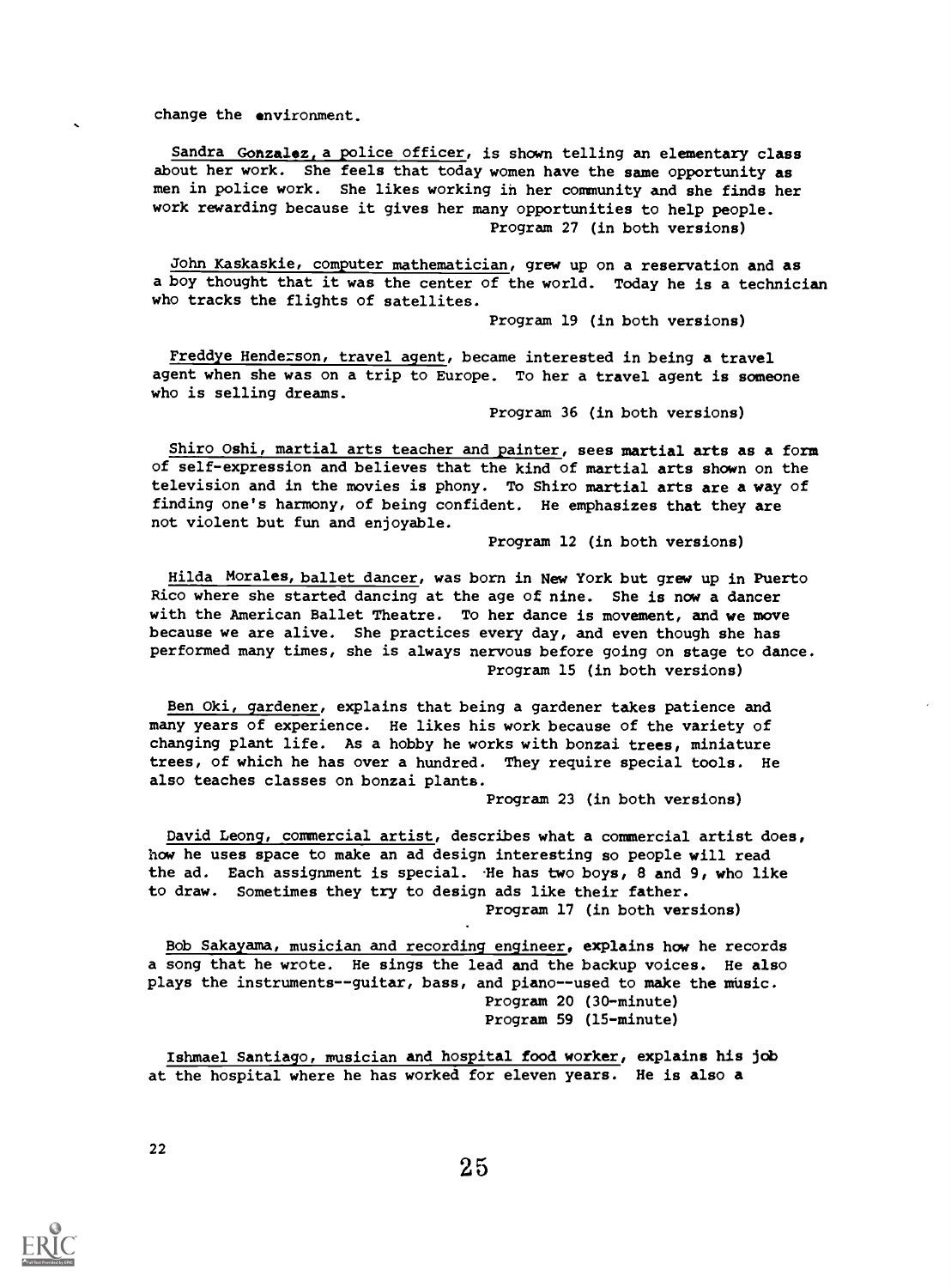musician who plays for family parties, weddings . . . He likes having both kinds of jobs.

## Program 18 (in both versions)

Robert Smallfence, iron worker, comes from a family of ironworkers. Ironwork is a tradition with the people on his reservation. He emphasizes the need for team work, the ability to work together. To him ironwork is like working on a large erector set. One of his pleasures is knowing that the building he has worked on will be standing long after he is gone. Program 5 (in both versions)

Nellie Swidell, an office cleaning woman, at the World Trade Center, takes pride in working at one of the tallest buildings in the world. She is interviewed by her grandson and explains some of the things she likes about her job.

Program 29 (in both versions)

Ntrgaret Wood, a librarian, at the Navaho Community College in Window Rock, Arizona, discusses her educational background and explains what a librarian does.

Program 14 (in both versions)

Jerry Wright, hair stylist, defines his job as cutting and styling hair to complement an individual's face. He explains his training and discusses various kinds of hair styles and how to take care of hair. Program 7 (in both versions)

Jon Wong, assistant cameraman, is shown at work at a racetrack filming a car race. Jon describes what he does as an assistant cameraman--loading the film, cleaning and inspecting the camera, helping set up the camera for the filming. He emphasizes that filming is a team effort. Program 4 (30-minute)

Program 43 (15-minute)

Mary Yu, city planner, works in Philadelphia's Chinatown. She explains that because cities have problems there is a need for planning. She gives one example of a problem that she helped solve. A highway was scheduled to go through Chinatown, in which a school would have to be torn down. Working with community groups, Nary was able to have the highway rerouted.

Program 2 (30-minute) Program 41 (15-minute)

IDEAS - PEOPLE'S JOBS

Discussion questions:

- 1. What kinds of skills were needed in today's job?
- 2. How did the people in the interviews feel about their work? Did they seem happy and proud of what they did? What about their work did they like best?
- 3. What does "work" or "a job" mean to you?

Activities

1. Have your class do an oral or written report on the kind of work a member of their family does.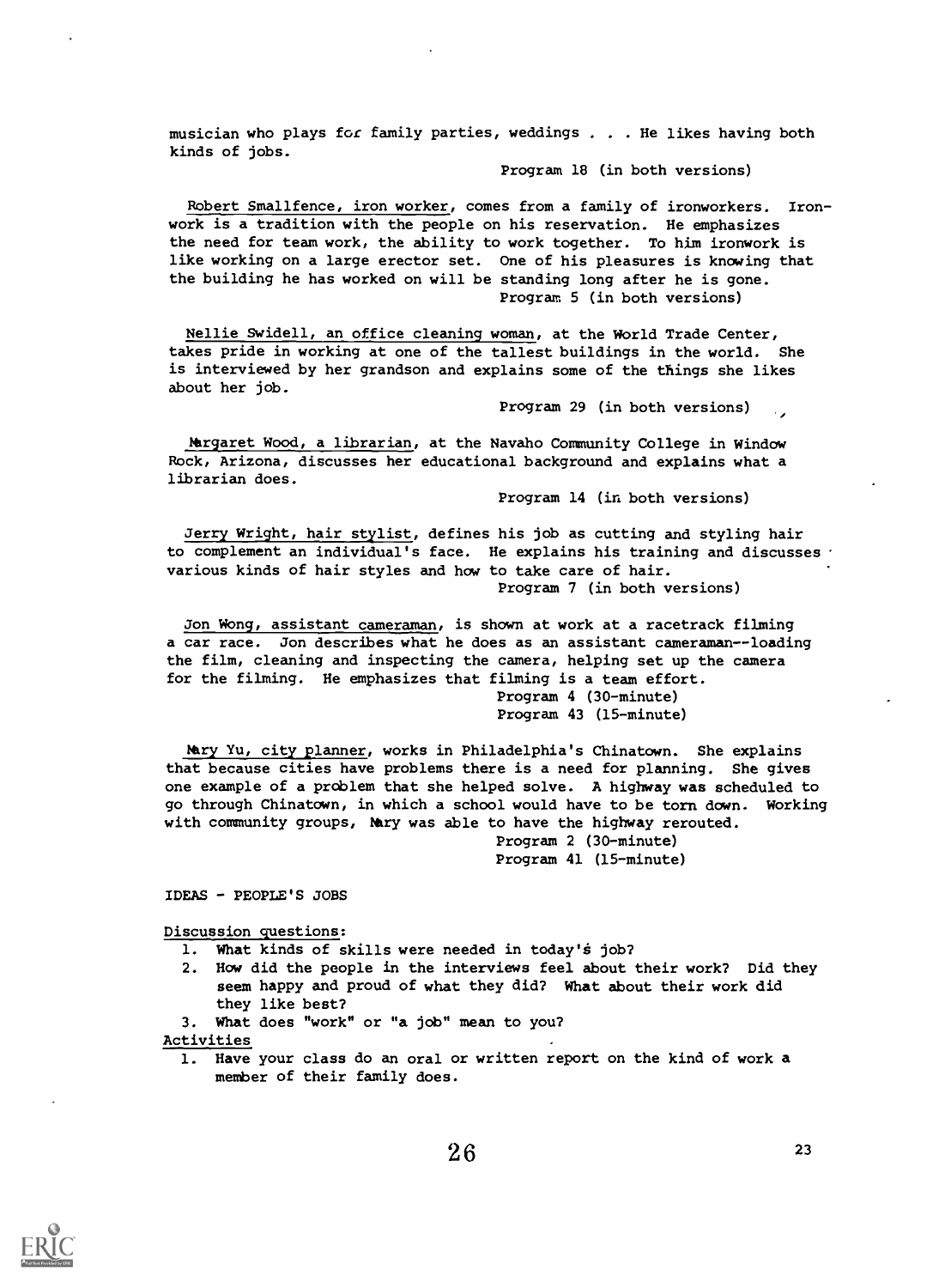- 2. Invite a guest speaker (perhaps a parent) to your class to talk about his or her job.
- 3. hake a class visit to a nearby place of work.

\* \* \* \* \* \* \* \* \* \* \* \*

## **HEROES**

Purpose: To teach children about the contributions of minority groups to American history.

Synopsis: This segment is introduced with the words "Did you know, that long ago?" Heroes consists of eleven lively dramatized biographies that will increase students' understanding of American history.

El Fego Baca (El FAY-go Bahka) 1865-1945 In the 1880's English-speaking silver miners and ranchers would ride into town on Saturday nights and mistreat the Naxican-American citizens.



El Fego Baca believed that only a strong lawman could put a stop to the way the Anglo cowboys treated the Mexican-Americans. El Fego became a deputy sheriff, and his first act was to arrest two cowboys who were shooting up the town. The next day 80 Anglo cowboys rode into town looking for El Fego. There followed a two-day shoot-out which finally ended with four of the cowboys dead. A truce was called in which El Fego agreed to stand trial. The cowboys argued that El Fego was not really a law officer and was guilty of murder. El Fego argued that he was only doing his job as deputy shefiff. The court ruled in El Fego's favor, and he became a legend in the Southwest. Programs 25, 37 (30-minute)

Programs 25, 76 (15-minute)

Mary Cassatt (kuh Sat) 1844-1926 Famous American Painter

A painter and a woman? During Wry's time "nice" girls didn't leave home and certainly not to study painting in Paris. But Mary Cassatt did. In Paris she visited the great art museums and studied the famous paintings by the masters. Her favorite subjects were families and children. At first only a few people noticed her work, but, Mary did not mind; she painted to please herself. Finally her work was noticed and she became a successful painter. Today she is considered one of America's greatest painters.

> Programs 13, 26 (30-minute) Programs  $13, 65$  (15-minute)

## Chinese Railroad Workers 1850-1880's

At a time when the western part of the United States was being developed, the railroads were building tracks across the country to connect the East and West coasts. The tracks had to be layed over mountains and through deserts. The work was dangerous and the pay was low. Few whites were

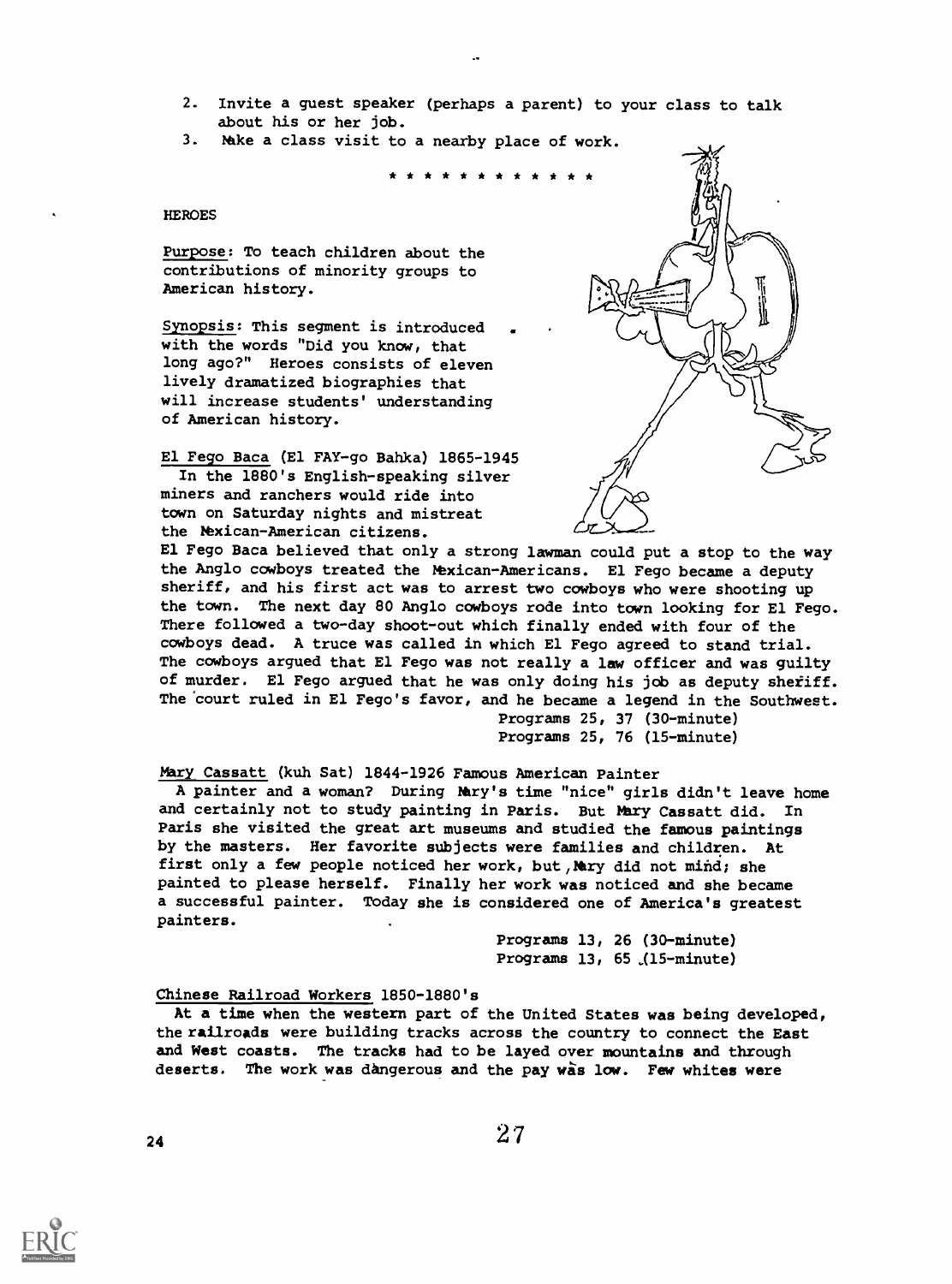willing to take the job. Chinese men came to the United States to lay the tracks. They worked long and hard hours in the heat and cold. Many died before the tracks were completed. Today their tremendous effort is almost forgotten.

Programs 17, 36 (in both versions)

## Lola Rodriguez De Tio 1843-1924

At a time when Puerto Rico was owned by Spain there was a poetess who wrote about her love for her people and their wanting to be free of Spain. Her words were inspirational to the independence movement that eventually freed Puerto Rico from Spain. The National Anthem of the Commonwealth of Puerto Rico contains the words of one of Lola Rodriguez De 'rio's poems. Programs 18, 30 (30-minute) Programs 30, 57 (15-minute)

Charles Alexander Eastman 1854-1932 Native American Physician Charles Eastman's Sioux name was Ohiyesa. He became an important U.S. Government doctor for the Sioux living on the Pine Ridge Reservation in the Dakota Territory. In 1902 he published a book, INDIAN BOYHOOD, in which he describes the importance of his Native American training as a boy in helping him become a successful adult.

Programs 19, 28 (in both versions)

The Nisei Regiment of World War II 1940's Japanese-American Soldiers After the bombing of Pearl Harbor most Japanese-Americans living on the West Coast were rounded up and put in camps. This story is narrated by a man who, as a child, was sent to one of these camps. Like so many other second generation Japanese-Americans, who called themselves Nisei, he tried to enlist in the Army to show that he was a loyal American. At first the Nisei were refused and told they were the enemy. Later, as the Army's manpower needs became acute, the Japanese-Americans were allowed to join. The narrator tells how his unit fought in Europe and they suffered heavy casualties in order to prove they were "two hundred percent American." Program 21 (in both versions)

Sequoya (Sequoyah) ? -1843 Native American who created the alphabet for the Cherokee language

Sequoya wanted to find a way for the Cherokees to read and write in their own language. He spent many years trying to develop an alphabet. At first he drew a picture of each word but there were thousands of Cherokee words. After 12 years he succeeded with an alphabet that had 86 characters. He is the only person to have developed an entire alphabet by himself. Programs 14, 31 (in both versions)

## Junipero Serra 1713-1784 Spanish Missionary

Junipero was born on Majorca and as a young boy dreamed of going to America to serve God. He became a Franciscan and went to Mexico and eventually up to California where he traveled up and down the coast building missions. He is known as the Apostle of California.

> Program 29 (30-minute) Program 68 (15-minute)

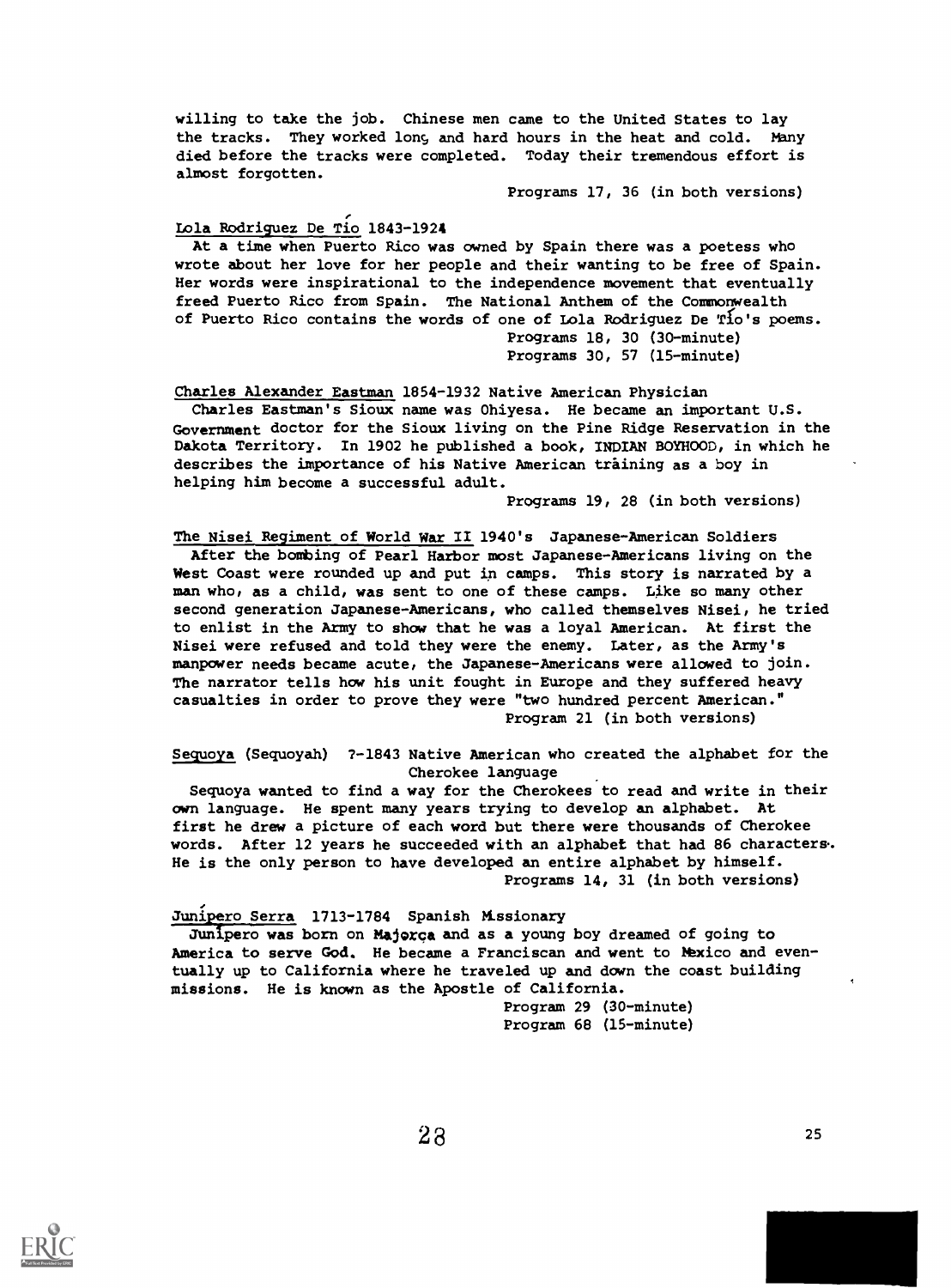Sojourner Truth 1797-1883 Black Abolitionist and Suffragette Sojourner was born a slave in Ulster County, New York. Her real name was Isabella Baumfree and she was a slave until she was 30. She was a deeply religious person and decided to travel across the country speaking the truth about slavery and the rights of women. She took the name of Sojourner Truth to emphasize her mission. She was the first woman to become an antislavery lecturer. She was honored by President Lincoln.

Programs 24, 38 (30-minute) Programs 24, 77 (15-minute)

Matthew Alexander Henson 1866-1955 Black Explorer

Matthew Henson was an explorer and a member of Rear Admiral Peary's expedition to the North Pole. After 18 years and seven tries, a party of six, including Henson and Peary, neared the North Pole. Henson went on ahead to make final observations and was given the honor of planting the American flag on the North Pole. Henson along with Peary is listed as codiscoverer of the North Pole.

Programs 22, 35 (in both versions)

Nat Love 1854- ? Black Cowboy, known as "Deadwood Dick"

Nat Love was born a slave. Soon after he was freed he left Tennessee and headed for Dodge City, Kansas, where he led a life that reads more like a tall tale. In his autobiography published in 1907 he said: "I carry the marks of fourteen bullet wounds on different parts of my body, most any one of which would be sufficient to kill an ordinary man, but I am not even crippled." Nat and many other black cowboys rode the long and hard cattle drives up the Chisholm Trail, until railroads replaced the cattle drives.

> Programs 27, 37 (30-minute) Programs 27, 76 (15-minute)

## Isaac Mirphy 1860-1896 Black Jockey

In the latter part of the 19th century most jockeys were black. The greatest of these early jockeys was Isaac Murphy, who was born on a farm in Kentucky and learned to ride as a young boy. He won his first race at the age of 14. He won his first Kentucky Derby in 1884. He won again in 1890 and in 1891. He was the first jockey to win three Kentucky Derbies. ... He is in the Jockeys' Hall of Fame.

> Programs 11, 32 (30-minute) Programs 22, 50 (15-minute)

IDEAS - HEROES

Discussion questions:

1. The narrator of the Nisei said they fought hard to prove they were 200% Americans. What did he mean?

Activities:

- Do a series of dramatizations based on episodes in the lives of the heroes, for example:
	- a. A conversation between Nary Cassatt and her father when she tells him she is going to Paris.
	- b. A conversation between Sojourner Truth and President Lincoln.

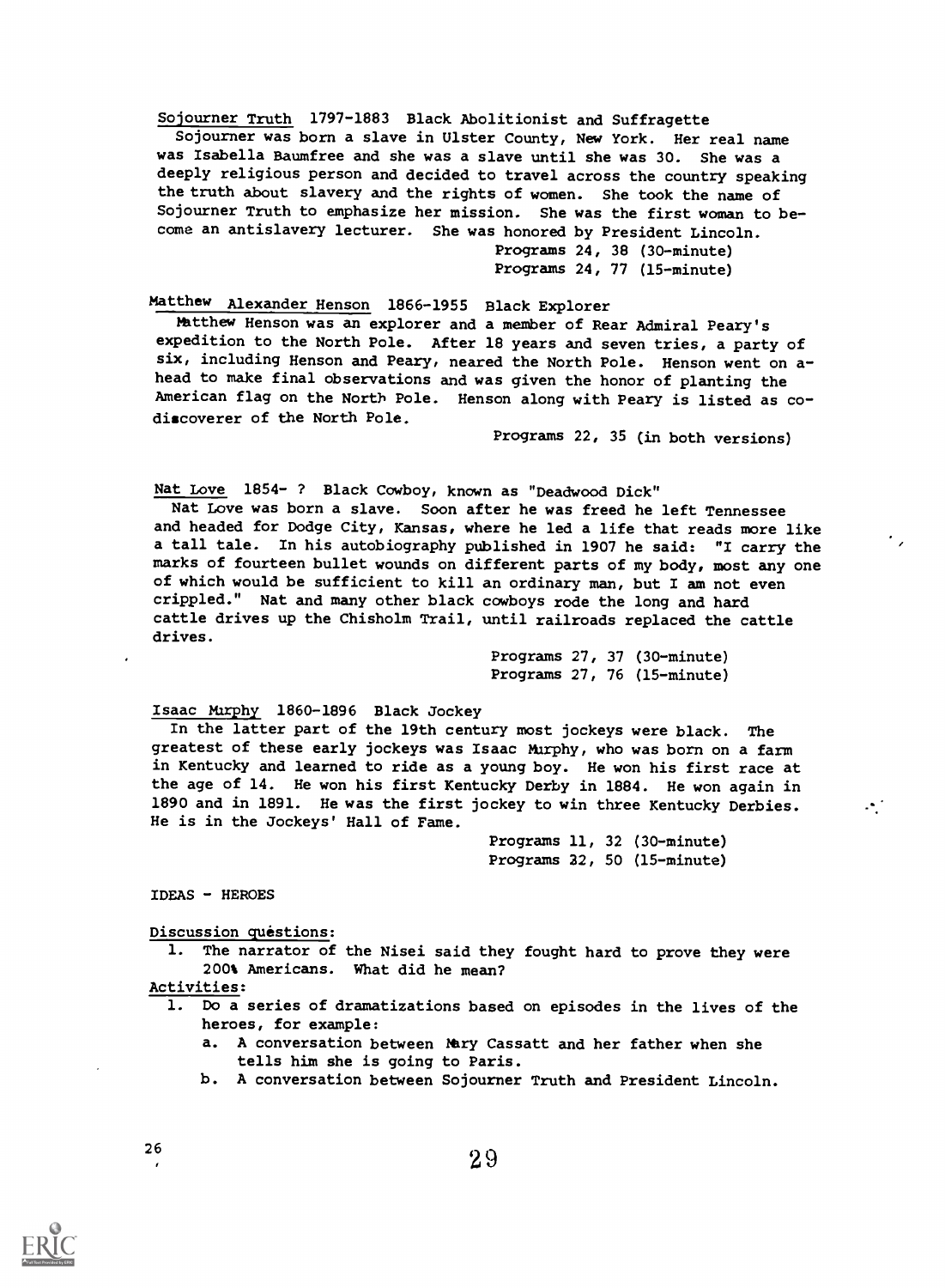c. The trial of El Fego Baca.

2. Encourage class to "discover" unheralded ethnic heroes; to do research and prepare projects. Have them interview family members for stories about their ancestors.

\*\*\*\*\*\*\*\*\*\*\*\*\*\*\*\*\*\*\*\*\*\*\*\*\*

THE SUPERLATIVE HORSE

Purpose: To help children see that people, like horses, should be judged not by their outer appearances but rather by their inner qualities.

Synopsis: THE SUPERLATIVE HORSE is based on Jean Merrill's allegorical children's book; it is a tale from ancient China. THE SUPERLATIVE HORSE is the story of a powerful ruler, Duke Mu, who loved horses.

Po Lo was the Duke's chief groom. It was his job to select horses for the royal stables. Po Lo was now almost 70 and a new chief groom was needed. Po Lo suggests Han Kan, the son of a fuel hawker. The Duke is chosen from families that had served in the Duke's court for several generations.

Wang Ho, the Duke's Chief Minister, suggests that his nephew be named to the post, but the Duke dismisses Wang Ho's suggestion and sends for the young Han Kan.

Han Kan is a country boy and ill-at-ease, but confident that he has the ability to choose horses for the royal stables. The Duke, surprised at the boy's confidence, sends him on a quest to choose one "superlative horse." It is to be a test of his ability to judge. A jealous Wang Ho is sent along to travel with Han Kan.

Han Kan and Wang Ho travel for weeks without finding a horse that Han Kan approves, One day they meet a horse dealer with a magnificent white stallion. At first Han Kan seems impressed by the horse, but he astounds the trader and Wang Ho by selecting a rather ordinary looking dark horse. Wang Ho is beside himself with joy. He is convinced that Han Kan has failed his mission.

When the Duke sees the horse, he is angered because Han Kan doesn't seem able to describe the horse accurately, calling him by the wrong color and sex. He dismisses Han Kan angtily. The Duke accuses Po Lo of advising him badly. Po to examines the horse and explains that Han Kan had indeed picked an outstanding horse; that he had looked at the inner qualities and ignored the external and superficial details.

The Duke decides that the horse should be tested. A race is scheduled between Han Kan's stallion and the best horse from the Duke's stables.

The Duke's horse leads for most of the race but just at the last moment, almost without effort, the dark horse pulls ahead and wins. The Duke knows now that Han Kan has indeed brought him a superlative horse.

Han Kan becomes not only the chief groom but also the Chief Minister and Wang Ho is demoted to Chief Post Master.

For years the artists of the court try to draw the dark stallion, but the quality of this great horse eludes every artist but one--an old blind man who carves in stone what is said to be the most vivid likeness of the horse. Programs 21-23, 37--39 (30-minute) Programs 37--39, 60--62 (15-minute)

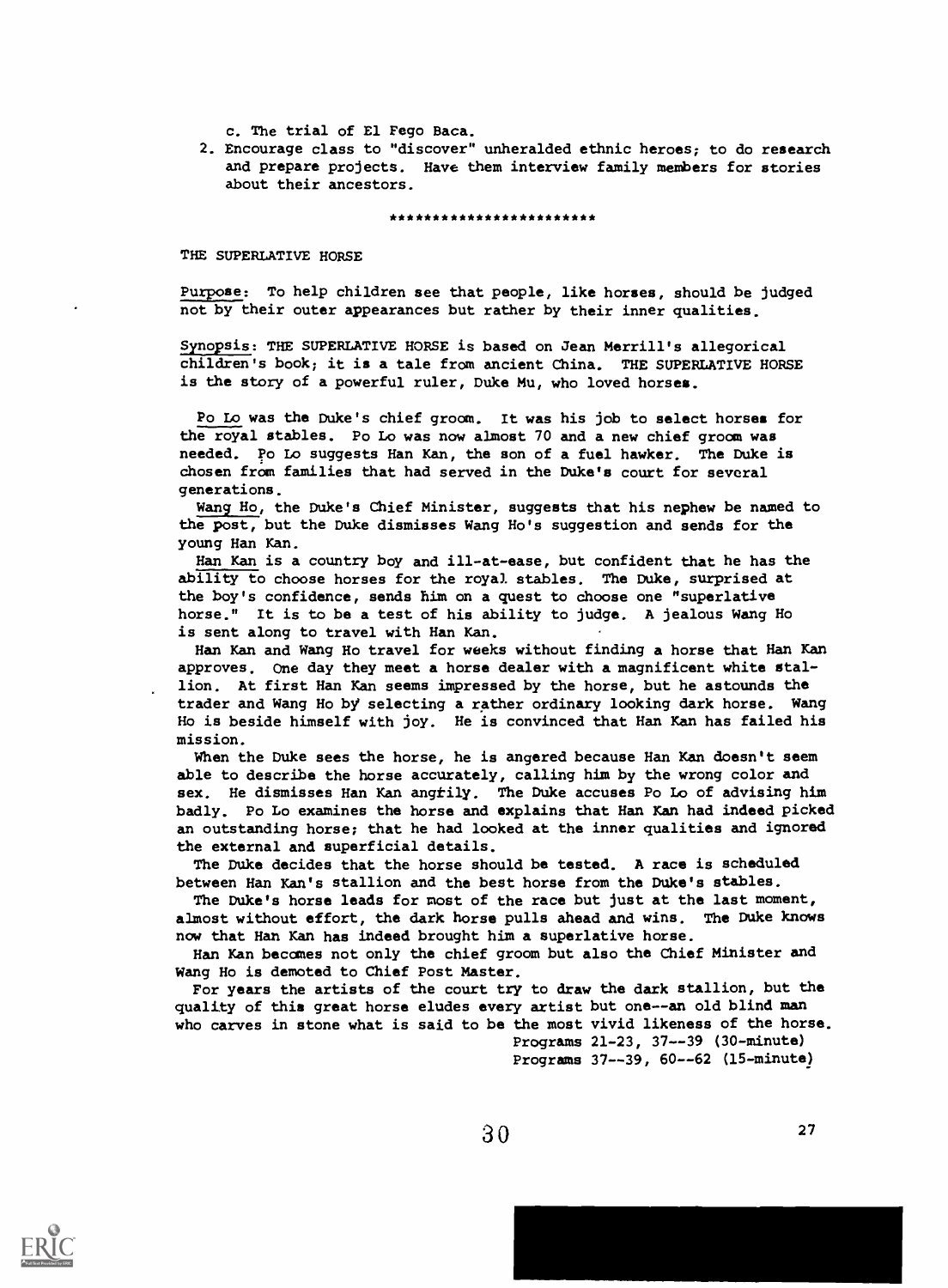IDEAS - THE SUPERLATIVE HORSE

Discussion questions:

- 1. Why was Wang Ho jealous of Po Lo?
- 2. Why are the actors many different colors in this Chinese story?
- 3. Why did Duke Mu follow Po Lo's advice?
- 4. Explain why Han Kan didn't know he had chosen a black stallion.
- 5. Discuss how only a blind artist was able to draw the true likeness of the Superlative Horse.

\* \* \* \* \* \* \* \* \* \* \*

STORY TELLING TIME

Purpose: To entertain children with stories from different ethnic groups.

Synopsis: STORY TELLINGTIME is a series of folk tales and narrative stories dramatically told by well-known personalities. Ventriloquist Willie Tyler reminisces about growing up in the old neighborhood. Programs 2, 38 (30-minute) Programs 2, 77 (15-minute)

Paul Russell of the Dance Theatre of Harlem dancing the John Henry legend. Program 12 (in both versions)

Pat Suzuki telling and singing two Japanese folk songs. Programs'4, 35 (in both versions)

Bill Withers with a narrative blues song about his grandmother. Program 9 (in both versions)

Diane Wolkstein with a tale about the buzzard who took a monkey for a ride, and the story of a Haitian Paul Bunyan with a surprise ending. Programs 11, 37 (30-minute) Programs 11, 76 (15-minute)

Pura Belpre White tells a Puerto Rican folk tale about how an ant got rid of a goat and saved a farmer's garden.

Program 32 (in both versions)

Maria Tallchief tells a Native American myth about how birds got their language.

Program 34 (in both versions)

Ricardo Montalban spins a story about a coyote and a hare. Program 33 (in both versions)

IDEAS - STORY TELLING TIME

Discussion questions:

1. The idea of size not necessarily being an important factor or a necessary factor can be discussed, i.e., the bees being able to overcome the coyote. A bigger animal (or person) is not the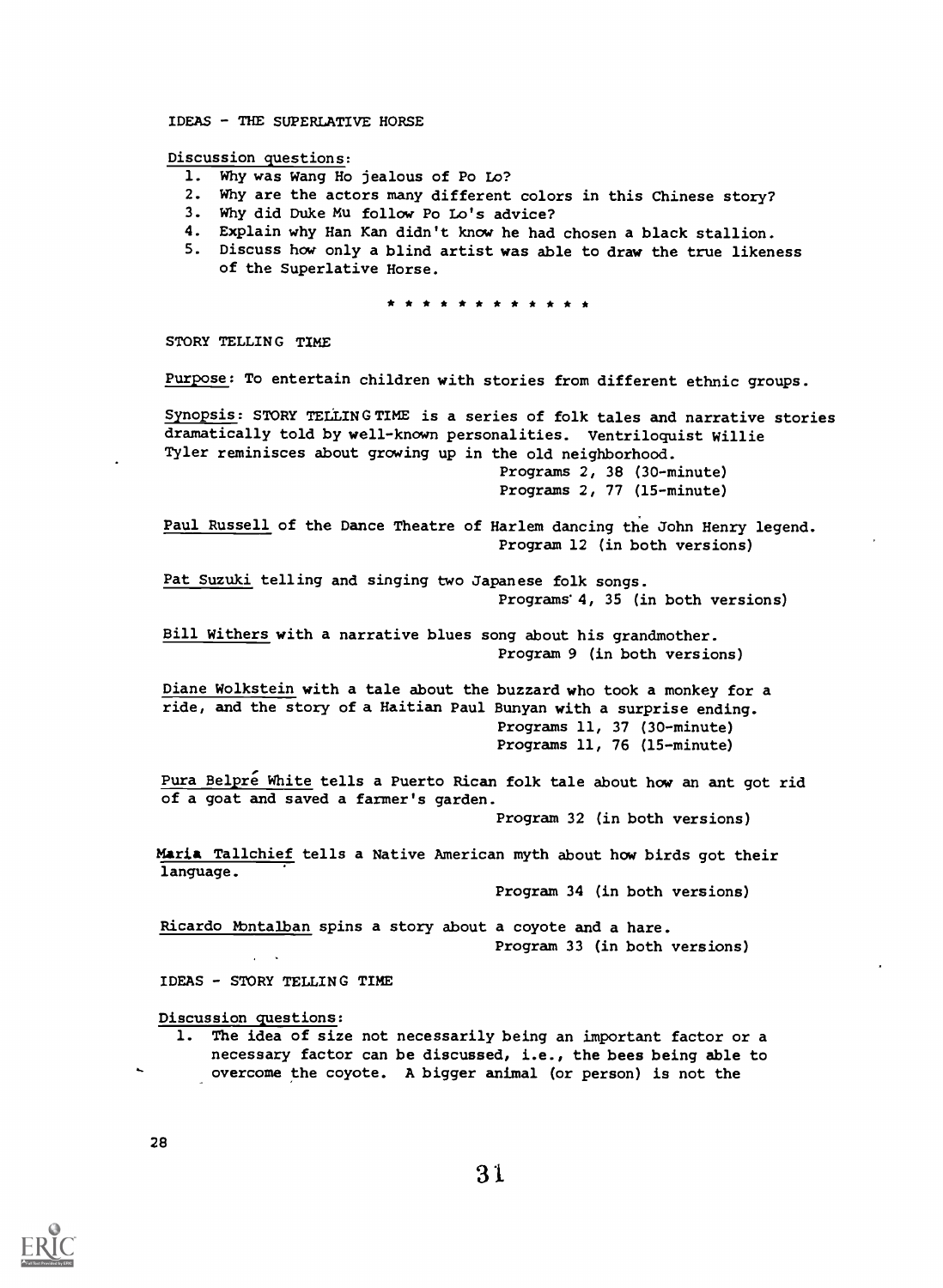stronger, smarter, better, etc. (David and Goliath)

- 2. Have the children suggest situations where it is advantageous to be smaller, thinner, slower, etc.
- 3. Illustrate by pictures or simple drawings a big vs. little situation and have the children make up their own stories.
- 4. Have the children bring in a folk tale from their country or their parents' country illustrating a big/small situation or good vs. evil situation. This could lead to a discussion on themes that occur universally in folk tales of many ethnicities.

\* \* \* \* \* \* \* \* \* \* \* \*

CHILDREN'S POETRY AND ART

Purpose: To encourage children to express themselves in full pride of their ethnic group and their individuality.

Synopsis: With the song, "How do you find yourself? With our very own words and our very own hands,"your young viewers will see and hear the art and poetry work of Native Americans, Mexican-Americans, Chinese-Americans, and Puerto Rican children. They will also learn the Japanese poetry form of Haiku. The first episode of this segment is a fashion show--a collage of clothes and poetry showing that dress is a form of self-expression. Programs 11, 13, 14, 16, 20, 25, 30, 34

(30-minute) Programs 11, 16, 20, 30, 52, 53, 64, 73 (15-minute)

IDEAS - CHILDREN'S POETRY AND ART

Activities:

- 1. Encourage children to do creative writing and art activities as a way of expressing their feelings about any of the show's ideas.
- 2. Have an Express Yourself Fashion show in which children show off their favorite going to school item, i.e., red sneakers, baseball cap, belt, jewelry, etc.

\* \* \* \* \* \* \* \* \* \* \* \*

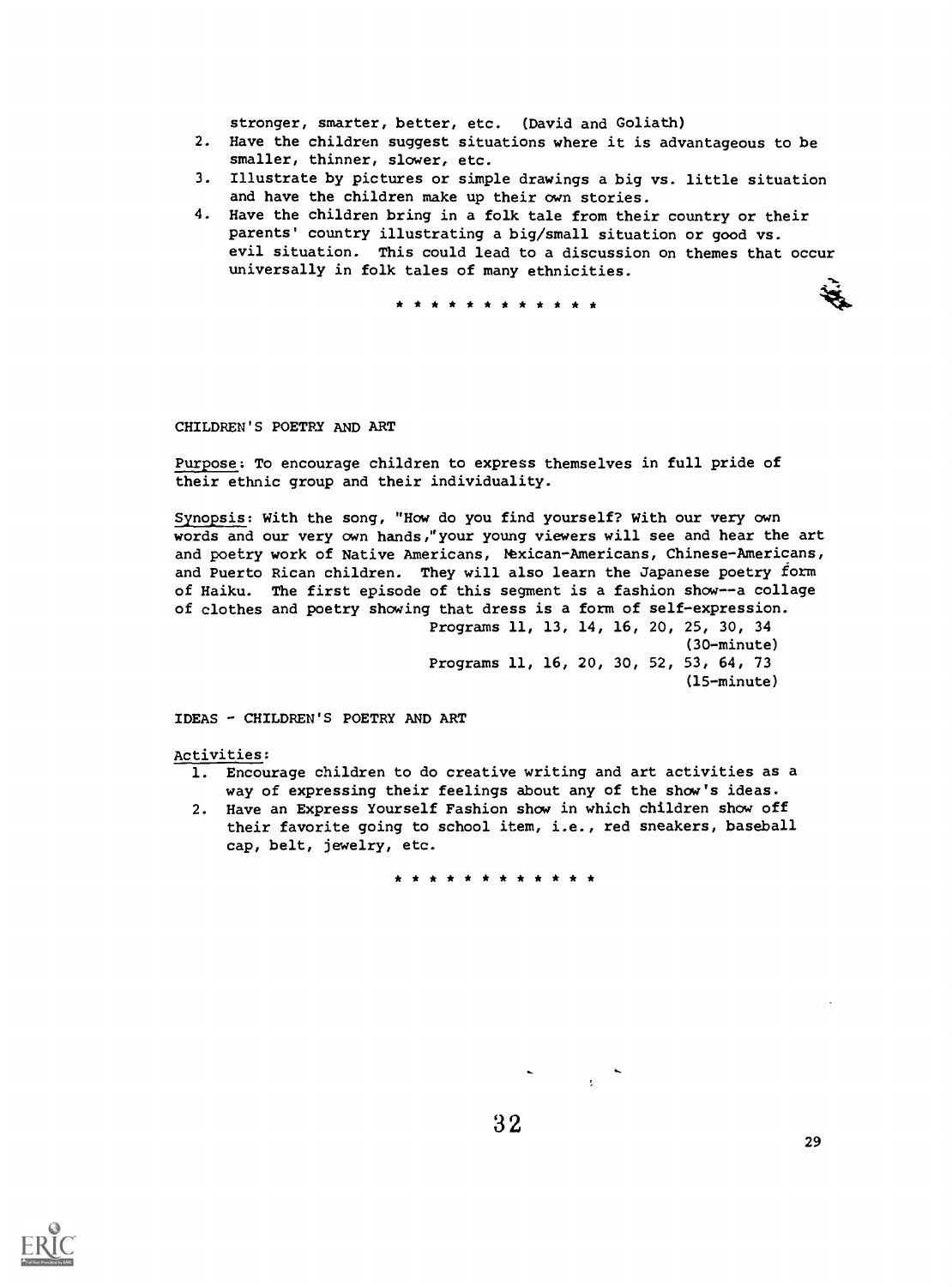## HOLIDAYS

Purpose: To teach positive acceptance of individual and group differences.

Synopsis: A series of holidays and festivals celebrated by American children in different parts of the country.

Obon Festival is one of the most important holidays for Japanese-Americans. It is a time when all the people of an individual family who lived a long time ago are remembered.

Program 15 (in both versions)

A Potlatch is celebrated by many Northwest Native American tribes. It is a party in which the host gives gifts to the guests.

> Programs 8, 33 (30-minute) Programs 8, 72 (15-minute)

Birthdays are holidays all kids know about, but do they know the history of birthdays? A historical sketch is given from ancient Egyptian times to the present day.

Program 16 (in both versions)

IDEAS - HOLIDAYS

Discussion questions:

1. If birthdays could only be celebrated five times during a life, what years would you choose to celebrate?

Activities:

- 1. When a class party is scheduled make a pinata as a special way of celebrating.
- 2. Have a teacher Potlatch in which small inexpensive or homemade gifts are given to the students.

\* \* \* \* \* \* \* \* \* \* \* \*

K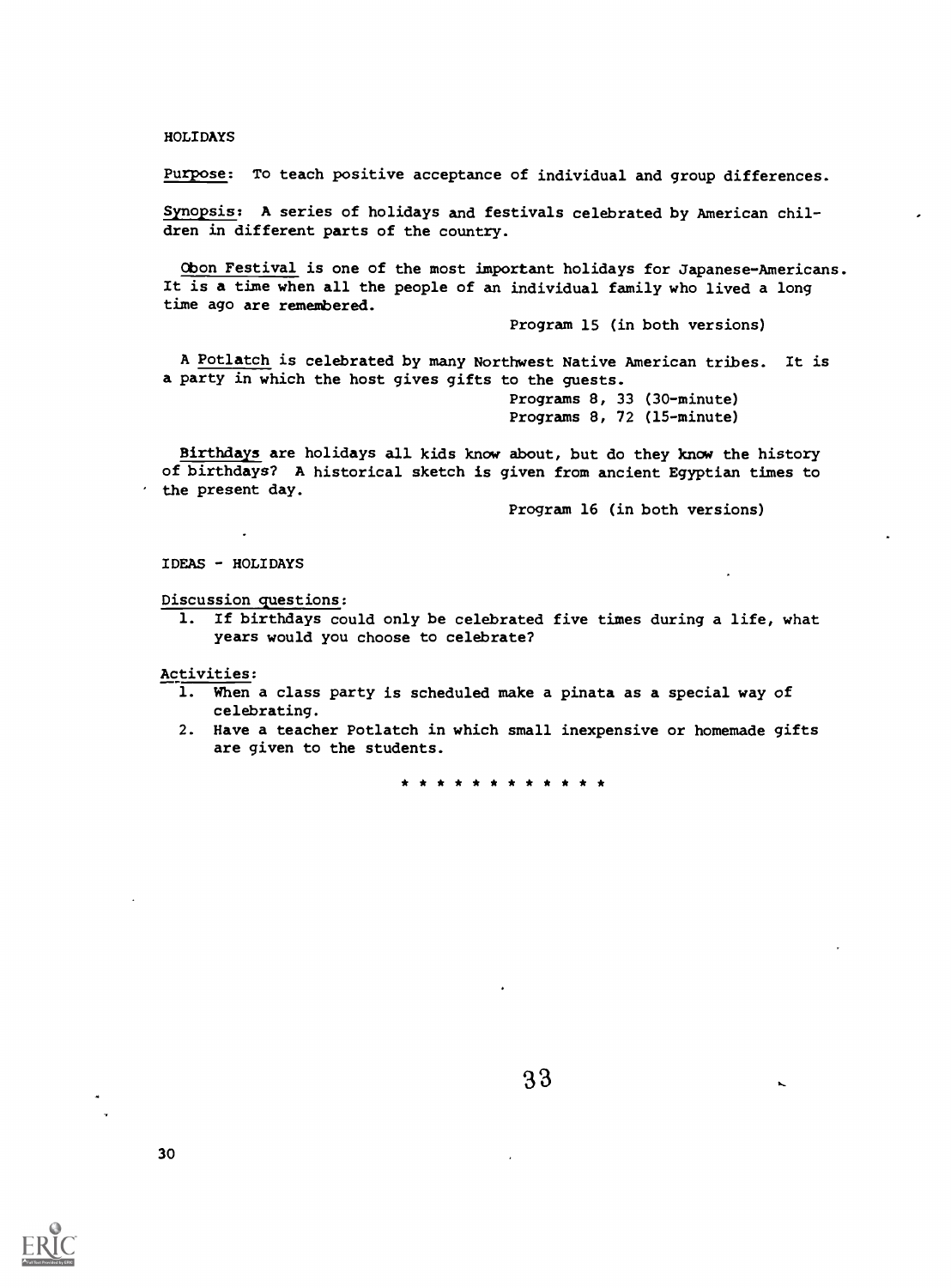## CHILDREN'S QUESTIONS

Purpose: To teach positive acceptance of individual and group differences.

Synopsis: CHILDREN'S QUESTIONS gives clear and concrete answers to a series of questions that children ask but for which they are often unable to find satisfactory answers. The questions were gathered by the show's researchers in conversations with children from many ethnic populations.

The Questions are: 1. What makes people different colors? Answer shows the effects of melanin on an individual's skin coloring, and indicates that everyone is really "shades" of the same color. Programs 3, 26, 33 (30-minute) Programs 26, 33, 42 (15-minute) 2. Why do children in the same family look different? Answer shows how genes from parents and grandparents determine appearance and how every human child is a unique combination. Even twins are different from each other in certain ways. Programs 15, 35 (30-minute) Programs 35, 54 (15-minute) 3. What is "race"? Answer shows that race is one way of grouping people but that no one race is better than another. Programs 14, 22 (30-minute) Programs 22, 53 (15-minute) 4. What does "minority" mean? Answer shows minority is a relative concept. Programs 1, 39 (30-minute) Programs 40, 78 (15-minute) 5. Do you have to be rich to have fun? The answer shows that making things is often more satisfying and exciting than spending alot of money on buying things. Programs 23, 29 (in both versions) 6. Why do people smell different? Answer shows how sweat glands and diet affect body odor. Programs 9, 28 (30-minute) Programs 48, 67 (15-minute) 7. Why doesn't everyone speak the way I do? The answer shows how the environment influences the way people speak. Programs 24, 38 (30-minute) Programs 63, 77 (15-minute) 8. What makes people get a suntan? The answer shows the process of how all people acquire suntans. Programs 4, 32 (30-minute) Programs 4, 71 (15-minute) 9. Why can't everyone be the same? The answer shows how each person is  $\sim$ 

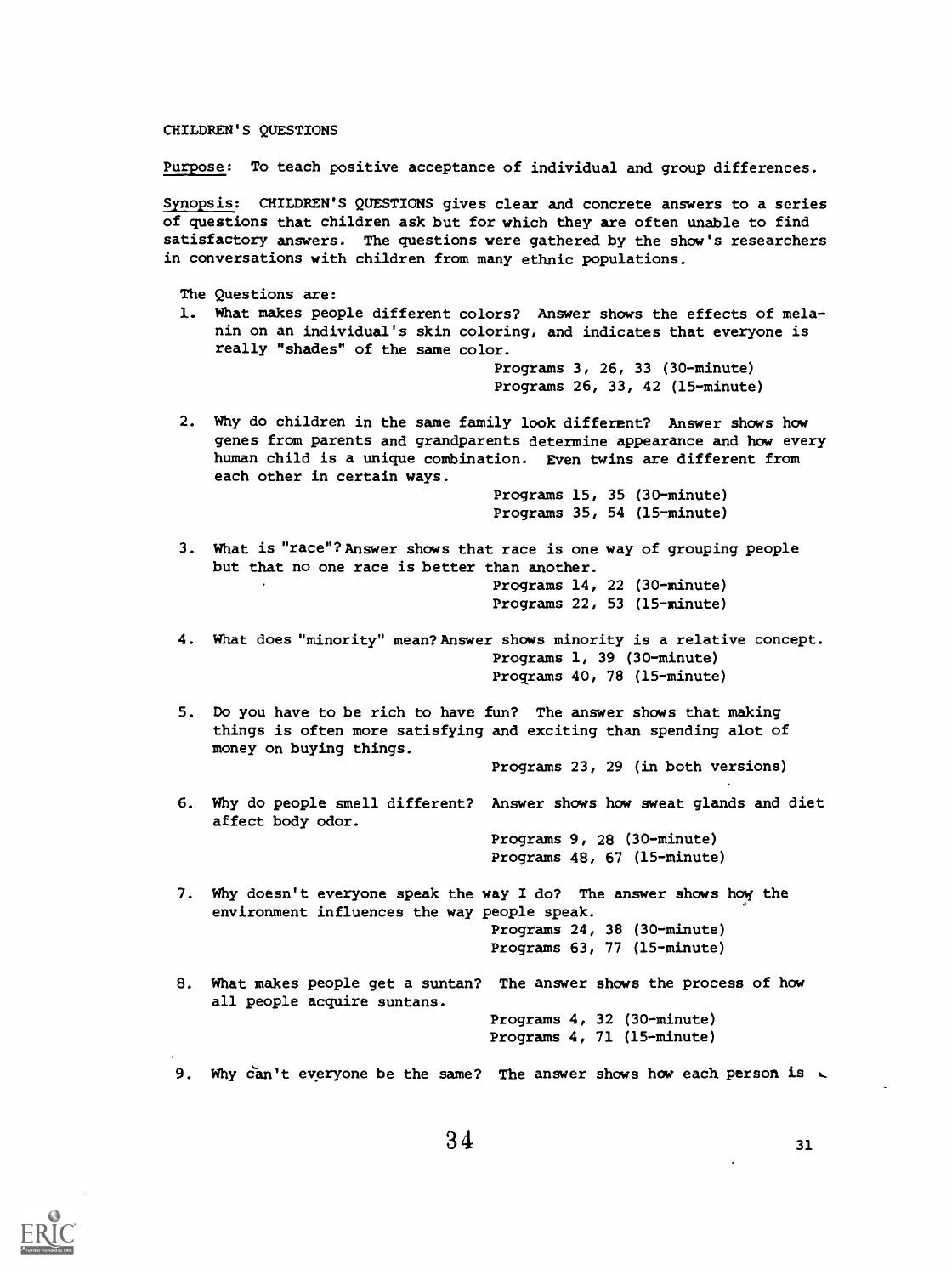a one-of-a-kind original.

Programs 17, 36 (30-minute) Programs 36, 56 (15-minute)

10. What is "prejudice"? The answer shows that when people are prejudiced, they make prejudgments and miss chances to meet new friends and discover new experiences.

> Programs 19, 34 (30-minute) Programs 34, 58 (15-minute)

11. What makes people's hair different? The answer shows how an individual's hair follicles determine if one has straight, curly, or wavy hair.

> Programs 7, 32 (30-minute) Programs 32, 46 (15-minute)

12. Why do words hurt? The answer shows how words sometimes hurt us and make us feel bad about ourselves.

> Programs 16, 39 (30-minute) Programs 55, 78 (15-minute)

13. Do all Asians look alike? The answer shows how facial features of Japanese-Americans and Chinese-Americans differ, and how all people tend to look alike when you don't know them.

Program 21 (in both versions)

14. Who were the first humans? The answer shows where the first humans are believed to have lived and explains why they were probably of medium skin color.

> Programs 5, 37 (30-minute) Programs 5, 44, 76 (15-minute)

IDEAS - CHILDREN'S QUESTIONS

Human Relations Concepts to be Taught:

Man belongs to one biological family.

Color of skin, eyes, texture and color of hair, are based on heredity-parents, grandparents, great-grandparents. Individual differences and similarities exist in all of us. No group is innately superior to another, only different. The things that are the same in people--feelings, desires, needs--are more important than physical differences.

Attitudinal and Behavioral Objectives:

To recognize differences in other people and consider them as good. To avoid using physical appearance as a criterion for judging the worth and capabilities of others.

To base judgments and relationships with other people upon the individual, not upon the groups to which they belong.

To recognize when prejudgment about a group is being made.

Teaching Techniques and Learning Activities:

- I. Have the children compare: foot size, head shape, color and texture of hair, height, eye color.
- II. Compare skins. Look at skin next to a white sheet of paper. Look

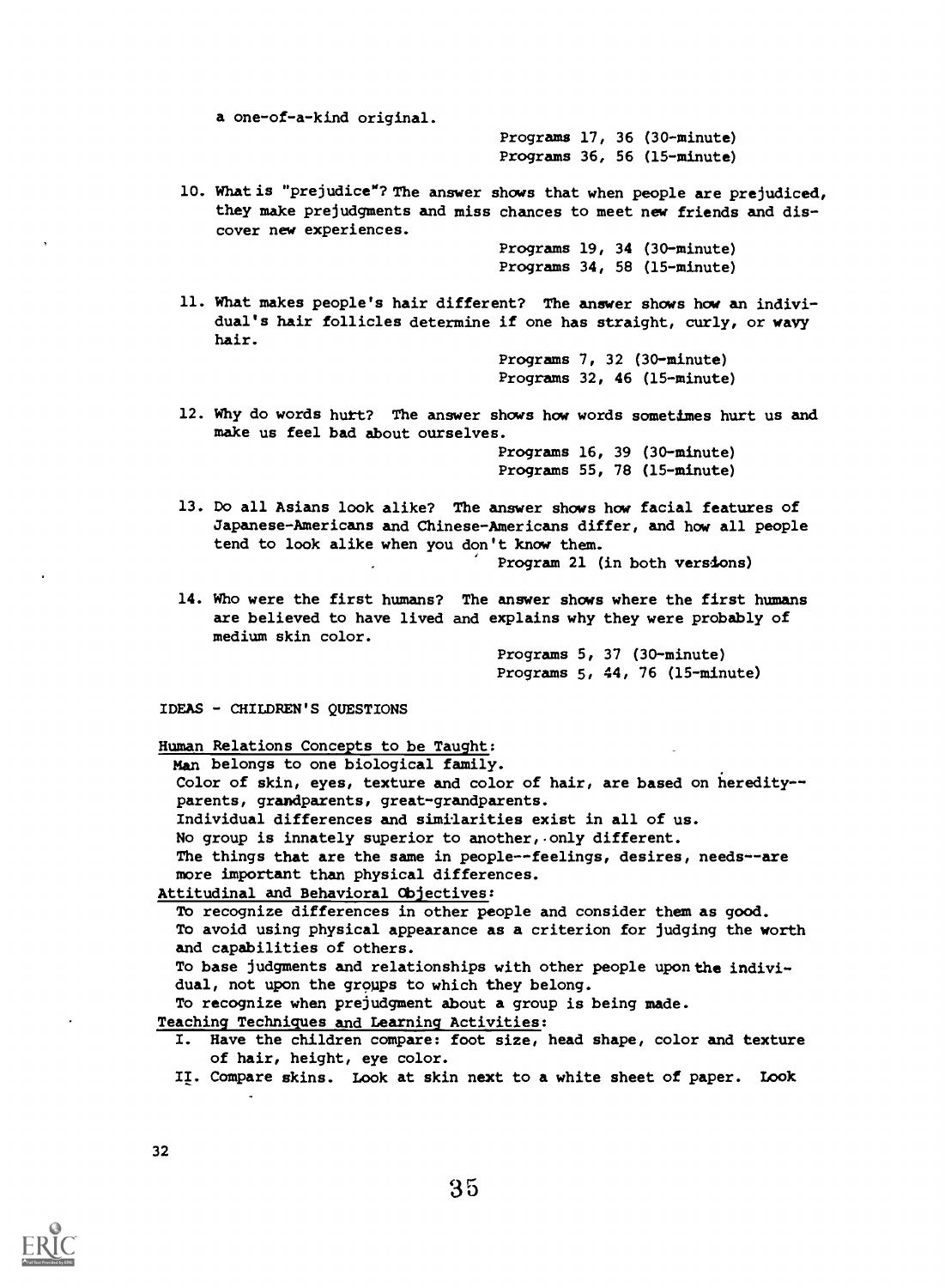at skin through a magnifying glass. Compare finger prints. Make fingerprints for comparison.

- III.Discuss melanin. Ask: "Who in this group has skin that makes the most melanin? The least?"
- IV. Have children do a mural or collage of different faces. Note that each is different, yet each has similarities.
- Have children prepare a vocabulary list from unit.
- IV. Inherited Physical Characteristics
	- A. Eyes
		- 1. Arrange seating so that children with brown eyes are separated from children with blue (or near blue, like gray) without explaining this to the children.
		- 2. Tell them about the arrangement: Now what do they think? Does eye color make a difference? Do brown eyes see better than blue? Are blue-eyed people better than brown? Why do people have different eye color? You can do the same type of introductory work with straight or curly hair, long or short hair, or any other arbitrary physical characteristic.
		- 3. Discuss validity of using eye color as a basis for judgments. Would you choose people for privileges because of eye color? Hair style? Height?
		- 4. Have each student choose one of the following activities:
			- a. Prepare a skit in which judgments are based solely on a physical characteristic.
			- b. Write a composition or draw a picture about what the world would be like if everyone looked the same.
		- B. Skin color
			- 1. Review conclusions on eye color and skin color, then have students discuss:
				- a. How are skin colors different? The same?
			- 2. Provide a simple explanation of skin color. Example: The chemical bases of skin color are melanin, which produces brown color, and carotene, which produces yellow color. (Carotene is not alluded to in "Vegetable Soup".) All people have both melanin and carotene in their skin. Sun stimulates the body's production of melanin--thus suntan.

VII.

- A. Ask students to keep a questions diary in which they can privately express their feelings about skin color, money, hair, etc.
- B. A good readiness activity is to have children act as reporters and interview other children, parents, teachers on the forthcoming questions.
- C. As a follow up activity, compare the answers your class has gathered from their interviews to the answer provided in the show.

\* \* \* \* \* \* \* \* \* \* \* \*

CRAFTS, GAMES, COOKING, AND LANGUAGE ACTIVITIES

Purpose: The CRAFTS, GAMES, COOKING, AND LANGUAGE ACTIVITIES that are a

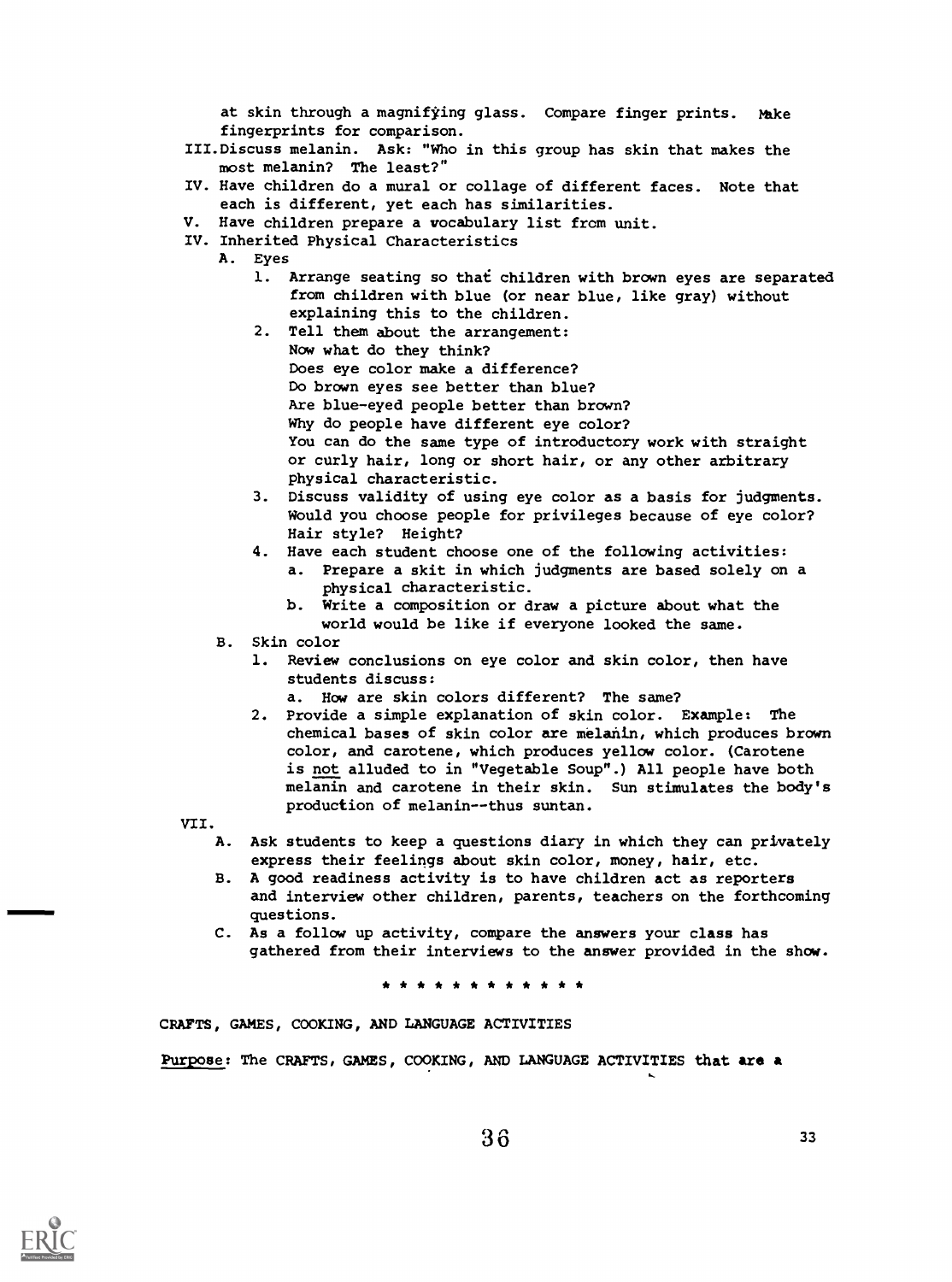part of VEGETABLE SOUP segments serve as in-depth follow-up activities for the entire program. These activities reinforce the underlying educational goal of VEGETABLE SOUP: this goal is "an assumption that knowing something about the culture, background, and contributions of other groups helps lessen fear and anxiety about them."

The activities are planned to help the adults and children involved learn by doing. They are activities that are usable with large or small groups as well as with an individual child. They are interdisciplinary in scope and therefore easily adaptable for social studies, art, math, science, and language arts materials. All of the activities will be repeated on programs throughout the year.

Synopsis: CRAFTS - There are eleven crafts ranging from making fairly simple maracas to more difficult origami, the Japanese art of paper fold ing. A variety of materials are needed to make the crafts that are of various ethnic origins. 1

Emeritus who has a workshop where 411111411101111111111111b Julia Scissor, Rubberhead (a pencil), The crafts are introduced through the character of knowledgeable old and Ruler act as his assistants to do the following crafts:

| Early Immigrant House   |  |  |  |
|-------------------------|--|--|--|
| Iroquois Longhouse      |  |  |  |
| Portuguese Fishing Boat |  |  |  |
| Origami                 |  |  |  |
| Maracas                 |  |  |  |
| Haitian Drum            |  |  |  |
| Tie-Dye                 |  |  |  |
| Kikuyu Hut              |  |  |  |
| Pinata                  |  |  |  |
| Chinese Kite            |  |  |  |
| Native American Jewelry |  |  |  |





| Program Version |           |  |  |  |  |
|-----------------|-----------|--|--|--|--|
| 30-minute       | 15-minute |  |  |  |  |
| 9               | 48        |  |  |  |  |
| 19              | 58        |  |  |  |  |
| 36              | 36<br>~   |  |  |  |  |
| 10              | 10        |  |  |  |  |
| 6               | 45        |  |  |  |  |
| 18              | 18        |  |  |  |  |
| 12              | 51        |  |  |  |  |
| 22              | 61        |  |  |  |  |
| 3               | 3         |  |  |  |  |
| 17              | 56        |  |  |  |  |
|                 |           |  |  |  |  |

Games - The nine games are also representative of various ethnic groups. One of the strong points of discussing and learning the games is that children come to realize why some games can become universal, such as El Cato y el Raton and Hopscotch. Others, such as Snow Football, remain regionalized because of space or natural elements. Stoop Ball is a game, for example, which originated because of restrictions of space.

The games are introduced by a little

34



Zs-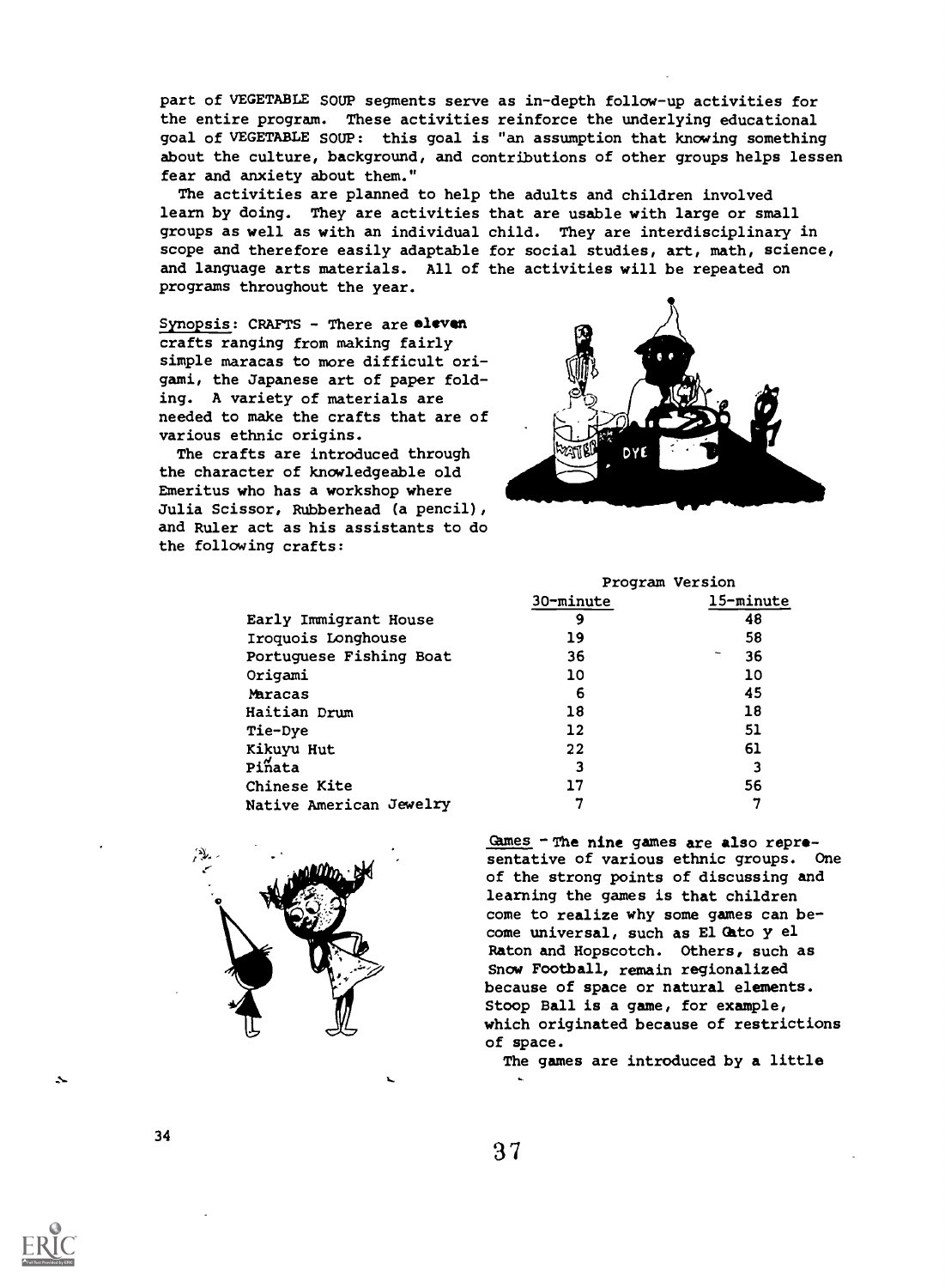girl, Cricket Wicket, and her doll Ringo Leavio. They travel around the world to share games with children from all over. The added attraction of Long John Spoilsport, who tries to spoil fun, joins the game scene and adds to the enjoyment of the presentation.

The games included are:

|                    | Program Version |           |
|--------------------|-----------------|-----------|
|                    | 30-minute       | 15-minute |
| Pinata             | 30              | 69        |
| Jan Ken Po         | 29              | 68        |
| No'a               | 35              | 35        |
| El Cato y el Raton | 31              | 31        |
| Hand Jive          | 38              | 77        |
| Stoop Ball         | 27              | 66        |
| Snow Football      | 34              | 34        |
| Hopscotch          | 32              | 32        |
| Trick the Dancers  | 28              | 28        |

Cooking - Nbst children, given the opportunity, love to cook. Often, what they are allowed to make arouses only a passing interest in what can be a very satisfying experience. The recipes in the "Cooking with Woody" segments are sure to arouse and sustain an interest in cooking. There is a variety of foods for children to prepare. Some of them require occasional help from an adult, but this provides an opportunity for the adult to discuss the many aspects of cooking with the child and to share the pleasurable side of our cultural

diversities. Woody the Spoon is a lovable character with voice dubbed by Bette Midler. Theie are thirteen recipes as follows:

|                                     | Program Version |             |
|-------------------------------------|-----------------|-------------|
|                                     | 30-minute       | 15-minute   |
| Navajo Fry Bread (Dah Diniilghaazh) | 25,26,27        | 64,65,66    |
| Afro-American Cornmeal Pancakes     |                 |             |
| (Johnny Cakes or Corn Pone)         | 28,29,30        | 29,67,69    |
| Gohan-Japanese-Style Boiled Rice    | 7, 8, 9         | 19,46,47,48 |
| Southern Sweet Potato Pudding       | 13, 14, 15      | 52,53,54    |
| <b>Butter Cookies</b>               | 16,17,18        | 17, 55      |
| Brazilian Fudge Balls               | 4, 5, 6         | 4, 6, 44    |
| Mexican Baked Bananas               | 19,20,21        | 20, 60      |
| Philippine Coconut Candy            | 10,11,12        | 49,50,51    |
| Mexican Guacamole                   | 1, 2, 3         | 2, 40, 42   |
| Puerto Rican Rice Pudding           | 31, 32, 33      | 33,70,71    |
| Chinese Spareribs                   | 37,38,39        | 38,76,78    |
| Soul Spareribs                      | 22, 23, 24      | 63          |
| Korean Bulgi Ki - Fried Beef        | 34, 35, 36      | 73,74,75    |

Language Activities - Children will be surprised to discover the many ethnic influences on the American language. In activities such as Loan

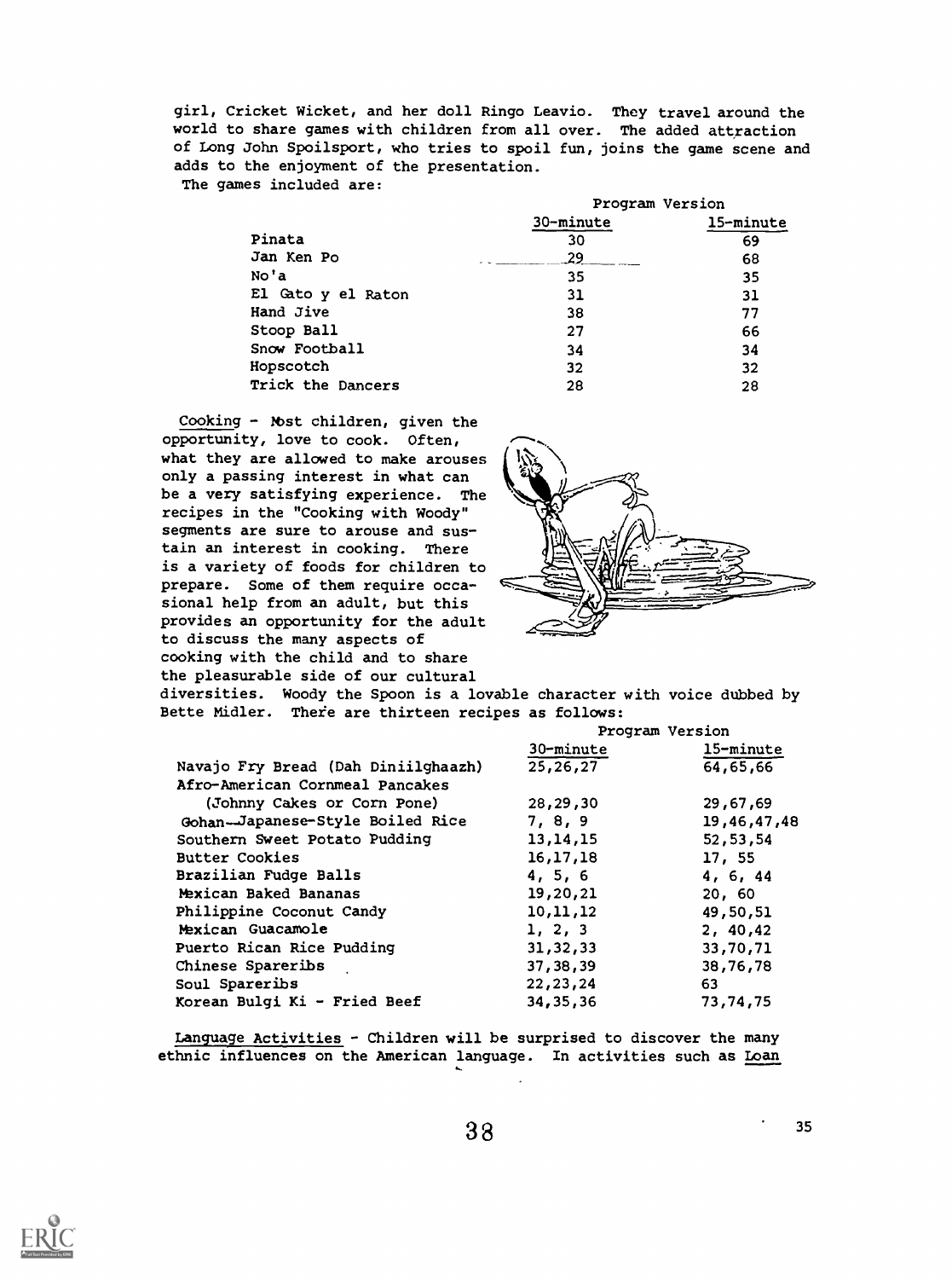Words, children find out that while we mainly speak English, our language is filled with words loaned to us from many other tongues. Programs 1, 5, 38 (30-minute) Programs 5, 38, 40 (15-minute) The Sign Language activities explain why sign language became necessary among Native Americans and also give some samples of sign language to learn. Program 10 (30-minute)

Black American Slang often replaces other words in our language because it is more descriptive and colorful. The activity on Black American Slang allows students to discuss some slang words and to make up others on their own.

> Programs 2, 35 (30-minute) Programs 41, 74 (15-minute)

Program 49 (15-minute)

\* \* \* \* \* \* \* \* \* \* \* \*

LUTHER

Purpose: To teach appreciation of differences in point of view.

Synopsis: Luther, the popular syndicated cartoon character, concludes each show with humorous stereotype-destroying points. Children will laugh as they begin to examine their own beliefs and move toward a positive acceptance of individual and group differences.

(Luther appears in all of the 30-minute versions and in the 15-minute version of programs: 2, 6, 7, 10, 11, 18, 19, 25, 29, 32, 33, 36, 37, 47, 48, 51, 55, 61, 67, 69, 74, 78)

IDEAS - LUTHER

Discussion questions:

1. Since a Luther cartoon comes at the end of each show, you may want to begin class discussion with the point of each cartoon. Activities:

1. Have students make their own Luther cartoons. These can be done with drawings and words or just words.

\* \* \* \* \* \* \* \*

Acknowledgment: Human Relations Education: A Glidebook to Learning Activities, prepared by Human Relations Project of Western New York.

 $\mathbf{r}$ 

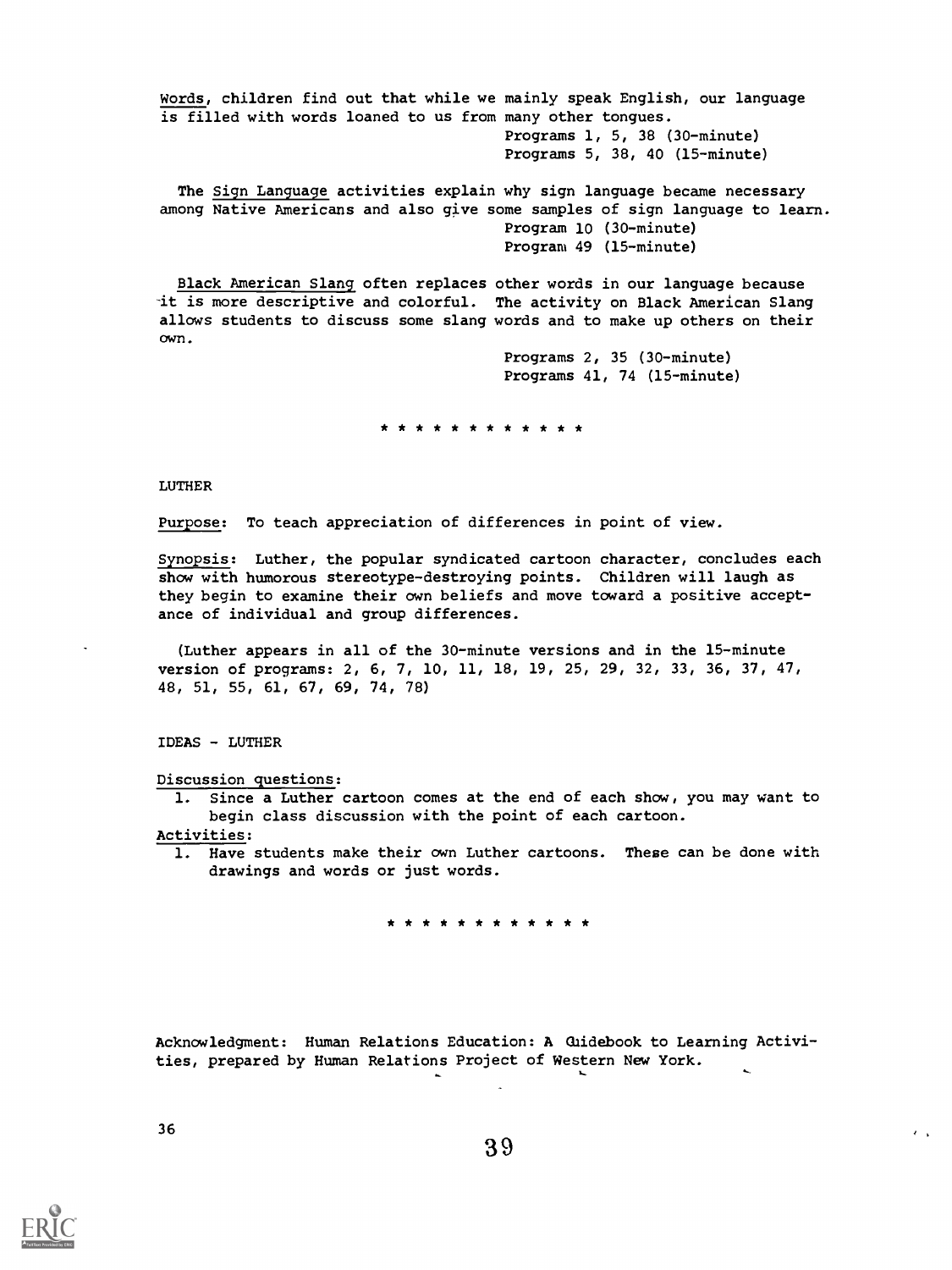Program Guide **VEGETABLE SOUP** 

## SHOW 1

Adventure Serial: Earth "From A Pile of Planks" Musical Instruments: The Drum Make A New Friend: Beauty (Repeated in Show 39) Words: Loan Words II Real People: Martin, (1) (Repeats in Show 32) Martin Meets Nigel Recipes: Guacamole (Repeats in Shows 2 & 3) Children's Questions: What Does "Minority" Mean? Luther: Being Friendly

## SHOW 2

Adventure Serial: Earth "Ready for Blast-Off" Words: Black Slang (Repeats in Show 35) Story: Willie Tyler (Repeats in Show 38) What Do You Want To Be? A City Planner Real People: Martin (2) Who Stole Nigel? Recipes: Guacamole (Repeats in Show 3) Luther: Call Me Luther

## SHOW 3

Adventure Serial: Earth/Space "Shooting Through Space" What Do You Want To Be? A Jockey Crafts: Pinata Real People: Martin (3) (Repeats in Show 33) What's Wrong With Nigel? Recipes: Guacamole Children's Questions: Why Are People Different Colors? (Repeats in Shows 26 & 33) Luther: Tickled Pink (Repeats in Show 33)

SHOW 4 Adventure Serial: Space/Saniland "Crash Landing" Story: Pat Suzuki (Repeats in Show 35) What Do You Want To Be? An Assistant Cameraman Real People: Martin (4) (Repeats in Show 34) Does Nigel Bite? Recipes: Brazilian Fudge Balls (Repeats in Shows 5 & 6) Children's Questions: What Makes People Suntan? Luther: We're The Same (Repeats in Show 36

## SHOW 5

Adventure Serial: Saniland "The March To The Throne" What Do You Want To Be? A Steelworker Words: Loan Words I Make A New Friend: Bumblebee Real People: Martin (5) (Repeats in Show 35) Martin Makes A New Friend Recipes: Brazilian Fudge Balls (Repeats in Show 6) Children's Questions: Who Were The First Humans? (Repeats in Show 37) Luther: Black Hat

## SHOW 6

Adventure Serial: Saniland "The Trail Is Discovered" What Do You Want To Be? A Concert Harpsichordist Crafts: Maracas Musical Instruments Making Musical Instruments Real People: Martin (6) Martin's Overnight Adventure,Part I Recipes: Brazilian Fudge Balls Luther: Play With Me

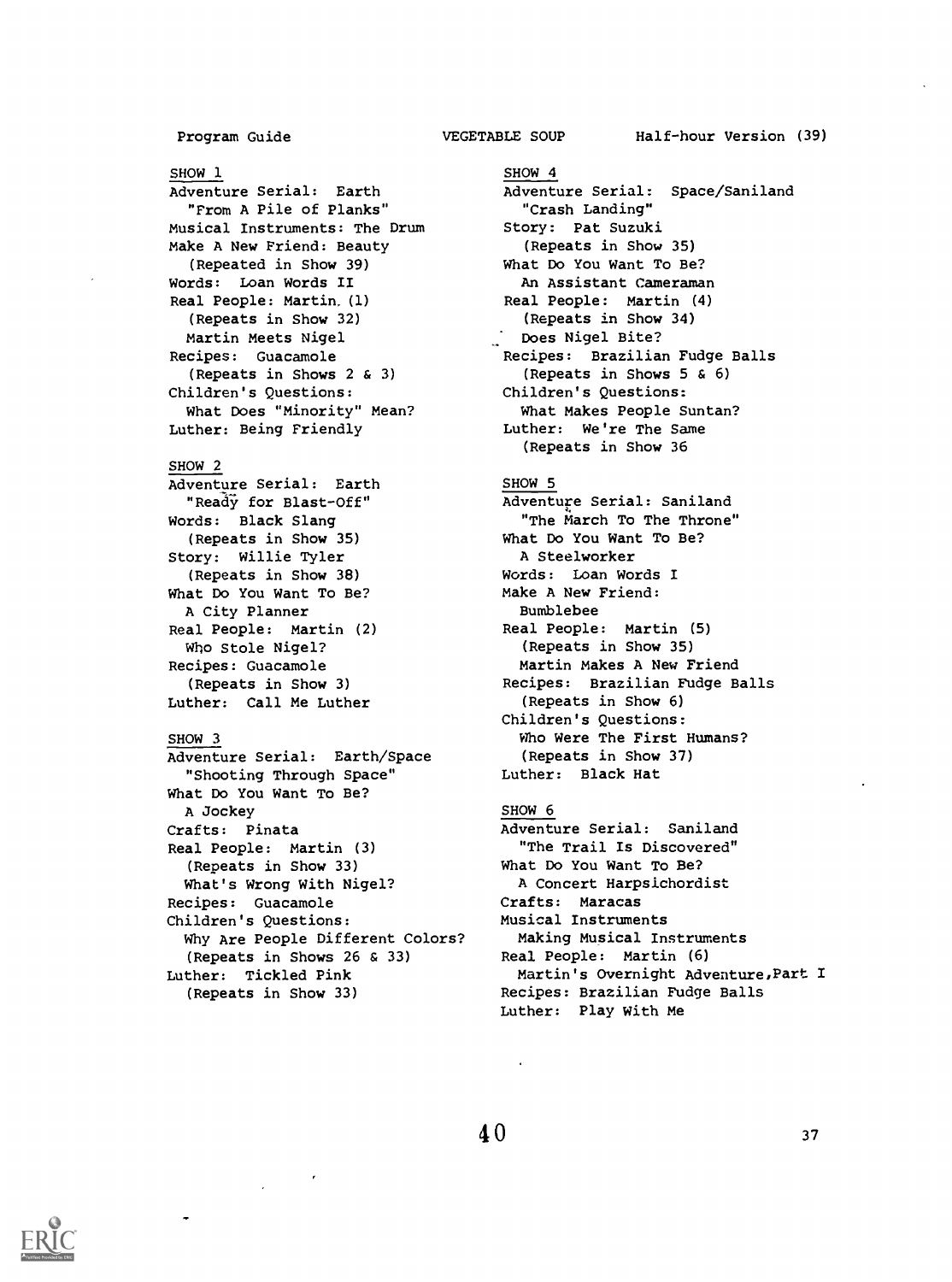## SHOW 7 Adventure Serial: Saniland "Betty Surprises Them All" Crafts: Native American Jewelry What Do You Want To Be? A Hair Stylist Recipes: Gohan Rice (Repeats in Shows 8 & 9) Make A New Friend: Samantha Real People: Martin (7) Children's Questions: What Makes People's Hair Different? (Repeats in Show 32) Luther: Hair (Repeats in Show 32)

## SHOW 8

Adventure Serial: Space/Technovek "Searching For Help" What Do You Want To Be? A Congressional Aide Holidays: Potlatch (Repeats in Show 33) Real People: Martin (8) (Repeats in Show 36) Nigel Goes To The Library Recipes: Gohan Rice (Repeats in Show 9) Luther: Best Hitter

## SHOW 9

Adventure Serial: Technovek "A Staggering Shock" Story: Bill Withers Make A New Friend: Aunt Arrie Crafts: Early Immigrant House Real People: Please Remove Your Footwear (Repeats in Show 31) Recipes: Gohan Rice Children's Questions: Why Do People Smell Different? (Repeats in Show 28) Luther: Salt & Pepper (Repeats in Show 37)

## SHOW 10

Adventure Serial: Technovek "Mamavek Makes An Offer" What Do You Want To Be?

A Carpenter Crafts: Origami Words: Sign Language Real People: Lion Dance (Repeats in Show 28) Recipes: Philippine Cocoanut Candy (Repeats in Shows 11 & 12) Luther: Speak First (Repeats in Show 34)

SHOW 11

Martin's Overnight Adventure,Part 2 Adventure Serial: Space/ Yun Yun ""The End Of The Rainbow" Story: Diane Wolkstein Long Ago: Isaac Murphy (Repeats in Show 32) What Do You Want To Be? A Veterinarian Children's Poetry & Art: Chinatown II Real People: Yukky (Repeats in Show 28) Recipes: Philippine Cocoanut Candy (Repeats in Show 12) Luther: New Kids (Repeats in Show 35)

### SHOW 12

Adventure Serial: Yun Yun "The Secret" What Do You Want To Be? A Martial Arts Teacher Story: Paul Russell Crafts: Tie-Dyeing Make A New Friend: Roberto Real People: Alex's Dinner Recipes: Philippine Cocoanut Candy Luther: Just The Right Size

## SHOW 13

Adventure Serial: Yun Yun "It's Show Time" What Do You Want To Be? A Ceramicist Long Ago: Mary Cassatt (Repeats in Show 26) Children's Poetry & Art Taos-Native American Art Real People: "Babysitter" (Repeats in Show 29) Make A New Friend: Angela Recipes: Sweet Potato Pudding (Repeats in Shows 14 & 15)

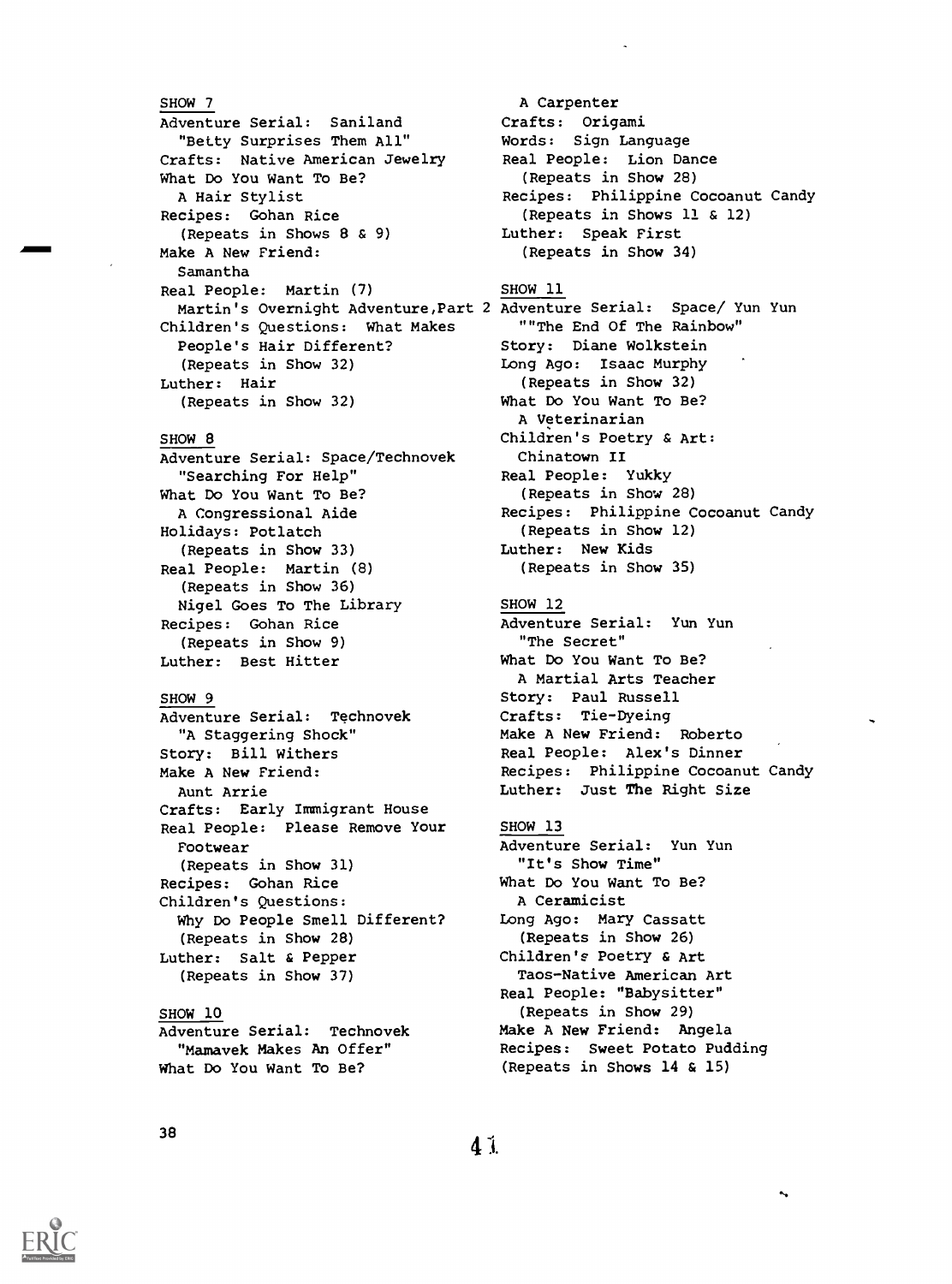Luther: White/Black (Repeats in Show 27) SHOW 14 Adventure Serial: Yun Yun "A Tale Of Woe" Long Ago: Sequoya (Repeats in Show 31) What Do You Want To Be? A Librarian Children's Poetry & Art: Chinatown 1 Real People: "Indians" (Repeats in Show 30) Recipes: Sweet Potato Pudding (Repeats in Show 15) Children's Questions: What Does "Race" Mean? Luther: Book Talk SHOW 15 Adventure Serial: Yun Yun "Mirrors Don't Lie" What Do You Want To Be? A Ballet Dancer Holidays: Obon Festival Make A New Friend: Keiko Real People: Joey (1) Moving Day Children's Questions: Genetics (Repeats in Show 35)

```
Recipes: Sweet Potato Pudding
Luther: Dancing
```
## SHOW 16

```
Adventure Serial: Yun Yun
  "Playing The Game"
Children's Poetry & Art:
 Fashion Show
Holidays: Birthdays
Real People: Joey (2)
 Joey Meets Frankie
Recipes: Butter Cookies
 (Repeats in Shows 17 & 18)
Children's Questions:
 Why Do Words Hurt?
Luther: Nose So Big
```
## SHOW 17

```
Adventure Serial: Space
  "Collision"
```
Long Ago: Chinese Railroad Workers (Repeats in Show 36) What Do You Want To Be? A Commercial Artist Crafts: Kites Real People: Joey (3) The Birthday Present Recipes: Butter Cookies (Repeats in Show 18) Children's Questions: Why Can't Everyone Be The Same? (Repeats in Show 36) Luther: Puerto Rican SHOW 18 Adventure Serial: Space/Bakaland "Where Is The Door?" What Do You Want To Be? A Musician Crafts: Haitian Drum Long Ago: Lola De Tio (Repeats in Show 30) Real People: Joey (4) The Theft Recipes: Butter Cookies Luther: What Do You Want To Be? SHOW 19 Adventure Serial: Bakaland "The Door Opens" Long Ago: Charles Eastman (Repeats in Show 28) Crafts: Iroquois Hut What Do You Want To Be? A Computer Mathematician Real People: Joey (5) The Lesson Recipes: Mexican Baked Bananas (Repeats in Shows 20 & 21) Children's Questions: What Does "Prejudice" Mean? (Repeats in Show 34) Luther: Prejudiced

## SHOW 20

Adventure Serial: Bakaland "Collecting Clues" What Do You Want To Be? A Recording Engineer Children's Poetry & Art: Haiku Real People: Joey (6) Joey Makes A New Friend

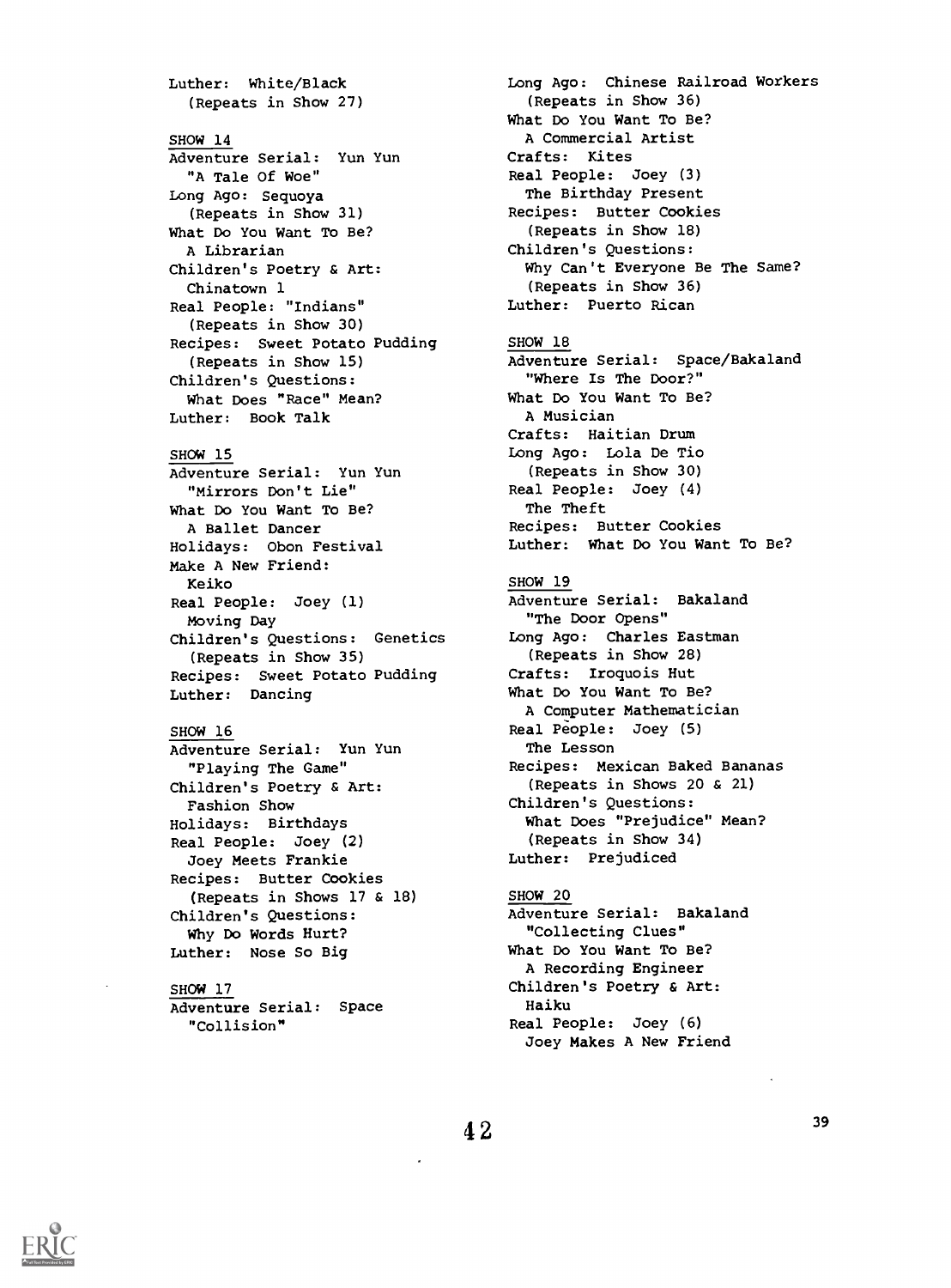Recipes: Mexican Baked Bananas (Repeats in ShOw 21) Luther: No Trouble Dude SHOW 21 Adventure Series: Bakaland "Adding Up The Clues" Children's Questions: Are All Asians Alike? Story: Superlative Horse (1) (Repeats in Show 37) Recipes: Mexican Baked Bananas Luther: Trouble Batter SHOW 22 Adventure Serial: Bakaland "The Vanishing Door" Long Ago: Matthew Henson (Repeats in Show 35) Crafts: Kikuyu Hut Story: Superlative Horse (2) (Repeats in Show 38) Recipes: Soul Spare Ribs (Repeats in Shows 23 & 24)  $\cdot$ Children's Questions: What Does "Race" Mean? Luther: Listening and Talking SHOW 23 Adventure Serial: Space/Rurus "Space Spin" What Do You Want To Be? A Landscape Gardener Children's Questions: Rich/Poor (Repeats in Show 29) Story: Superlative Horse (3) (Repeats in Show 39) Recipes: Soul Spare Ribs (Repeats in Show 24) Luther: Opposites SHOW 24

## Adventure Serial: Rurus "Caught With The Loot" Long Ago: Sojourner Truth (Repeats in Show 38) What Do You Want To Be? A Lawyer Real People: Jacinto (1) My Name Is Jacinto Recipes: Soul Spare Ribs

 $\frac{1}{2} \frac{1}{2} \frac{d^2}{dx^2}$ 

Long Ago: World War II Nisei Regiment Long Ago: El Fego Baca Children's Questions: Why Can't We All Speak The Same? Luther: Two Languages SHOW 25 Adventure Serial: Rurus "Behind Bars" (Repeats in Show 37) Children's Poetry and Art: Chicano Art What Do You Want To Be? A Diamond Cutter Real People: Jacinto (2) Tony Is On Welfare Recipes: Navajo Fry Bread (Repeats in Shows 26 & 27) Luther: Football SHOW 26 Adventure Serial: Rurus "Hategut Strikes Again" What Do You Want To Be? A Chemist Children's Questions: Why Are People Different Colors? (Repeats in Show 33) Long Ago: Mary Cassatt Real People: Jacinto (3) Boys Play Hopscotch Recipes: Navajo Fry Bread (Repeats in Show 27) Luther: White Lie  $-SHOW 27$ Adventure Serial: Rurus "The Showdown" What Do You Want To Be?

A Police Officer Long Ago: Nat "Deadwood Dick" Love (Repeats in Show 37) Make A New Friend: Jackie Games: Stoopball Real People: Yukky Recipes: Navajo Fry Bread Fantasy: Give Me A Name Luther: White/Black

## SHOW 28

Adventure Serial: Rurus "Back At Hategut's Hole" Long Ago: Charles Eastman Games: Trick The Dancers

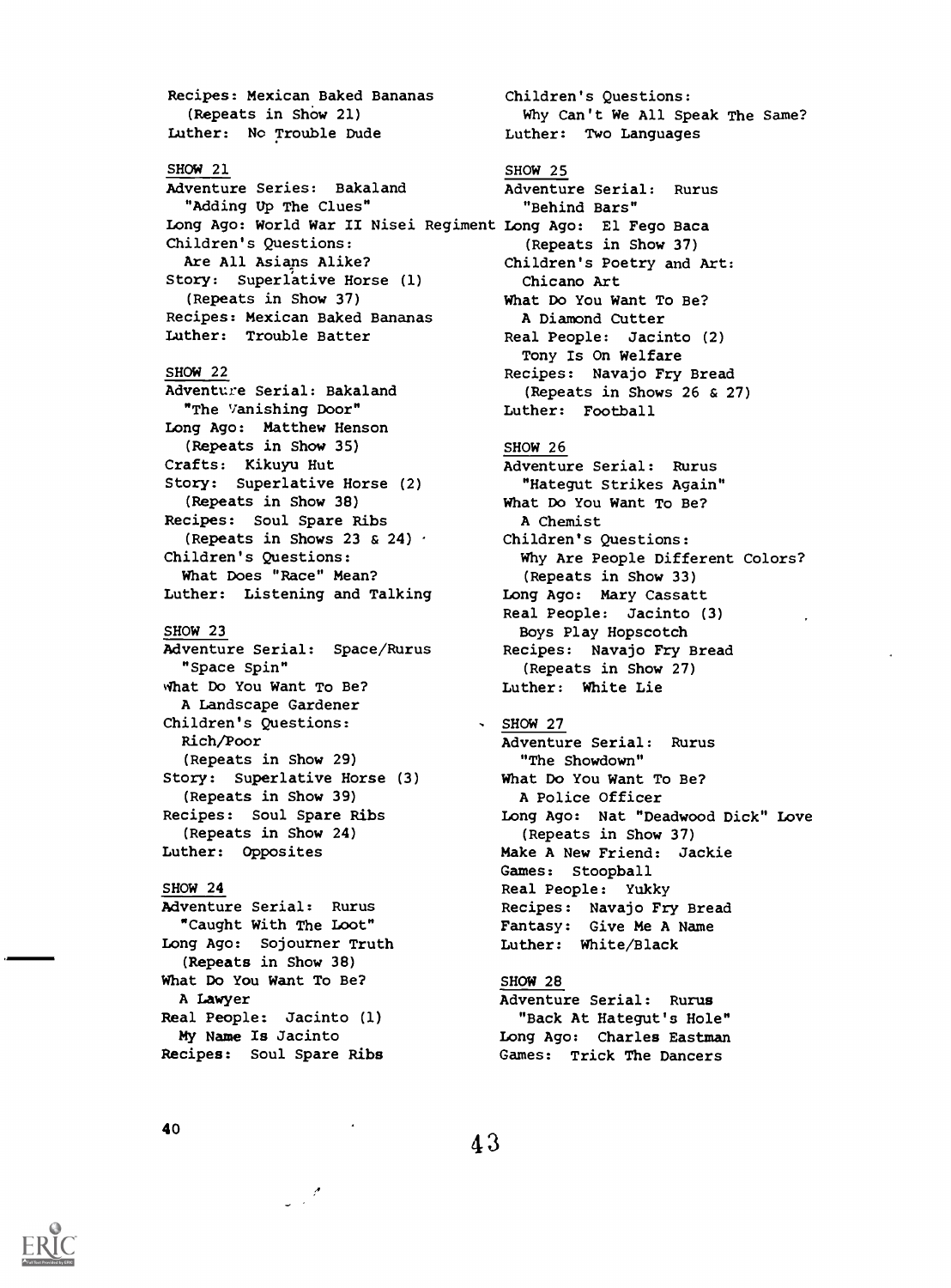Make A New Friend: Connie Children's Questions: Why Do People Smell Different? Real People: Lion Dance Recipes: Cornmeal Pancakes (Repeats in Shows 29 & 30) Luther: Right Size

## SHOW 29

Adventure Serial: Space/Vocaville "Jewels Of The Sky" Make A New Friend: A Maid Games: Jan Ken Po Long Ago: Junipero Serra Real People: "Babysitter" Children's Questions: Rich/Poor Recipes: Cornmeal Pancakes (Repeats in Show 30) Luther: You Can't Win Them All

## SHOW 30

Adventure Serial: Space/Vocaville "Windows To The Past" What Do You Want To Be? A Silkscreen Artist Games: Pinata Children's Poetry and Art: El Museo Del Barrio Long Ago: Lola De Tio Real People: "Indians" Recipes: Cornmeal Pancakes Fantasy: Touch and Feel Luther: Strangers

## SHOW 31

Adventure Serial: Space/Vocaville "The Final Voyage" Long Ago: Sequoya What Do You Want To Be? A School Superintendent Games: El Gato Y El Raton Real People: "Please Remove Your Footwear" Recipes: Puerto Rican Rice Pudding (Repeats in Shows 32 & 33) Fantasy: Music Luther: Dodge Game

What Makes People's Hair Different? What Do You Want To Be? Long Ago: Isaac Murphy A Travel Agent Games: Hopscotch and Real People: Martin (8)

Story: Pura Belpre Make A New Friend: Ethan Real People: Martin (1) Recipes: Puerto Rican Rice Pudding (Repeats in Show 33) Children's Questions: What Makes People Suntan? Luther: Hair

## SHOW 33

Children's Questions: Why Are People Different Colors? Holidays: Potlatch Story: Montalban Make A New Friend: Arturo Real People: Martin (3) Recipes: Puerto Rican Rice Pudding Fantasy: Shapes Luther: Tickled Pink

## SHOW 34

Children's Questions: What Does "Prejudice" Mean? Story: Tallchief Games: Snow Football Make A New Friend: Francis Children's Poetry and Art: Native American Art (1) Real People: Martin (4) Recipes: Korean Bulgi Ki (Repeats in Shows 35 & 36) Luther: Speak First

## SHOW 35

Children's Questions: Genetics Story: Suzuki Games: No'A Make A New Friend: Rana & Julie Long Ago: Matthew Henson Words: Black Slang Real People: Martin (5) Recipes: Korean Bulgi Ki (Repeats in Show 36) Luther: New Kids

## SHOW 36

Children's Questions: Why Can't Everyone Be The Same? SHOW 32 Long Ago: Chinese Railroad Workers Children's Questions: Crafts: Portuguese Fishing Boat

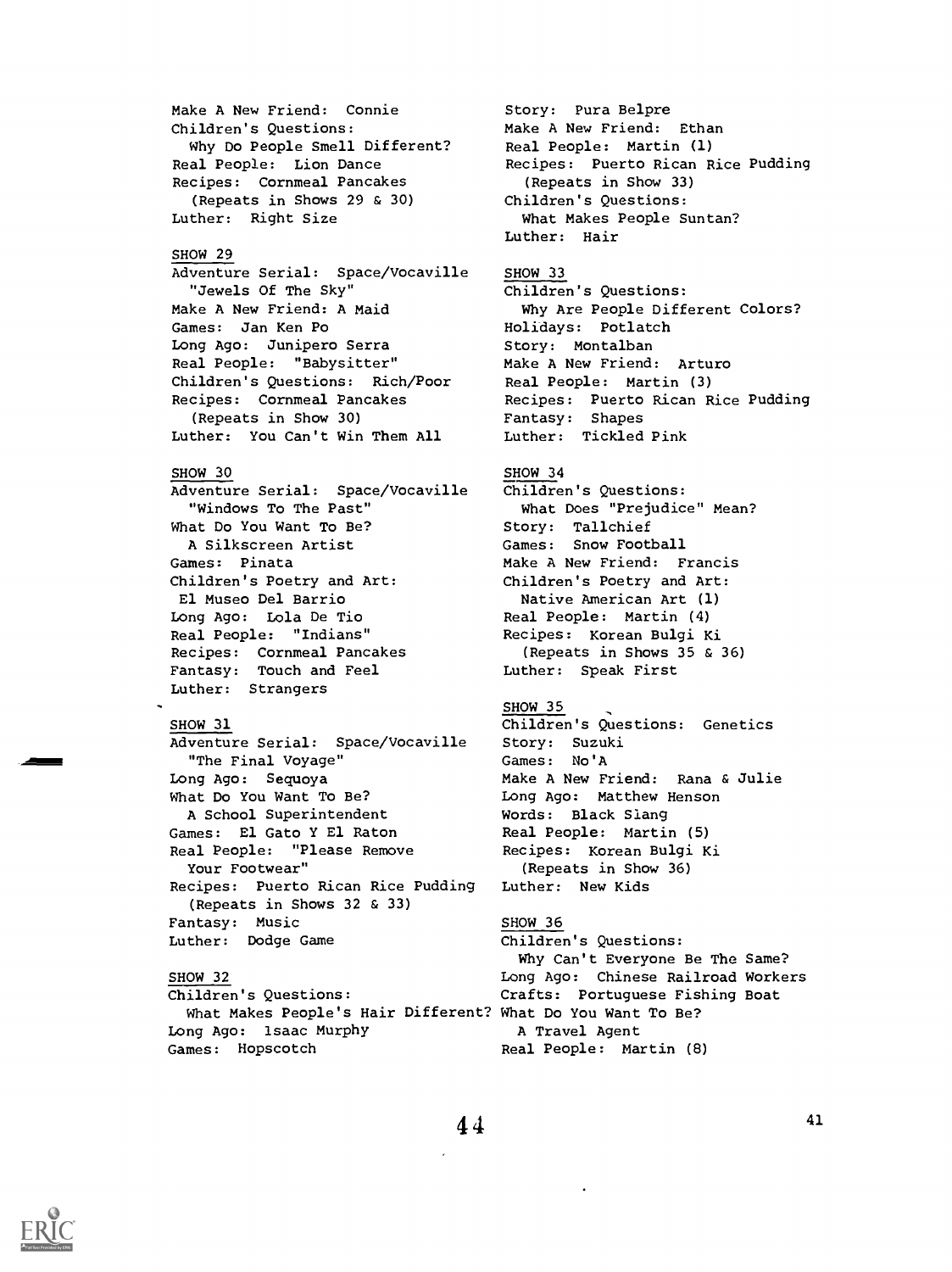Recipes: Korean Bulgi Ki Story: Willie Tyler Games: Hand Jive Luther: We're The Same Words: Loan Words (2) Story: Superlative Horse (2) SHOW 37 Children's Questions: Recipes: Chinese Spare Ribs Who Were The First Humans? (Repeats in Show 39) Luther: Super Star Long Ago: Nat "Deadwood Dick" Love Long Ago: El Fego Baca SHOW 39 Story: Wolkstein (2) Children's Questions: Story: Superlative Horse (1) What Does "Minority" Mean? Recipes: Chinese Spare Ribs (Repeats in Shows 38 & 39) Beauty Fantasy: Take A Trip Long Ago: Guitar Luther: Salt & Pepper Story: Superlative Horse (3) Recipes: Chinese Spare Ribs SHOW 38 Children's Questions: Why Do Words Hurt? Children's Questions: Why Can't We All Speak The Same? Luther: Being Friendly Long Ago: Sojourner Truth \* \* \* \* \* \* Program Guide VEGETABLE SOUP Fifteen-Minute Version (78) SHOW 1 SHOW 5 Adventure Serial: Earth Adventure Serial: Saniland "From A Pile of Planks" "The March To The Throne" Musical Instruments: The Drum What Do You Want To Be? Make A New Friend: Beauty A Steelworker Words: Loan Words I SHOW 2 Children's Questions: Adventure Serial: Earth Who Were The First Humans? "Ready For Blast-Off" Story: Willie Tyler SHOW 6 Recipes: Guacamole Adventure Serial: Saniland Luther: Call Me Luther "The Trial Is Discovered" What Do You Want To Be? SHOW 3 A Concert Harpsichordist Adventure Serial: Earth/Space Recipes: Brazilian Fudge Balls "Shooting Through Space Luther: Play With Me What Do You Want To Be? SHOW 7 A Jockey Crafts: Pinata Adventure Serial: Saniland "Betty Surprises Them All" SHOW 4 Crafts: Native American Jewelry Adventure Serial: Space/Saniland What Do You Want To Be? "Crash Landing" A Hair Stylist Story: Pat Suzuki Luther: Hair Recipes: Brazilian Fudge Balls Children's Questions: SHOW 8 What Makes People Suntan? Adventure Serial: Space/Technovek

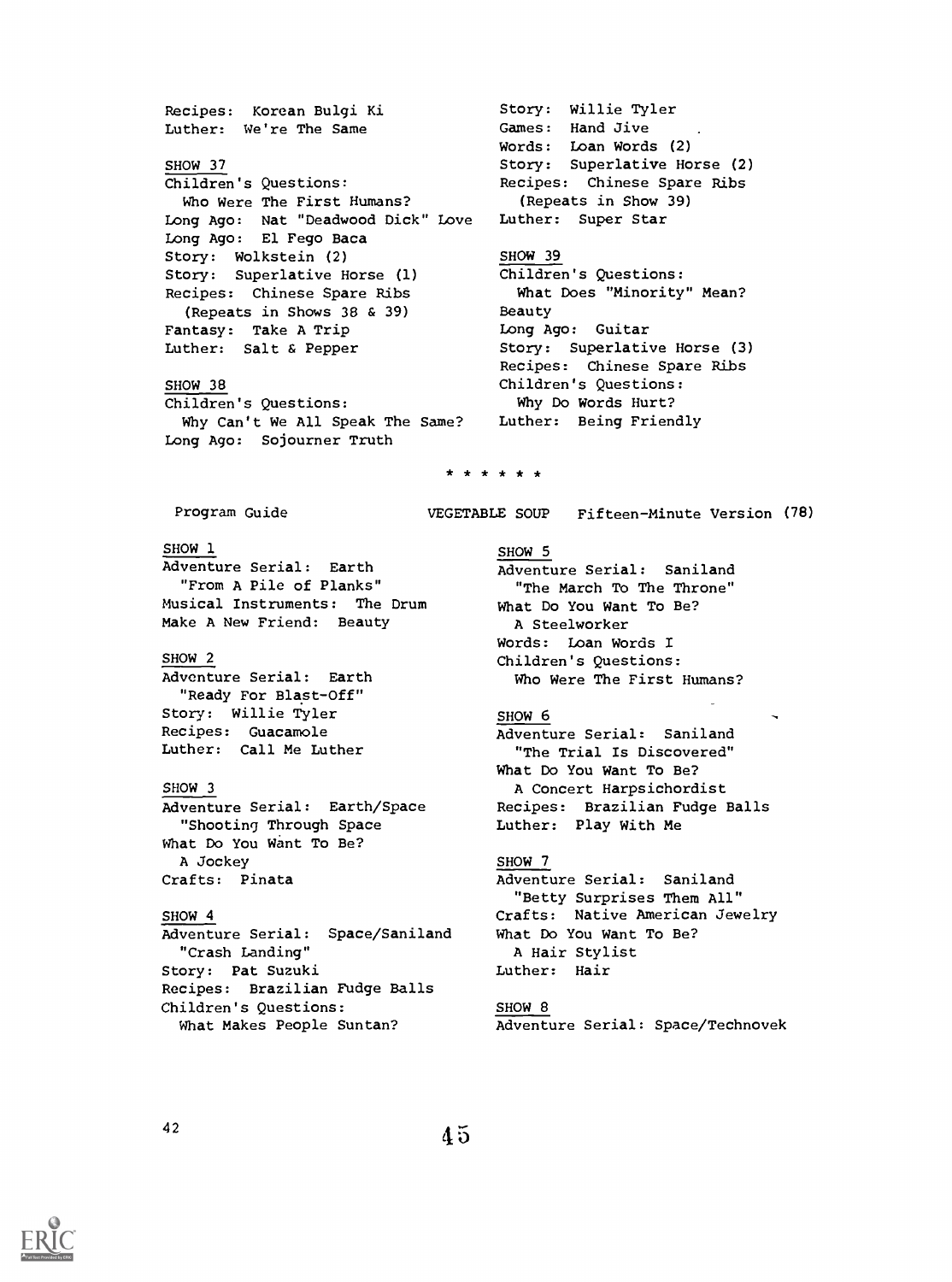"Searching For Help" What Do You Want To Be? A Congressional Aide Holidays: Potlatch

## SHOW 9

Adventure Serial: Technovek "A Staggering Shock" Story: Bill Withers Make A New Friend: Aunt Arrie

## SHOW 10

Adventure Serial: Technovek "Mamavek Makes An Offer" What Do You Want To Be? A Carpenter Crafts: Origami Luther: Speak First

## SHOW 11

Adventure Serial: Space/ Yun-Yun "The End Of The Rainbow" Story: Diane Wolkstein Children's Poetry & Art: Chinatown II Luther: New Kids

## SHOW 12

Adventure Serial: Yun-Yun "The Secret" What Do You Want To Be? A Martial Arts Teacher Story: Paul Russell

## SHOW 13

Adventure Serial: Yun-Yun "It's Show Time" What Do You Want To Be? A Ceramicist Long Ago: Mary Cassatt

## SHOW 14

Adventure Serial: Yun-Yun "Mirrors Don't Lie" What Do You Want To Be?

A Ballet Dancer Holidays: Obon Festival

### SHOW 16

Adventure Serial: Yun-Yun "Playing The Game" Fashion Show Holidays: Birthdays

#### SHOW 17

Adventure Serial: Space "The Collision" Long Ago: Chinese Railroad Workers What Do You Want To Be? A Commercial Artist Recipes: Butter Cookies

#### SHOW 18

Adventure Serial: Bakaland "Where Is The Door?" What Do You Want To Be? A Musician Crafts: Haitian Drum Luther: What Do You Want To Be?

## SHOW 19

SHOW 20

Haiku

Adventure Serial: Bakaland "The Door Opens" Long Ago: Charles Eastman What Do You Want To Be? A Computer Mathematician Recipes: Gohan Rice Luther: Prejudiced

Adventure Serial: Bakaland

"Collecting Clues" Children's Poetry & Art:

Luther: White/Black

Adventure Serial: Yun-Yun "A Tale of Woe" Long Ago: Sequoya What Do You Want To Be? A Librarian

## SHOW 15

## Recipes: Mexican Baked Bananas Luther: No Trouble Dude

SHOW 21 Adventure Serial: Bakaland "Adding Up The Clues" Long Ago: World War II Nisei Regiment Children's Questions: Are All Asians Alike? Luther: Trouble Batter

## SHOW 22

Adventure Serial: Bakaland

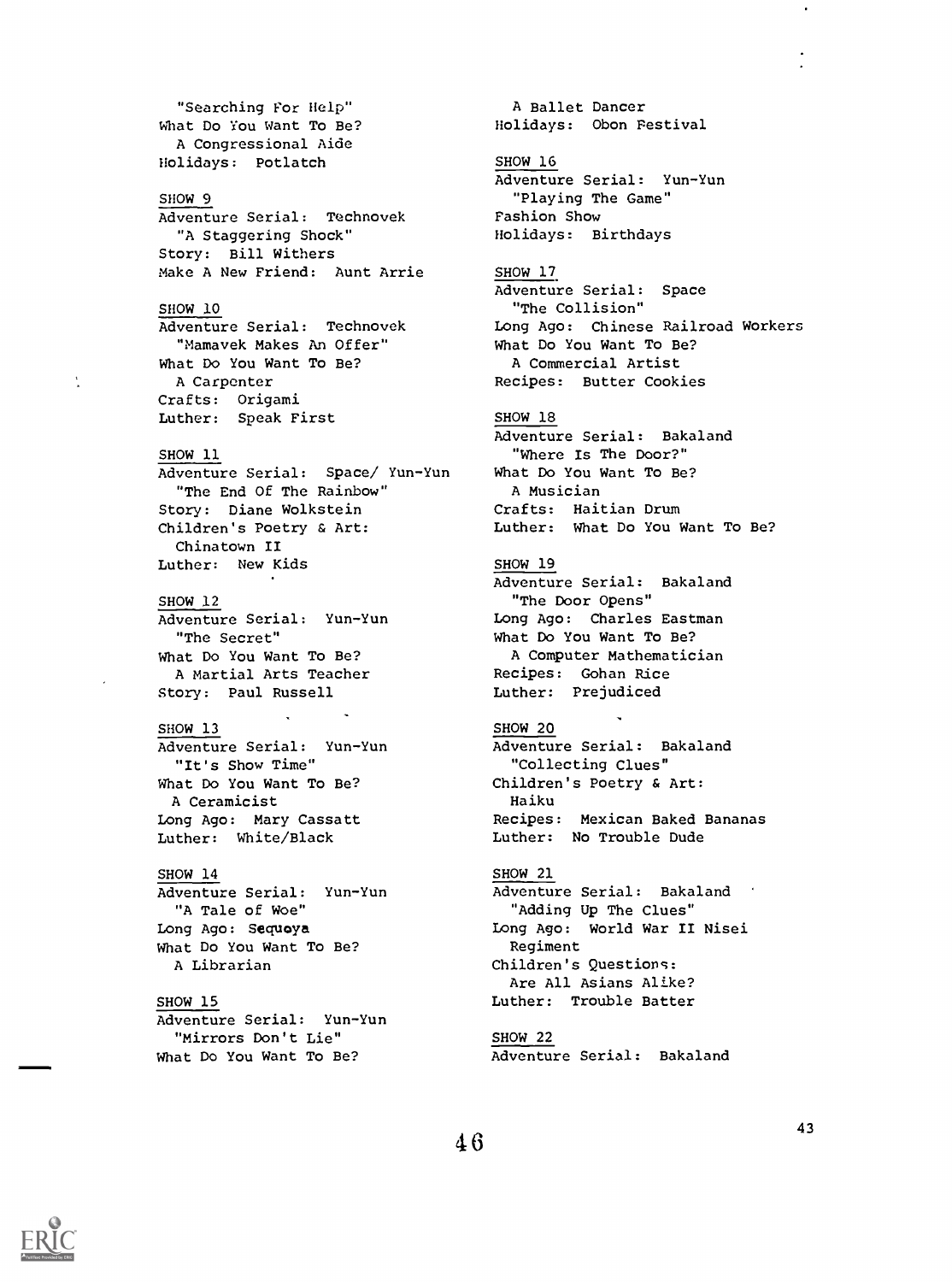"The Vanishing Door" Long Ago: Matthew Henson Children's Questions: What Does "Race" Mean? SHOW 23 Adventure Serial: Space/Rurus "Space Spin" What Do You Want To Be? A Landscape Gardener Children's Questions: Rich/Poor Recipes: Soul Spare Ribs SHOW 24 Adventure Serial: Rurus "Caught With The Loot" Long Ago: Sojourner Truth What Do You Want To Be? A Lawyer SHOW 25 Adventure Serial: Ruras "Behind Bars" Children's Poetry and Art: Chicano Art What Do You Want To Be? A Diamond Cutter SHOW 26 Adventure Serial: Rurus "Hategut Strikes Again" What Do You Want To Be? A Chemist Children's Questions: Why Are People Different Colors? SHOW 27 Adventure Serial: Rurus "The Showdown" What Do You Want To Be? A Police Officer Long Ago: Nat "Deadwood Dick" Love SHOW 28 Adventure Serial: Rurus "Back In Hategut's Hole" Long Ago: Charles Eastman Games: Trick The Dancers SHOW 29 Adventure Serial: Space/Vocaville "Jewels In The Sky" Make A New Friend: A Maid

Recipes: Cornmeal Pancakes SHOW 30 Adventure Serial: Space/Vocaville "Windows To The Past" What Do You Want To Be? A Silkscreen Artist Children's Poetry & Art: El Museo Del Barrio Long Ago: Lola De Tio SHOW 31 Adventure Serial: Space/Vocaville "The Final Voyage" Long Ago: Sequoya Games: El Gato Y El Raton Luther: Dodge Game SHOW 32 Children's Questions: What Makes People's Hair Different? Long Ago: Isaac Murphy Games: Hopscotch Story: Pura Belpre Luther: Hair SHOW 33 Children's Questions: Why Are People Different Colors? Story: Ricardo Montalban Recipes: Puerto Rican Rice Pudding Luther: Tickled Pink SHOW 34 Children's Questions: What Does "Prejudice" Mean? Story: Maria Tallchief Games: Snow Football Make A New Friend: Francis SHOW 35 Children's Questions: Genetics Story: Pat Suzuki Games: No'A Make A New Friend: Rana & Julie Long Ago: Matthew Henson SHOW 36 Children's Questions: Why Can't Everyone Be The Same? Long Ago: Chinese Railroad Workers Crafts: Portuguese Fishing Boats

Children's Questions: Rich/Poor

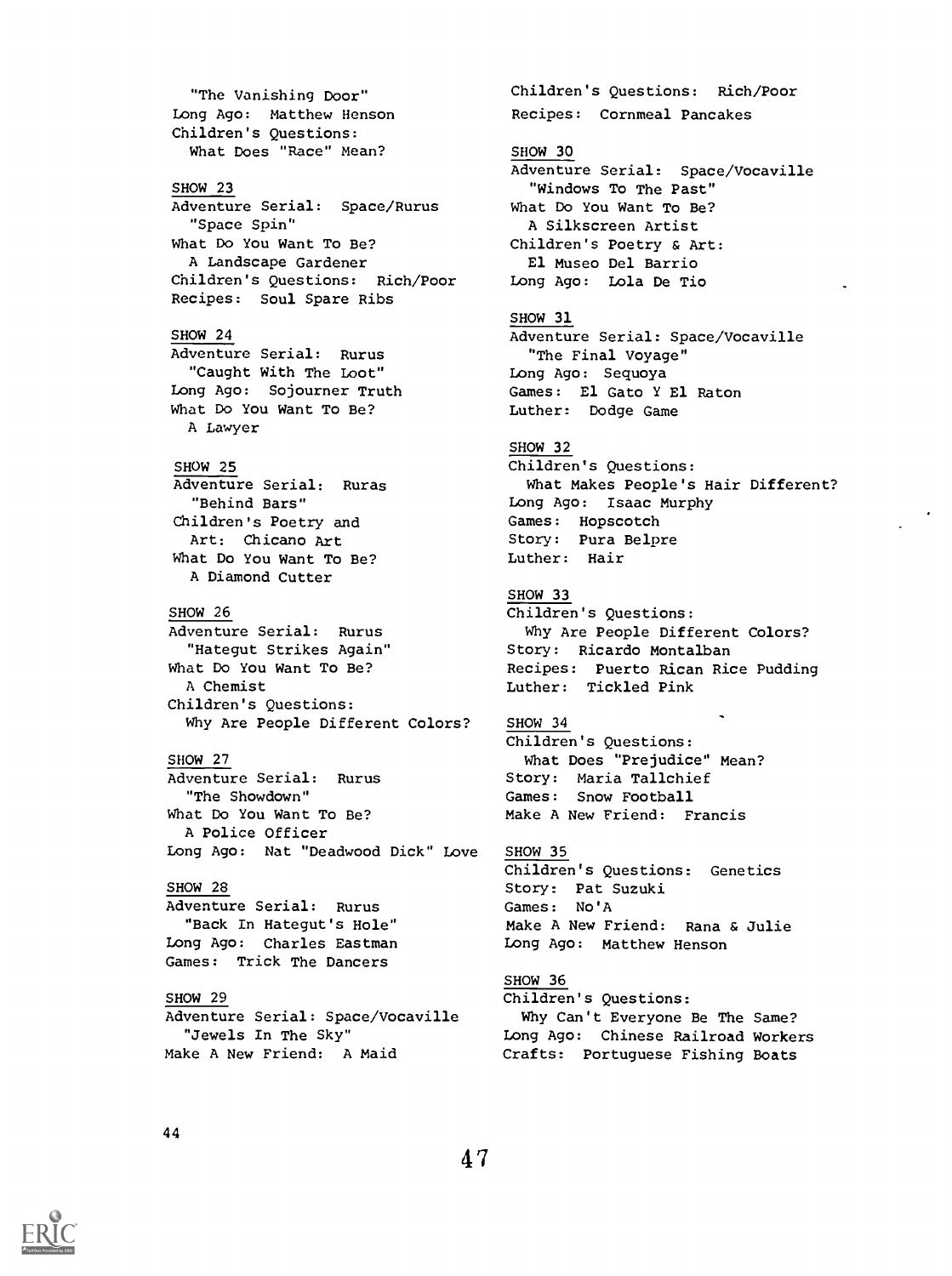What Do You Want To Be? A Travel Agent Luther: We're The Same SHOW 37 Story: Superlative Horse (1) Fantasy: Take A Trip Luther: Salt & Pepper SHOW 38 Words: Loan Words II Story: Superlative Horse (2) Recipes: Chinese Spare Ribs SHOW 39 Story: Superlative Horse (3) SHOW 40 Words: Loan Words II Real People: Martin (1) Martin Meets Nigel Recipes: Guacamole Children's Questions: What Does "Minority" Mean? SHOW 41 What Do You Want To Be? A City Planner Words: Black Slang Real People: Martin (2) Who Stole Nigel? SHOW 42 Real People: Martin (3) What's Wrong With Nigel? Recipes: Guacamole Children's Questions: Why Are People Different Colors? SHOW 43 Real People: Martin (4) Does Nigel Bite? What Do You Want To Be? An Assistant Cameraman SHOW 44 Make A New Friend: Bumblebee Real People: Martin (5) Martin Makes A New Friend Recipes: Brazilian Fudge Balls Children's Questions:

Who Were The First Humans?

Crafts: Maracas Musical Instruments: Making Musical Instruments Real People: Martin (6) Martin's Overnight Adventure, Part 1 SHOW 46 Real People: Martin (7) Martin's Overnight Adventure, Part 2 Recipes: Gohan Rice Make A New Friend: Samantha Children's Questions: What Makes People's Hair Different? SHOW 47 Real People: Martin (8) Nigel Goes To The Library Recipes: Gohan Rice Luther: Best Hitter SHOW 48 Crafts: Immigrant House Real People: Please Remove Your Footwear Recipes: Gohan Rice Children's Questions: Why Do People Smell Different? Luther: Salt & Pepper SHOW 49 Words: Sign Language Real People: Lion Dance Recipes: Philippine Cocoanut Candy SHOW 50 Long Ago: Isaac Murphy What Do You Want To Be? A Veterinarian  $\sim$   $^{\prime}$ Real People: Yukky Recipes: Philippine Cocoanut Candy SHOW 51 Crafts: Tie-Dyein; Make A New Friend: Roberto Real People: Alex's Dinner Recipes: Philippine Cocoanut Candy Luther: Just The Right Size SHOW 52

SHOW 45

Children's Poetry & Art: Taos-Native American Art

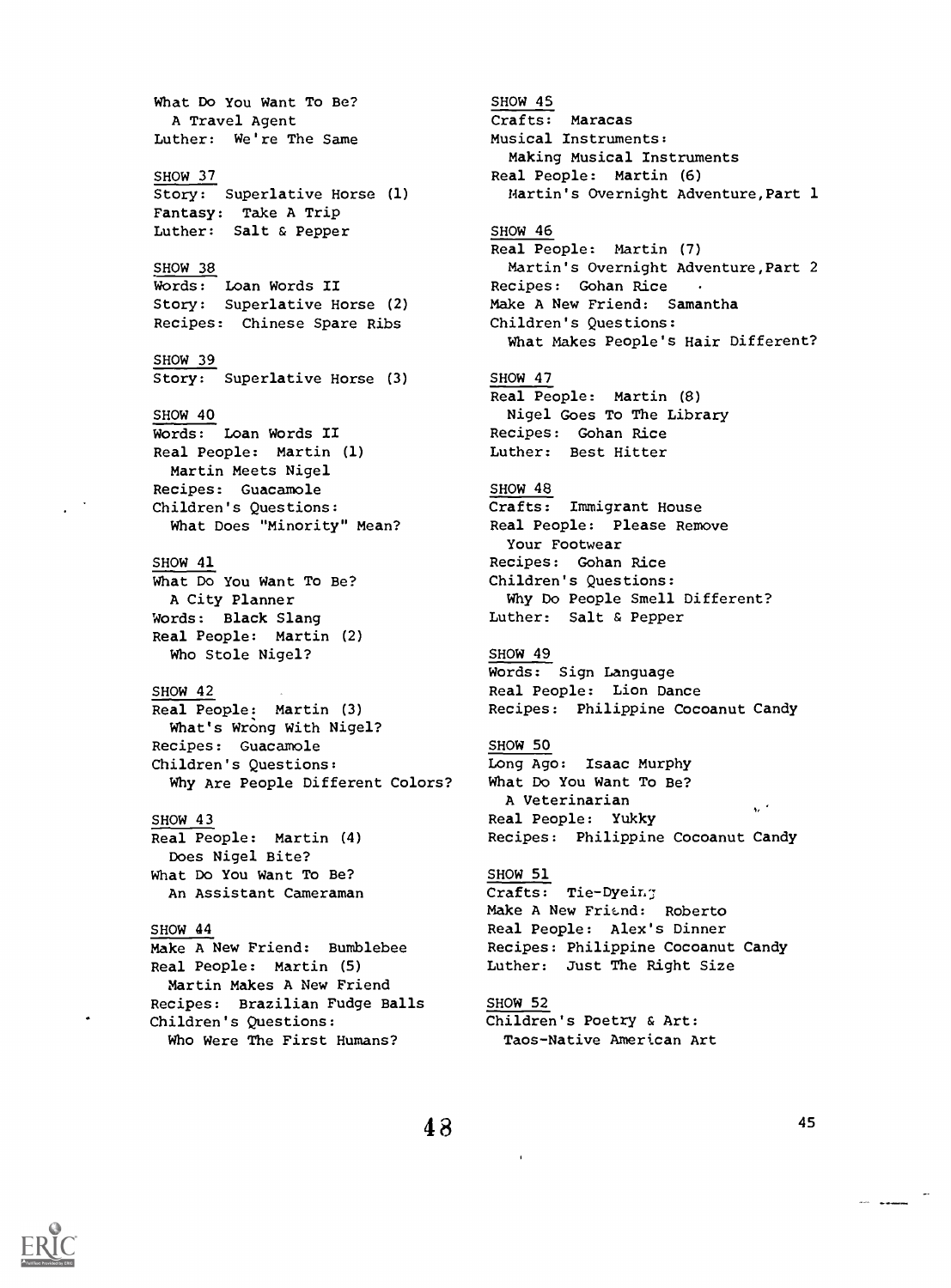Real People: Babysitter Make A New Friend: Angela Recipes: Sweet Potato Pudding SHOW 53 Children's Poetry & Art: Chinatown I Real People: "Indians" Recipes: Sweet Potato Pudding Children's Questions: What Does "Race" Mean? SHOW 54 Make A New Friend: Keiko Real People: Joey (1) Moving Day Children's Questions: Genetics Recipes: Sweet Potato Pudding SHOW 55 Real People: Joey (2) Joey Meets Frankie Children's Questions: Why Do Words Hurt? Recipes: Butter Cookies Luther: Nose So Big SHOW 56 Crafts: Kites Real People: Joey (3) The Birthday Present Children's Questions: Why Can't Everyone Be The Same? SHOW 57 Long Ago: Lola De Tio Real People: Joey (4) The Theft SHOW 58 Crafts: Iroquois Hut Real People: Joey (5) The Lesson Children's Questions: What Does "Prejudice" Mean? SHOW 59 What Do You Want To Be? A Recording Engineer Real People: Joey (6) Joey Makes A New Friend

SHOW 60 Story: Superlative Horse (1) Recipes: Mexican Baked Bananas SHOW 61 Crafts: Kikuyu Hut Story: Superlative Horse (2) Luther: Listening and Talking SHOW 62 Superlative Horse (3) SHOW 63 Real People: Jacinto (1) My Name Is Jacinto Recipes: Soul Spare Ribs Children's Questions: Why Doesn't Everyone Speak The Same? SHOW 64 Long Ago: El Fego Baca Real People: Jacinto (2) Tony Is On Welfare Recipes: Navajo Fry Bread Luther: Football SHOW 65 Long Ago: Mary Cassatt Real People: Jacinto (3) Boys Play Hopscotch Recipes: Navajo Fry Bread SHOW 66 Make A New Friend: Jackie Games: Stoopball Real People: Yukky Recipes: Navajo Fry Bread Fantasy: Give Me A Name SHOW 67 Make A New Friend: Connie Children's Questions: Why Do People Smell Different? Real People: Lion Dance Recipes: Cornmeal Pancakes Luther: Just The Right Size

SHOW 68 Games: Jan Ken Po Long Ago: Junipero Serra Real People: Babysitter